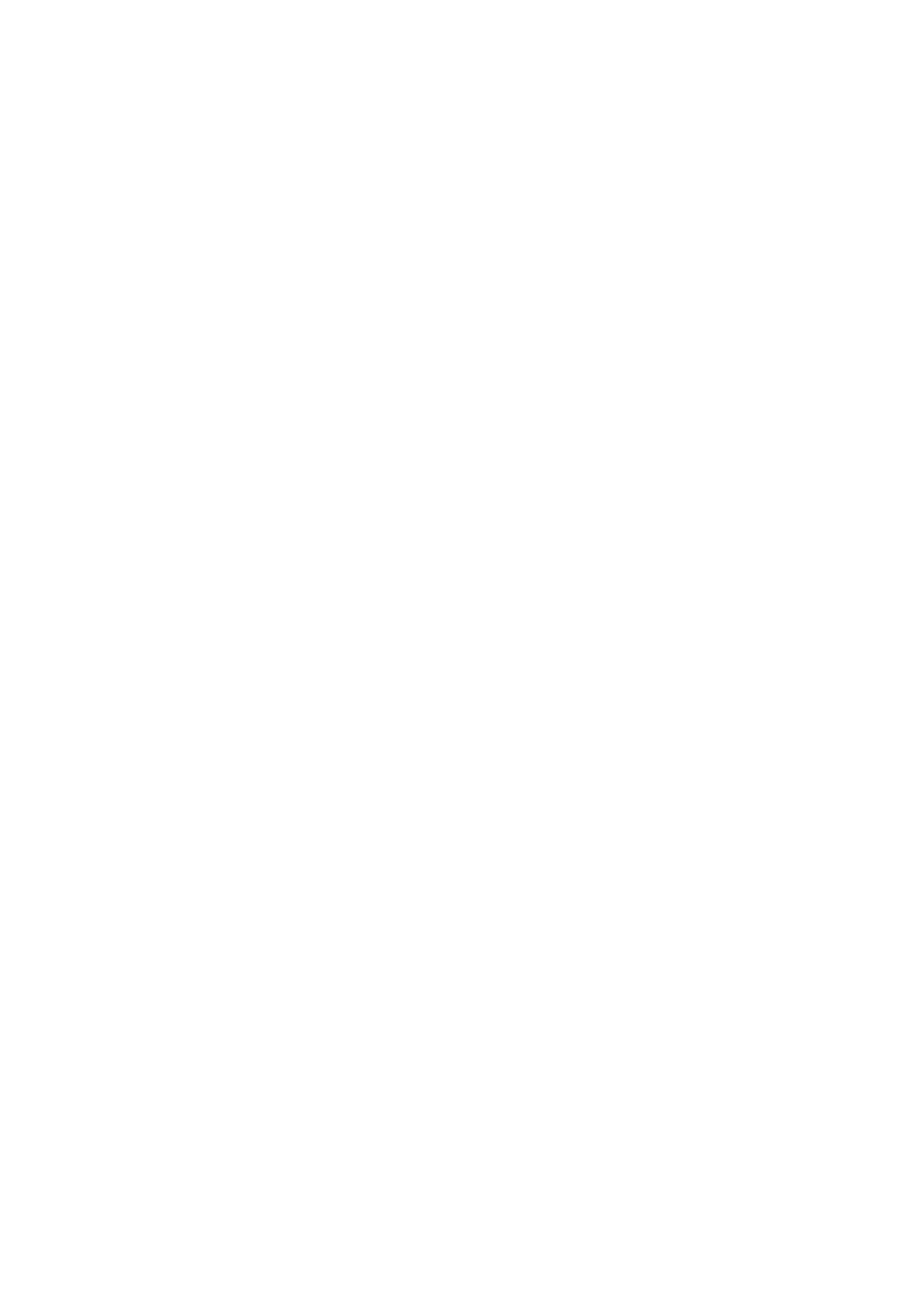

# User Manual

Series: MMW03-CH

Language: English

Document: 10006614873 / 00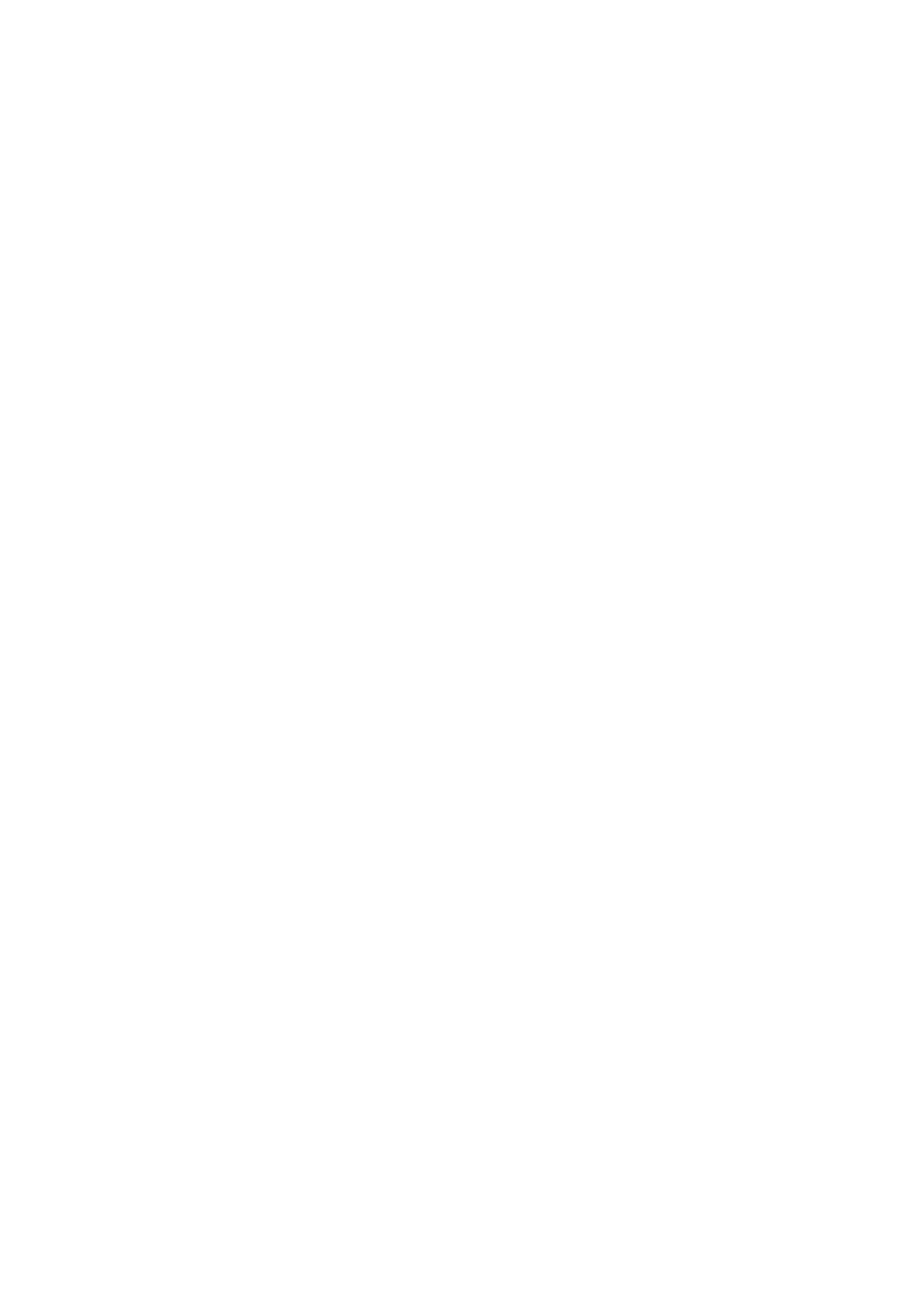# **Summary**

| <b>1 GENERAL INFORMATION</b> | 6  |
|------------------------------|----|
|                              |    |
|                              |    |
|                              |    |
|                              |    |
|                              |    |
|                              |    |
| <b>2 INSTALLATION</b>        | 10 |
|                              |    |
|                              |    |
|                              |    |
|                              |    |
|                              |    |
| <b>3 MENUS</b>               | 12 |
|                              |    |
|                              |    |
|                              |    |
|                              |    |
|                              |    |
|                              |    |
|                              |    |
|                              |    |
|                              |    |
|                              |    |
|                              |    |
|                              |    |
|                              |    |
|                              |    |
| <b>4 RS485 COMMUNICATION</b> | 21 |
|                              |    |
|                              |    |

# **5 FACTORY DEFAULT SETTINGS**

|  |  | <b>6 TECHNICAL SPECIFICATIONS</b> |  |  |  |
|--|--|-----------------------------------|--|--|--|
|--|--|-----------------------------------|--|--|--|

 $32$ 

30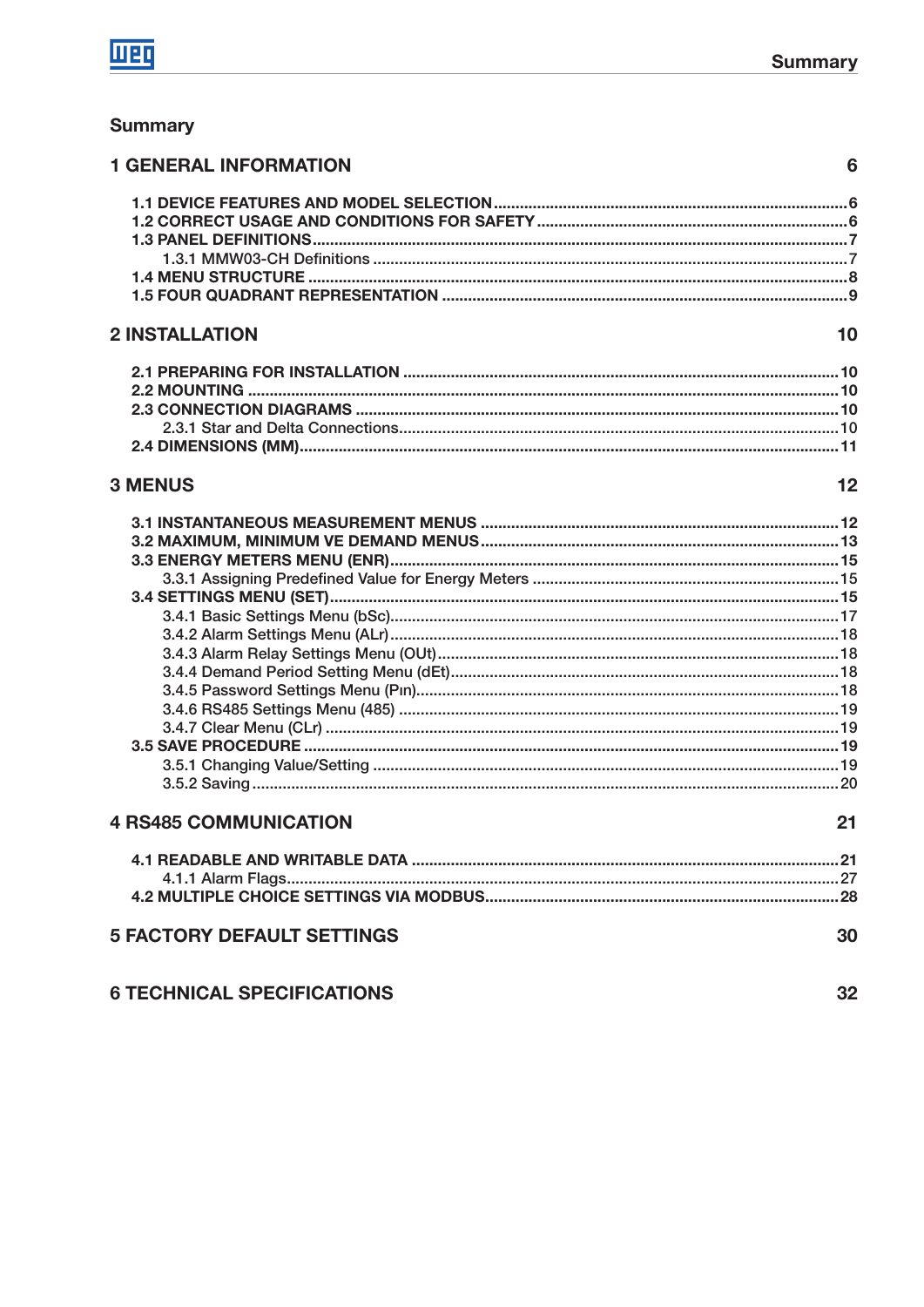

# 1 GENERAL INFORMATION

## 1.1 DEVICE FEATURES AND MODEL SELECTION

MMW03-CH is designed to measure current, voltage, harmonic ete. in 3 phase system.

The model and their features are shown in below table.

|                                             | MMW03-CH |
|---------------------------------------------|----------|
| Type of device enclosure                    | Panel    |
| <b>Basic measurements</b>                   |          |
| (V, VLL, I, In, F, cos ø, PF, P, Q, S, THD) |          |
| <b>1-31 Harmonics</b>                       |          |
| <b>Max-Min Value</b>                        |          |
| Demand Values (I, P, Q, S)                  |          |
| On hour, Run Hour, Int Counter              |          |
| <b>Energy Meters</b>                        | 1 tariff |
| Assigning alarm to the parameters           |          |
| <b>Alarm Relay</b>                          | 2 qty    |
| <b>RS485</b>                                |          |
| Indicators and leds                         |          |
| Order no                                    | 14386967 |

Tabela 1.1: Model Comparison

### 1.2 CORRECT USAGE AND CONDITIONS FOR SAFETY

- Installation and wiring must be performed by authorized technicians in accordance with the instructions in the user manual. Do not commission the device before proper wiring.
- Make sure the device is de-energized before connecting to the mains.
- Short circuit the k-l terminals of the current transformer in another location before dis- connecting the current transformers. Failing to do so will cause dangerous high voltages in the secondary terminals of the current transformers.
- Use a dry cloth to clean the device. Do not use alcohol, thinner or any abrasive materials.
- Make sure all wiring is properly made before commissioning the device.
- Do not open the device. There are no serviceable parts by the user.
- Keep the device away from humidity, water, vibrations and dust.
- It is advisable to connect a circuit breaker or an automatic fuse between the current input of the device and the mains (2 amps).



#### ATTENTION!

The manufacturer does not assume any responsibility for any undesired consequences if the above measures are not adhered to.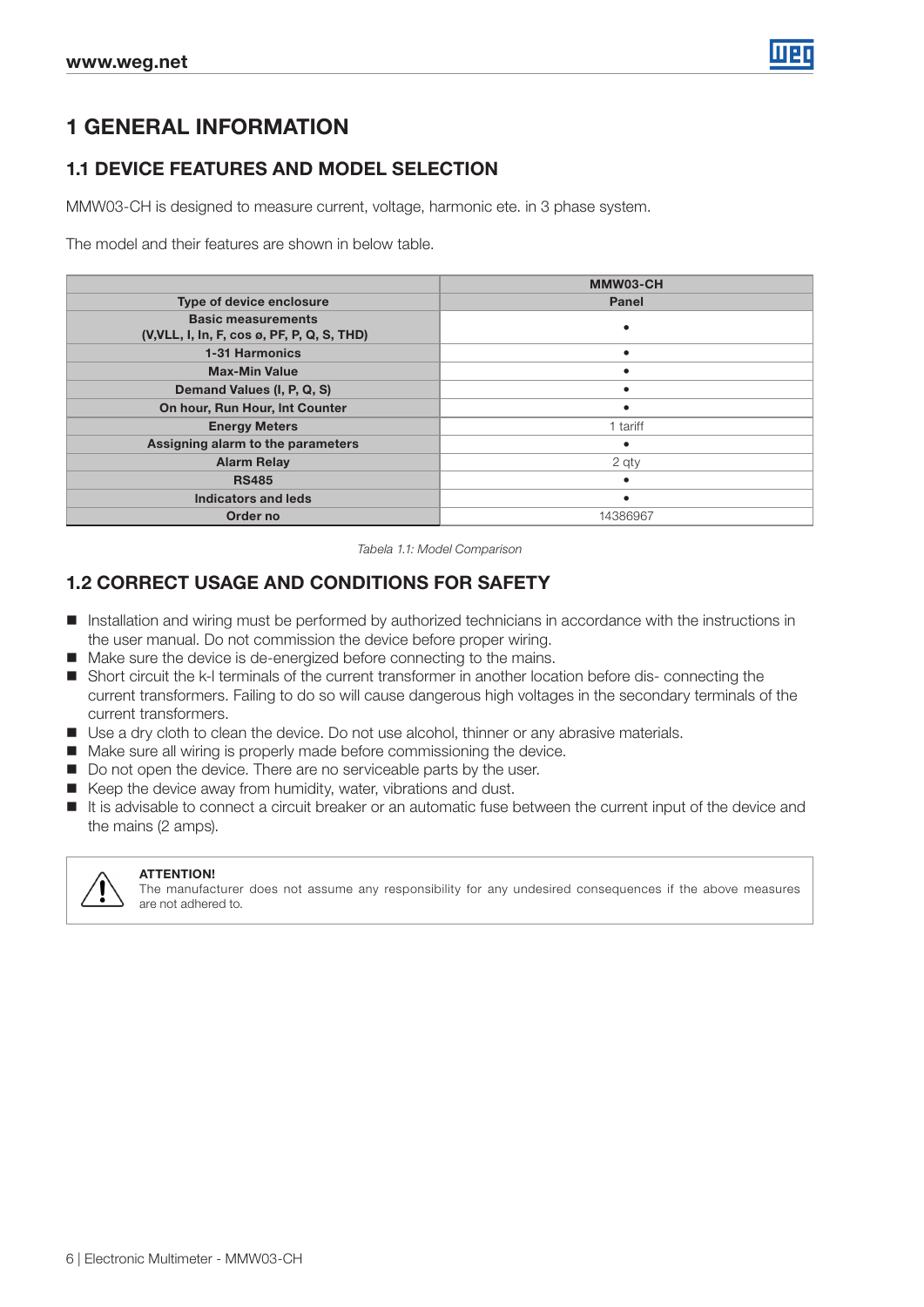## 1.3 PANEL DEFINITIONS

### 1.3.1 MMW03-CH Definitions

### Front Panel



Figura 1.1: MMW03-CH Front Panel

- 1, 2, 3, 4,  $5 \rightarrow$  Indicators (7 segment displays).
	- 6, 7, 8  $\rightarrow$  Phase on/off LEDs. (L1, L2, L3).
		- $9 \rightarrow$  Alarm LED (ALM). Lights in case of an alarm.
	- 10, 11  $\rightarrow$  Relay LEDs (OUT 1, OUT 2). Lights when the relay is engaged.
		- $12 \rightarrow$  VL-N LED (V). Lights when displaying the phase to neutral currents.
		- $13 \rightarrow$  VLL LED (VLL). Lights when displaying the phase to phase currents.
		- 14  $\rightarrow$  Current LED (I). Lights when displaying the currents for the phases.
		- 15  $\rightarrow$  CosØ LED (Cos Ø). Lights when displaying the cosØ for the phases.
		- 16  $\rightarrow$  Power Factor LED (PF). Lights when displaying the PFs for the phases.
		- 17  $\rightarrow$  Active power LED (P). Lights when displaying the active powers for the phases.
		- 18  $\rightarrow$  Reactive power LED (Q). Lights when displaying the reactive powers for the phases.
		- 19  $\rightarrow$  Apparent power LED (S). Lights when displaying the apparent powers for the phases.
		- 20  $\rightarrow$  Total Harmonic Distortion LED (THD). Lights when displaying THDs for the phases.
		- $21 \rightarrow$  Demand LED (Dem). Lights when displaying the demand values.
		- $22 \rightarrow 1$ . Phase QCap. LED  $+$  (1). Lights when the load for the first phase is capacitive.
		- 23  $\rightarrow$  2. Phase QCap. LED  $+$  (2). Lights when the load for the second phase is capacitive.
		- 24  $\rightarrow$  3. Phase QCap. LED  $+$  (3). Lights when the load for the third phase is capacitive.
		- 25  $\rightarrow$  System QCap. LED  $+$  (T). Lights when the total system load is capacitive.
		- $26 \rightarrow$  Maximum LED (Hi). Lights when displaying the maximum values.
		- $27 \rightarrow$  Minimum LED (Lo). Lights when displaying the minimum values.
- 28, 30,  $\dots$ ,36  $\rightarrow$  Mega LED (M). Lights when the indicated value is in MEGA units.
- 29, 31,...,37  $\rightarrow$  Kilo LED (k). Lights when the indicated value is in KILO units.
	- $38 \rightarrow$  Right arrow key. Use this key to switch between the menus, enter submenus and move through the indicator digits.
	- $39 \rightarrow$  Up arrow key. Use this key to switch between the menus and change the numerical values.
	- 40  $\rightarrow$  Left arrow key. Use this key to switch between the menus, return to the upper menu level and confirm the selected value.
	- 41  $\rightarrow$  Down arrow key. Use this key to switch between the menus and change the numerical values.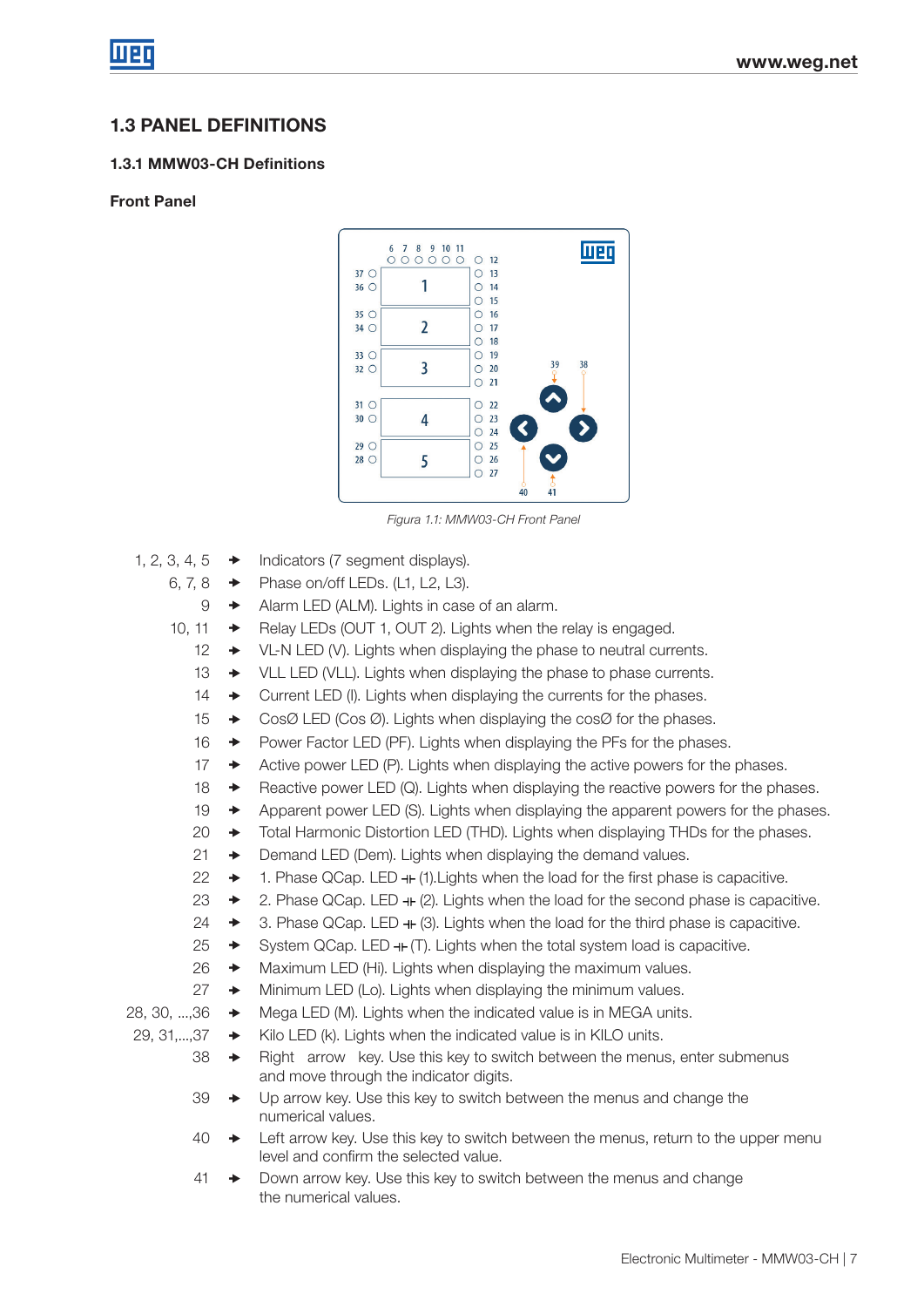

#### Back Panel

l1-k1, l2-k2, l3-k3: Current measurement inputs. V1, V2, V3, N: Voltage measurement inputs. D+, GND, D-: RS 485. out1, out2: Alarm relay outputs. **Un:** Power supply.

### 1.4 MENU STRUCTURE

Menus and moving through them are shown in the below table.

| $\leftrightarrow$ | <b>Instantaneous Values</b> | $\leftrightarrow$ | <b>Maximum Values</b>            | $\leftrightarrow$ | <b>Minimum Values</b>            | $\longleftrightarrow$    | <b>Demand Values</b>            | $\leftrightarrow$ |
|-------------------|-----------------------------|-------------------|----------------------------------|-------------------|----------------------------------|--------------------------|---------------------------------|-------------------|
|                   | $\updownarrow$              |                   | $\updownarrow$                   |                   | $\updownarrow$                   |                          |                                 |                   |
| $\leftrightarrow$ | Voltage (L-N)               | $\leftrightarrow$ | Voltage (L-N)<br>Maximum         |                   | Voltage (L-N)<br>Minimum         | $\overline{\phantom{a}}$ | $\cdots$                        |                   |
|                   | $\updownarrow$              |                   | $\updownarrow$                   |                   | $\updownarrow$                   |                          |                                 |                   |
| $\leftrightarrow$ | Voltage (L-L)               |                   | Voltage (L-L)<br>Maximum         |                   | Voltage (L-L)<br>Minimum         | $\sim$                   | $\cdots$                        |                   |
|                   | $\updownarrow$              |                   | $\updownarrow$                   |                   | $\uparrow$                       |                          | $\updownarrow$                  |                   |
| $\leftrightarrow$ | Current                     | $\leftrightarrow$ | Current<br>Maximum               |                   | Current<br>Minimum               | $\overline{a}$           | Current<br>Demand               | $\leftrightarrow$ |
|                   | $\updownarrow$              |                   | $\updownarrow$                   |                   | $\updownarrow$                   |                          |                                 |                   |
| $\leftrightarrow$ | $Cos \varphi$               | $\leftrightarrow$ | $Cos \varphi$<br>Maximum         | $\leftrightarrow$ | $Cos \varphi$<br>Minimum         | $\leftrightarrow$        |                                 |                   |
|                   | $\updownarrow$              |                   | $\mathbf{1}$                     |                   | $\mathbf{1}$                     |                          | $\updownarrow$                  |                   |
| $\leftrightarrow$ | Power Factor                | $\leftrightarrow$ | Power Factor<br>Maximum          | $\leftrightarrow$ | Power Factor<br>Minimum          | $\leftrightarrow$        |                                 |                   |
|                   | $\updownarrow$              |                   | $\updownarrow$                   |                   | $\updownarrow$                   |                          |                                 |                   |
| $\leftrightarrow$ | <b>Active Power</b>         | $\leftrightarrow$ | <b>Active Power</b><br>Maximum   | $\leftrightarrow$ | <b>Active Power</b><br>Minimum   | L.                       | <b>Active Power</b><br>Demand   | $\leftrightarrow$ |
|                   | $\updownarrow$              |                   | $\updownarrow$                   |                   | $\updownarrow$                   |                          | $\uparrow$                      |                   |
| $\leftrightarrow$ | <b>Reactive Power</b>       | $\leftrightarrow$ | <b>Reactive Power</b><br>Maximum | $\leftrightarrow$ | <b>Reactive Power</b><br>Minimum | $\overline{a}$           | <b>Reactive Power</b><br>Demand |                   |
|                   | $\updownarrow$              |                   | $\uparrow$                       |                   | $\uparrow$                       |                          | $\updownarrow$                  |                   |
| $\leftrightarrow$ | Apparent Power              | $\leftrightarrow$ | Apparent Power<br>Maksimum       | $\leftrightarrow$ | Apparent Power<br>Minimum        | $\leftrightarrow$        | Apparent Power<br>Demand        | $\leftrightarrow$ |
|                   | $\updownarrow$              |                   | $\updownarrow$                   |                   | $\updownarrow$                   |                          | $\uparrow$                      |                   |
| $\leftrightarrow$ | <b>THDV</b>                 | $\leftrightarrow$ | <b>THDV</b><br>Maximum           | $\leftrightarrow$ | <b>THDV</b><br>Minimum           | ÷                        | $\cdots$                        |                   |
|                   | $\updownarrow$              |                   | $\updownarrow$                   |                   | $\updownarrow$                   |                          |                                 |                   |
| $\leftrightarrow$ | <b>THDI</b>                 | $\leftrightarrow$ | <b>THDI</b><br>Maximum           | $\leftrightarrow$ | <b>THDI</b><br>Minimum           |                          | $\cdots$                        |                   |
|                   | $\updownarrow$              |                   | $\updownarrow$                   |                   | $\updownarrow$                   |                          |                                 |                   |
|                   | <b>Energy Meters</b>        |                   | $\cdots$                         |                   | $\cdots$                         |                          | $\cdots$                        |                   |
|                   | $\uparrow$                  |                   |                                  |                   |                                  |                          |                                 |                   |
|                   | Counters                    |                   | $\cdots$                         |                   | $\cdots$                         |                          | $\cdots$                        |                   |
|                   | $\updownarrow$              |                   |                                  |                   |                                  |                          |                                 |                   |
|                   | Setting                     |                   | $\cdots$                         |                   | $\cdots$                         |                          | $\cdots$                        |                   |
|                   | $\updownarrow$              |                   |                                  |                   |                                  |                          |                                 |                   |

Tabela 1.2: Menu Structure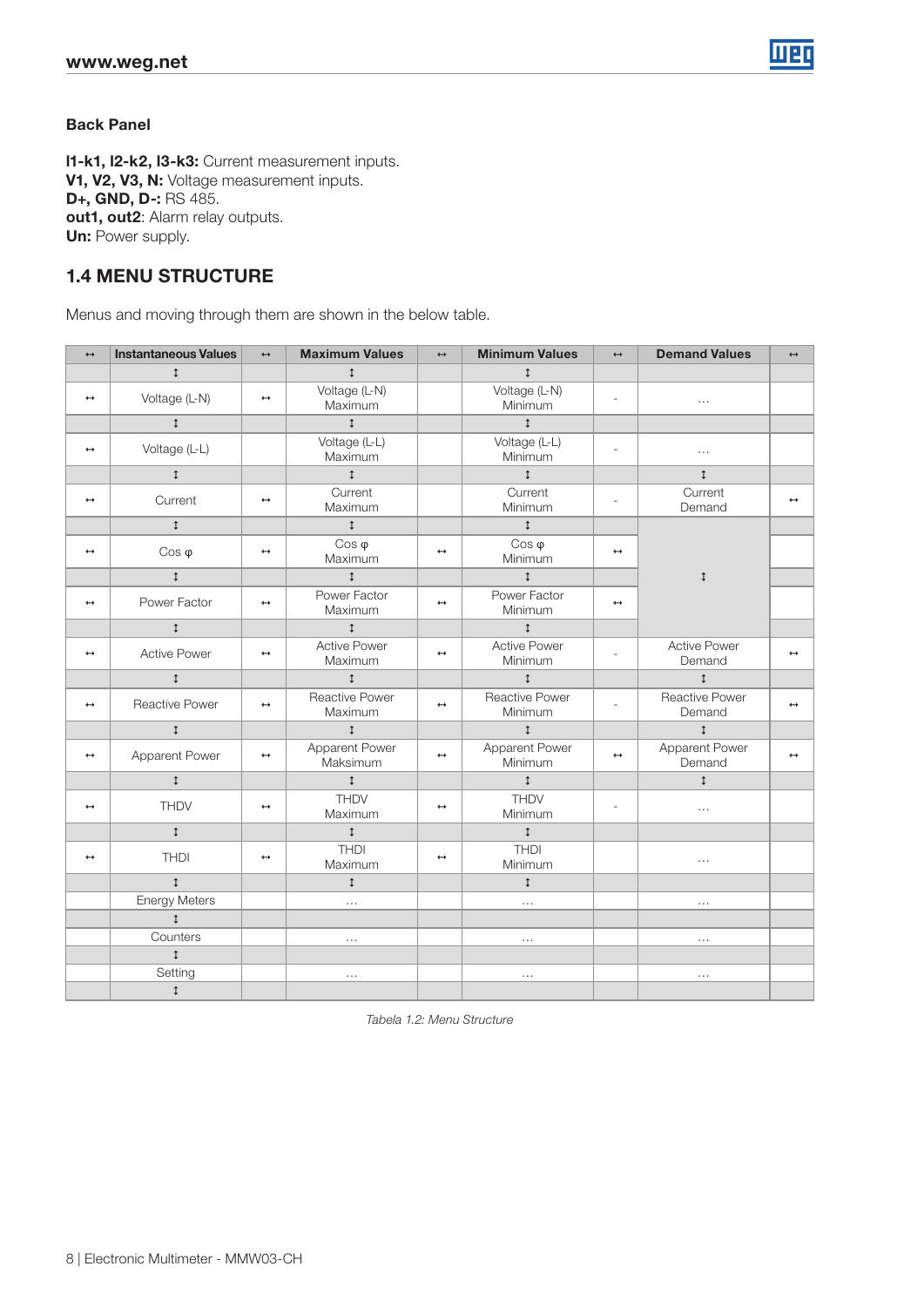# 1.5 FOUR QUADRANT REPRESENTATION

The angle(Ø) between voltage and current provides us information about the direction of energy flow. A positive sign for active/reactive power indicates that active/reactive power is consumed. And also a negative sign for active/ reactive power indicates that active/reactive power is generated.



Figura 1.2: Four Quadrant Representation

Note: If the signs of active and reactive power are examined, it can be defined the quadrant that MMW03 measures. In order to understand P and Q signs in MMW03-CH, instantaneous displays for P and Q must be checked. If active power display is seem constantly, it means active power(P) is positive. If it is blinked, it means active power(P) is negative. If reactive power(Q) display is seem constantly, it means reactive power(Q) is positive. If it is blinked, it means reactive power(Q) is negative.

Note: Signs of P and Q can be reached through modbus communication.

**e.g.;**  $P = +10kW$ ,  $Q = +5kVAr$   $\Rightarrow$  Quadrant 1  $P = -10kW$ ,  $Q = +5kVAr$   $\implies$  Quadrant 2  $P = -10$ kW, Q =  $-5$ kVAr  $\Rightarrow$  Quadrant 3  $P= +10kW$ , Q=  $-5kVAr$  => Quadrant 4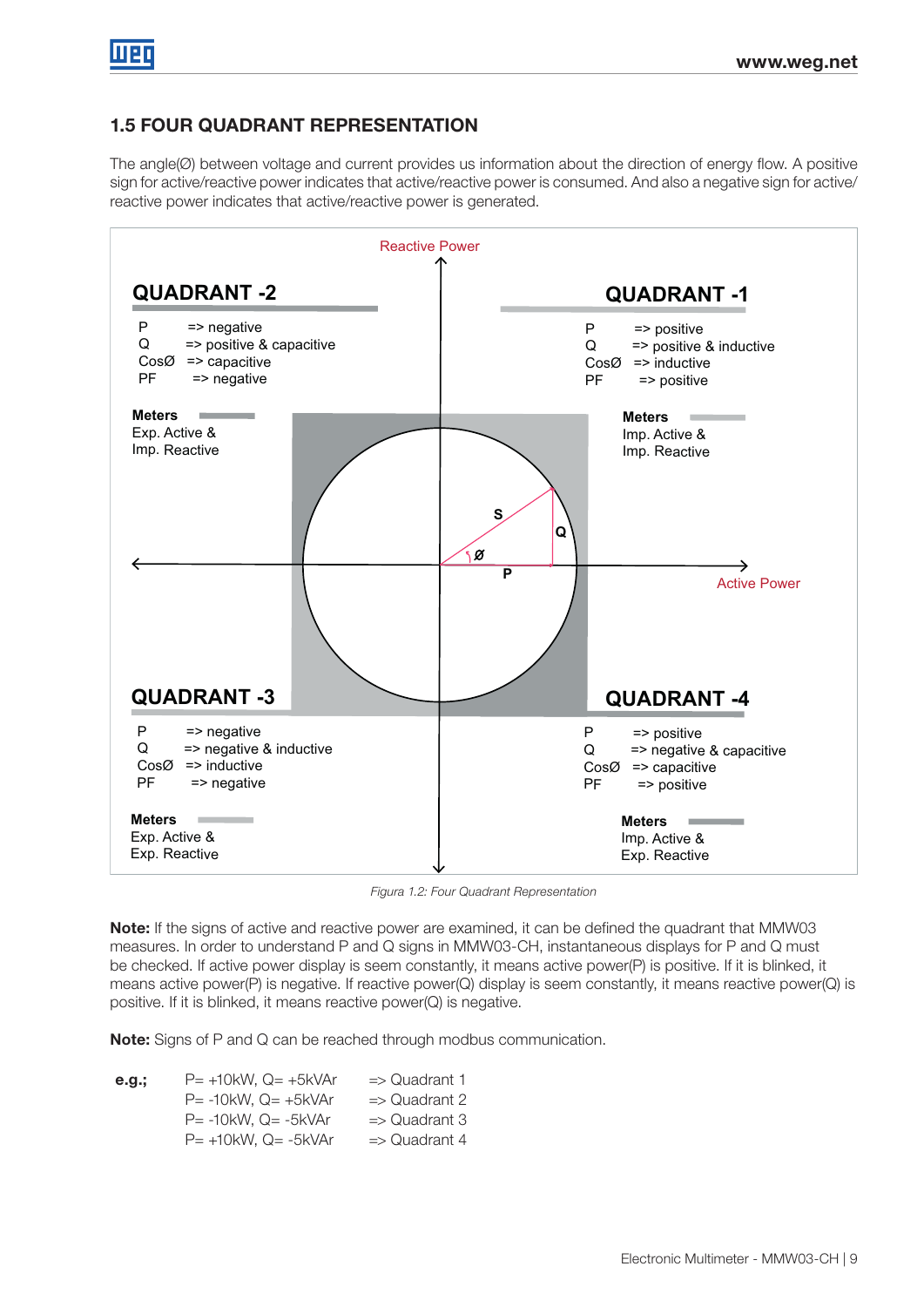

# 2 INSTALLATION

# 2.1 PREPARING FOR INSTALLATION

The purchased product may not include all hardware options referred in this document. This situation does not constitute an impediment to the electrical installation.



#### DANGER!

Assembly and related connections of the product, must be implemented by authorized persons in accordance with the instructions of user manual.



DANGER!

The device must not be put into service if the operator is not sure that all connections are correctly accomplished.

# 2.2 MOUNTING

MMW03-CH is placed vertically into the gap located in the panel. After the product is placed into the panel, fixing brackets should be installed on the product. After that it should be fixed to the panel wall with the screws.



# DANGER!

Before wiring up voltage and current ends to MMW03-CH, you must be sure that the power is cut.



#### DANGER!

The product is connected to current transformer(s). Before disconnecting current transformer leads, be sure that they are short circuited elsewhere or connected to a parallel load which has sufficiently low impedance. Otherwise dangerously high voltages will be induced at the current transformer leads. Same phenomena also apply for putting into service.

# 2.3 CONNECTION DIAGRAMS

#### 2.3.1 Star and Delta Connections



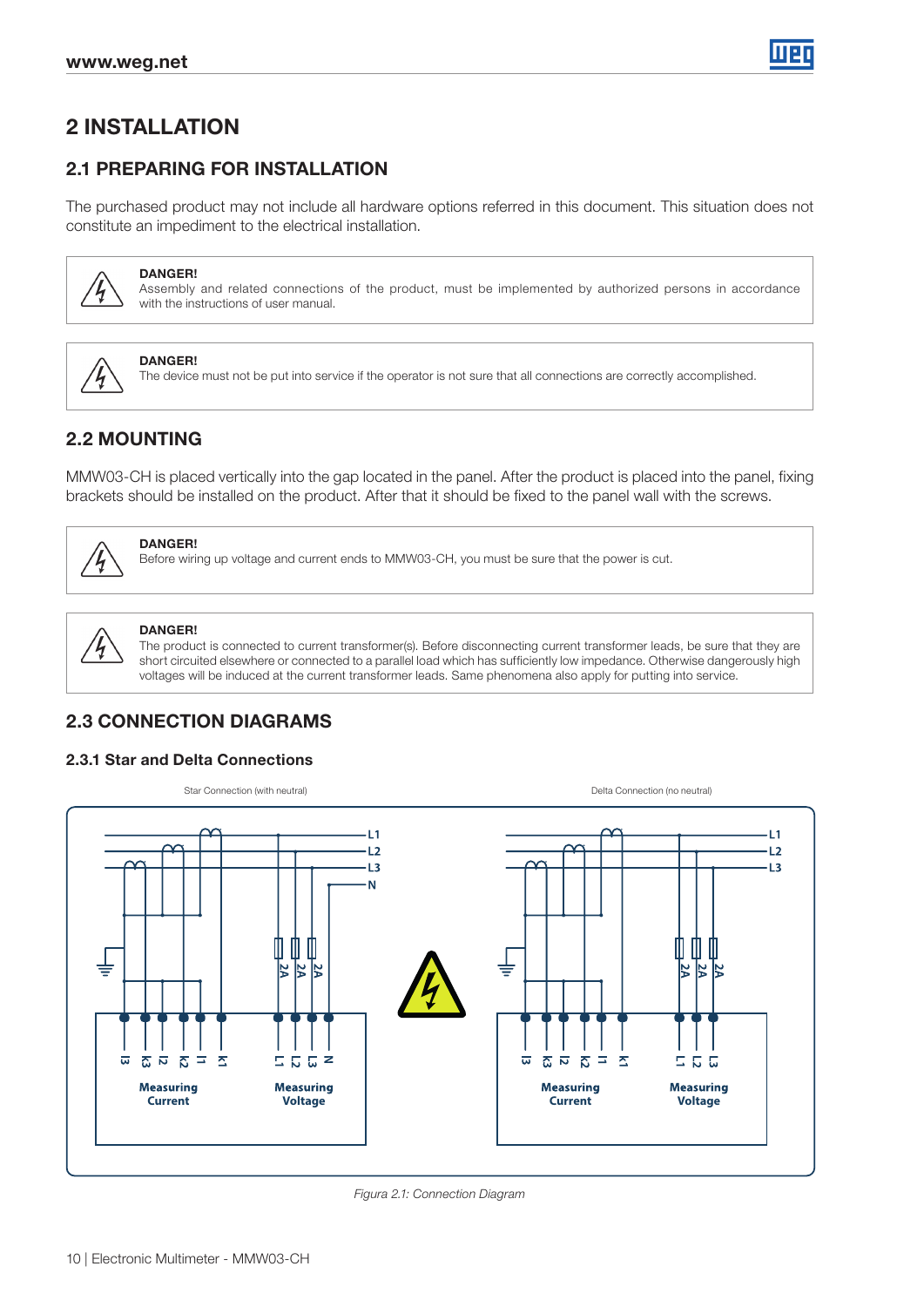

### ATTENTION!

L1, L2, L3 LEDs blink simultaneously and very slowly (per second) → phase sequence (voltage) error. Any/All of L1, L2, L3 LED(s) blink(s) slowly (per 0.5 second)  $\blacktriangleright$  voltage connection(s) of the related phase(s) is/are missing. Any/All of L1, L2, L3 LED(s) blink(s) quickly (per 0.2 second)  $\blacktriangleright$  current connection(s) of the related phase(s) is/are missing.

### 2.4 DIMENSIONS (MM)



Figura 2.2: Dimensions for MMW03-CH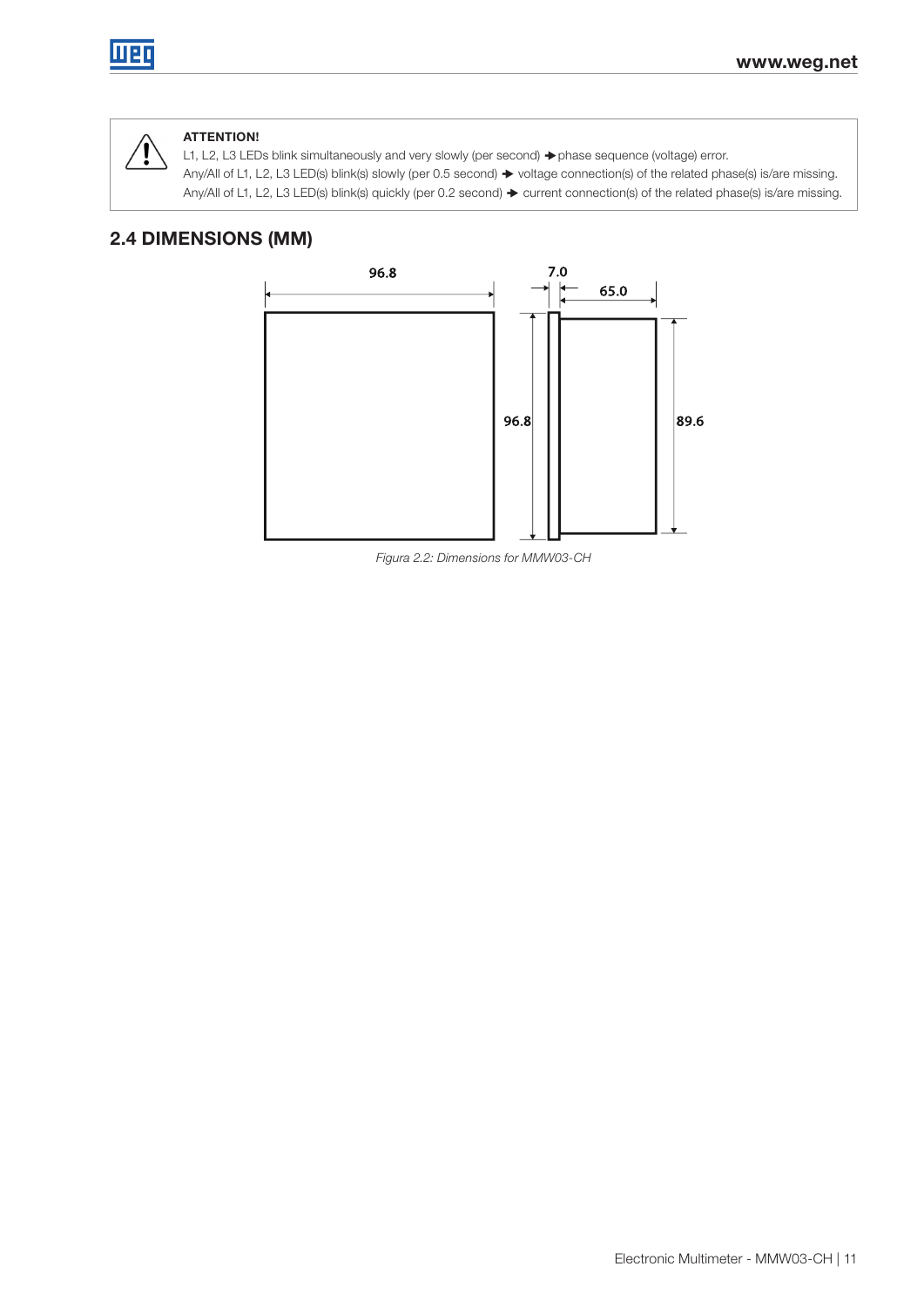

# 3 MENUS

### 3.1 INSTANTANEOUS MEASUREMENT MENUS

Voltage (L-N and L-L), current, neutral current, cosØ, power factor, active power, reactive power, apparent power, THDV and THDI values are shown in instantaneous menu. See Table 3-1 for parameters displayed in the menus and activated LEDs.

| LED <sub>1</sub> | LED <sub>2</sub>         | <b>Active Menu</b>         | 1st Indicator                                                                   | 2nd Indicator                                               | 3rd Indicator                    | <b>4th Indicator</b>                                                                     | 5th Indicator               |  |
|------------------|--------------------------|----------------------------|---------------------------------------------------------------------------------|-------------------------------------------------------------|----------------------------------|------------------------------------------------------------------------------------------|-----------------------------|--|
| $\vee$           |                          | Voltage<br>(Phase-Neutral) | Voltage L1                                                                      | Voltage L <sub>2</sub>                                      | Voltage L3                       | Average<br>Voltage<br>(Phase-Neutral)                                                    | Network<br>Frequency        |  |
| <b>VLL</b>       |                          | Voltage<br>(Phase-Phase)   | Voltage L1-L2                                                                   | Voltage L2-L3                                               | Voltage L3-L1                    | Average<br>Voltage<br>(Phase-Phase)                                                      | <b>Network</b><br>Frequency |  |
|                  |                          | Current                    | Current L1                                                                      | Current L <sub>2</sub>                                      | Current L <sub>3</sub>           | <b>Total Current</b>                                                                     | <b>Network</b><br>Current   |  |
| $\cos \varphi$   | $\overline{\phantom{a}}$ | $\cos \varphi$             | $Cos \varphi$ 1                                                                 | $\cos \varphi 2$                                            | $\cos \varphi 3$                 |                                                                                          |                             |  |
| PF               | $\sim$                   | Power Factor               | PF <sub>1</sub>                                                                 | PF <sub>2</sub>                                             | PF <sub>3</sub>                  | System PF                                                                                |                             |  |
| P                |                          | <b>Active Power</b>        | <b>Active Power</b><br>L1                                                       | <b>Active Power</b><br>L2                                   | <b>Active Power</b><br>L3        | <b>Total Active</b><br>Power                                                             |                             |  |
| Q                |                          | Reactive Power             | <b>Reactive Power</b><br>L1                                                     | <b>Reactive Power</b><br>L2                                 | Reactive Power<br>L3             | <b>Total Reactive</b><br>Power                                                           |                             |  |
| S                |                          | Apparent<br>Power          | Apparent<br>Power L1                                                            | Apparent<br>Power L <sub>2</sub>                            | Apparent<br>Power L <sub>3</sub> | <b>Total Apparent</b><br>Power                                                           |                             |  |
| <b>THD</b>       | $\vee$                   | <b>Total Harmonic</b>      | THDV1                                                                           | THDV2                                                       | THDV3                            |                                                                                          |                             |  |
|                  |                          | Distortion                 | THD <sub>1</sub>                                                                | THD <sub>12</sub>                                           | THD <sub>13</sub>                |                                                                                          |                             |  |
| $+$              | $Q / \cos \varphi$       |                            |                                                                                 |                                                             |                                  | $\cos\varphi$ and reactive power for the L1 phase is capacitive, otherwise is inductive. |                             |  |
| $2 +$            | $Q / \cos \varphi$       |                            | Coso and reactive power for the L2 phase is capacitive, otherwise is inductive. |                                                             |                                  |                                                                                          |                             |  |
| $3 +$            | $Q / \cos \varphi$       |                            |                                                                                 |                                                             |                                  | Coso and reactive power for the L3 phase is capacitive, otherwise is inductive.          |                             |  |
| Т⊣⊩              | Q                        |                            |                                                                                 | Total reactive power is capacitive, otherwise is inductive. |                                  |                                                                                          |                             |  |

Tabela 3.1: Instantaneous Measurements



Figura 3.1: Voltage (Phase-Neutral) Display

e.g: When "V" LED is turned on:

- Device is in phase-neutral voltage menu.
- Line-1 phase-neutral voltage is monitored in the first display.
- Line-2 phase-neutral voltage is monitored in the second display.
- Line-3 phase-neutral voltage is monitored in the third display.
- Average phase-neutral voltage of three phase is monitored in fourth display.
- Network frequency is monitored in fifth display.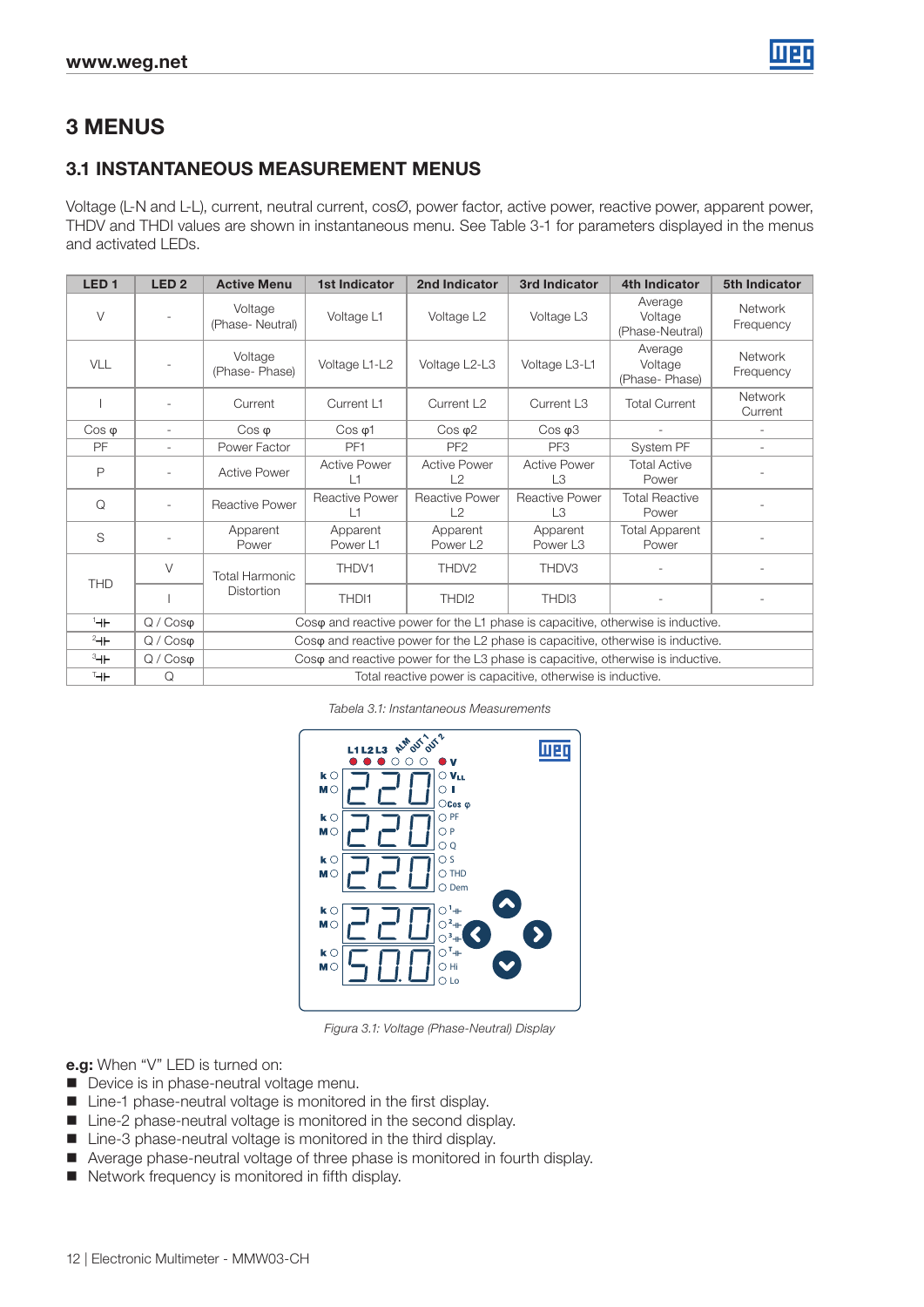

#### ATTENTION!

L1, L2, L3 LEDs blink simultaneously and very slowly (per second) → phase sequence (voltage) error. Any/All of L1, L2, L3 LED(s) blink(s) slowly (per 0.5 second)  $\blacktriangleright$  voltage connection(s) of the related phase(s) is/are missing. Any/All of L1, L2, L3 LED(s) blink(s) quickly (per 0.2 second)  $\blacktriangleright$  current connection(s) of the related phase(s) is/are missing.



#### ATTENTION!

When the product is mounted on a panel which consumes power, active power (P) must be positive. If active power (P1, P2 or P3) display is blinking in L-H and/or instantaneous menu, operator should cross connect k-l leads of the current transformer.



#### ATTENTION!

999 000 000"(999 MEGA) is the highest number that can be displayed in 7 segment displays of the product. If this number is exceeded:

- Related "k", "M" LEDs will turn on (flash constantly).

- "888" number will be monitored in the related 7 segment display. This phenomenon applies for "Instantaneous" and "L-H" menus.

# 3.2 MAXIMUM, MINIMUM VE DEMAND MENUS

Minimum and maximum values are calculated and stored in the non-volatile memory for below parameters.

- Voltage (phase-neutral, phase-phase)
- Neutral current
- **Frequency**
- CosØ
- **Power factor**
- **THDV**
- **THDI**

Besides maximum and minimum values, demand values are calculated and stored in the non-volatile memory for below parameters.

- **Current**
- Active power
- Reactive power
- **Apparent power**

Use the left or right arrow keys to display the max. and min. measurements and demand values within the measurement menus. Table 3-1 shows the menu movements. Table 3-2 shows the indicated values and active LEDs in the corresponding menu.

| LED <sub>1</sub> | LED <sub>2</sub> | LED <sub>3</sub> | <b>1st Indicator</b>  | 2nd Indicator                    | 3rd Indicator                    | 4th Indicator                              | 5th Indicator                    |
|------------------|------------------|------------------|-----------------------|----------------------------------|----------------------------------|--------------------------------------------|----------------------------------|
| $\vee$           | Hi               |                  | Voltage L1 Max.       | Voltage L2 Max.                  | Voltage L3 Max.                  | Average Voltage<br>Max.<br>(Phase-Neutral) | <b>Network</b><br>Frequency Max. |
|                  | Lo               | ٠                | Voltage L1 Min.       | Voltage L2 Min.                  | Voltage L3 Min.                  | Average Voltage<br>Min.<br>(Phase-Neutral) | <b>Network</b><br>Frequency Min. |
| VLL              | Hi               |                  | Voltage L1-L2<br>Max. | Voltage L2-L3<br>Max.            | Voltage L3-L1<br>Max.            | Average Voltage<br>Max.<br>(Phase-Phase)   | <b>Network</b><br>Frequency Max. |
|                  | Lo               |                  | Voltage L1-L2<br>Min. | Voltage L2-L3<br>Min.            | Voltage L3-L1<br>Min.            | Average Voltage<br>Min.<br>(Phase-Phase)   | <b>Network</b><br>Frequency Min. |
|                  | Hi               |                  | Current L1 Max.       | Current L <sub>2</sub> Max.      | Current L3 Max.                  | <b>Total Current</b><br>Max.               | <b>Neutral Current</b><br>Max.   |
|                  | Lo               |                  | Current L1 Min.       | Current L <sub>2</sub> Min.      | Current L3 Min.                  | Total Current Min.                         | <b>Neutral Current</b><br>Min.   |
|                  | Dem              |                  | Current L1<br>Demand  | Current L <sub>2</sub><br>Demand | Current L <sub>3</sub><br>Demand | <b>Total Current</b><br>Demand             |                                  |
|                  | Hi               |                  | $Cos \varphi1$ Max.   | $Cos \varphi2$ Max.              | Cos $\varphi$ 2 Max.             |                                            | ٠                                |
| $\cos \varphi$   | Lo               |                  | $Cos \varphi$ 1 Min.  | $Cos \varphi2$ Min.              | $Cos \varphi2$ Min.              |                                            |                                  |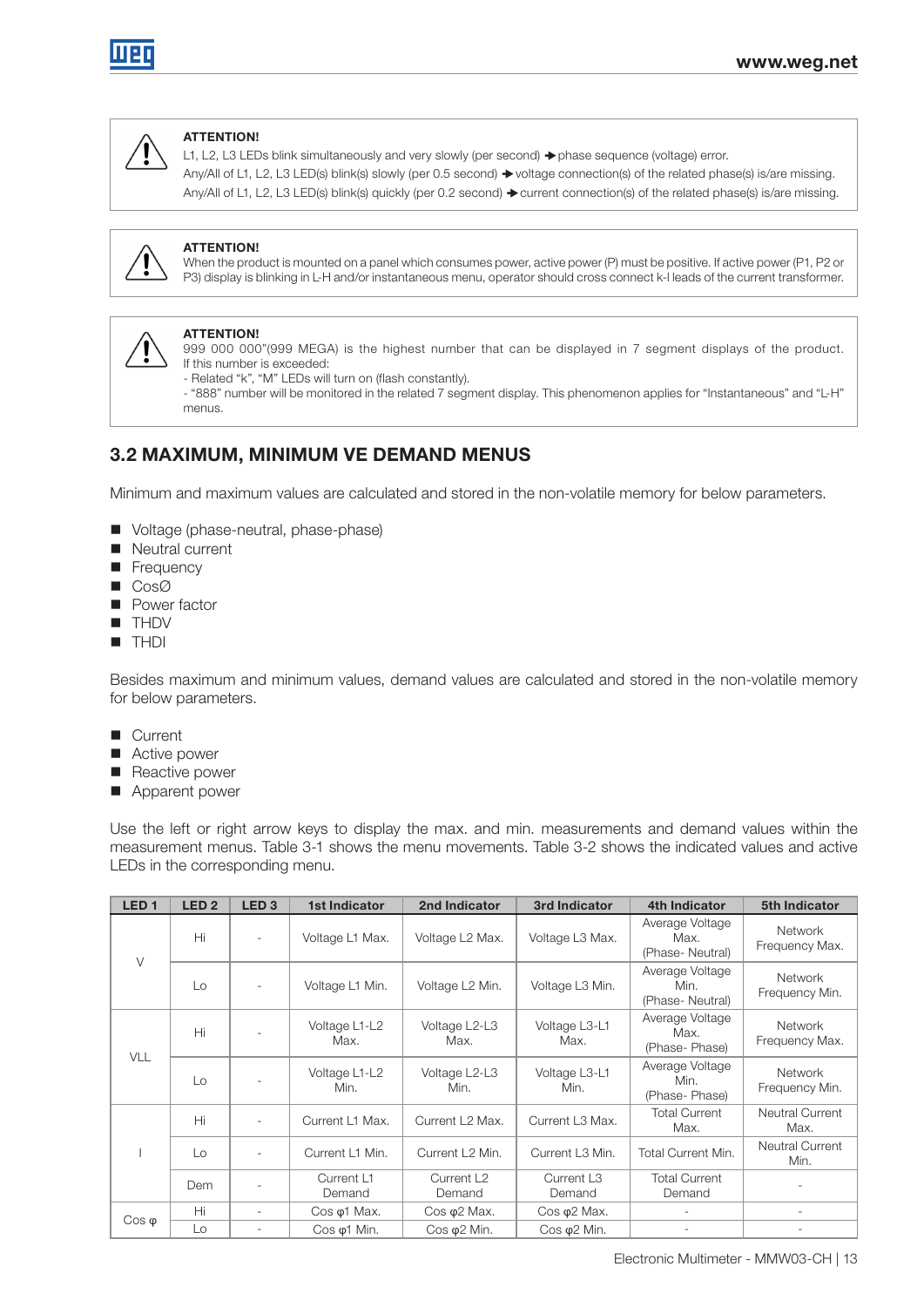

| LED <sub>1</sub> | LED <sub>2</sub>  | LED <sub>3</sub> | 1st Indicator               | 2nd Indicator                                  | 3rd Indicator                      | 4th Indicator                         | <b>5th Indicator</b>     |
|------------------|-------------------|------------------|-----------------------------|------------------------------------------------|------------------------------------|---------------------------------------|--------------------------|
| <b>PF</b>        | Hi                | ÷.               | PF1 Max.                    | PF <sub>2</sub> Max.                           | PF3 Max.                           | System PF Max.                        |                          |
|                  | $\mathsf{L}\circ$ | L.               | PF1 Min.                    | PF2 Min.                                       | PF3 Min.                           | System PF Min.                        | $\overline{\phantom{0}}$ |
|                  | Hi                |                  | Active Power L1<br>Max.     | Active Power L2<br>Max.                        | Active Power L3<br>Max.            | <b>Total Active</b><br>Power Max.     |                          |
| P                | $\mathsf{L}\circ$ |                  | Active Power L1<br>Min.     | Active Power L2<br>Min.                        | Active Power L3<br>Min.            | <b>Total Active</b><br>Power Min.     |                          |
|                  | Dem               |                  | Active Power L1<br>Demand   | Active Power L2<br>Demand                      | Active Power L3<br>Demand          | <b>Total Active</b><br>Power Demand   |                          |
|                  | Hi                |                  | Reactive Power<br>L1 Max.   | <b>Reactive Power</b><br>L <sub>2</sub> Max.   | Reactive Power<br>L3 Max.          | <b>Total Reactive</b><br>Power Max.   |                          |
| Q                | $\mathsf{L}\circ$ |                  | Reactive Power<br>L1 Min.   | <b>Reactive Power</b><br>L <sub>2</sub> Min.   | Reactive Power<br>L3 Min.          | <b>Total Reactive</b><br>Power Min.   |                          |
|                  | Dem               |                  | Reactive Power<br>L1 Demand | <b>Reactive Power</b><br>L <sub>2</sub> Demand | Reactive Power<br>L3 Demand        | <b>Total Reactive</b><br>Power Demand |                          |
|                  | Hi                |                  | Apparent Power<br>L1 Max.   | Apparent Power<br>L <sub>2</sub> Max.          | <b>Apparent Power</b><br>L3 Max.   | <b>Total Apparent</b><br>Power Max.   |                          |
| S                | $\mathsf{L}\circ$ |                  | Apparent Power<br>L1 Min.   | Apparent Power<br>L <sub>2</sub> Min.          | <b>Apparent Power</b><br>L3 Min.   | <b>Total Apparent</b><br>Power Min.   |                          |
|                  | Dem               |                  | Apparent Power<br>L1 Demand | Apparent Power<br>L <sub>2</sub> Demand        | <b>Apparent Power</b><br>L3 Demand | <b>Total Apparent</b><br>Power Demand |                          |
|                  | Hi                | $\vee$           | THDV1 Max.                  | THDV2 Max.                                     | THDV3 Max.                         |                                       |                          |
| <b>THD</b>       | Lo                | $\vee$           | THDV1 Min.                  | THDV2 Min.                                     | THDV3 Min.                         |                                       |                          |
|                  | Hi                |                  | THDI1 Max.                  | THDI2 Max.                                     | THDI3 Max.                         | ÷                                     | $\overline{\phantom{0}}$ |
|                  | Lo                |                  | THDI1 Min.                  | THDI2 Min.                                     | THDI3 Min.                         |                                       |                          |

Tabela 3.2: Maximum, Minimum and Demand Values



Figura 3.2: Minimum Voltage (Phase-Neutral) Display

e.g.: When "V" LED and "Lo" LED are turned on together:

- Line-1 minimum phase-neutral voltage is monitored in the first display.
- Line-2 minimum phase-neutral voltage is monitored in the second display.
- Line-3 minimum phase-neutral voltage is monitored in the third display.
- Minimum average phase-neutral voltage of three phase is monitored in fourth display.
- **Minimum network frequency is monitored in fifth display.**

#### ATTENTION!

Minimum, maximum and demand values are stored in permanent memory. Refer to "CLr" menu to clear these values.



#### ATTENTION!

- If current/voltage of any of the phases is not connected,
- maximum value of the related parameter will be "0" in maximum page of "L-H Menu".
- in minimum page of "L-H Menu; "k LED" and "M LED" belonging to current/voltage will turn on continuously. Operator will monitor the number "888" in the related 7 segment display.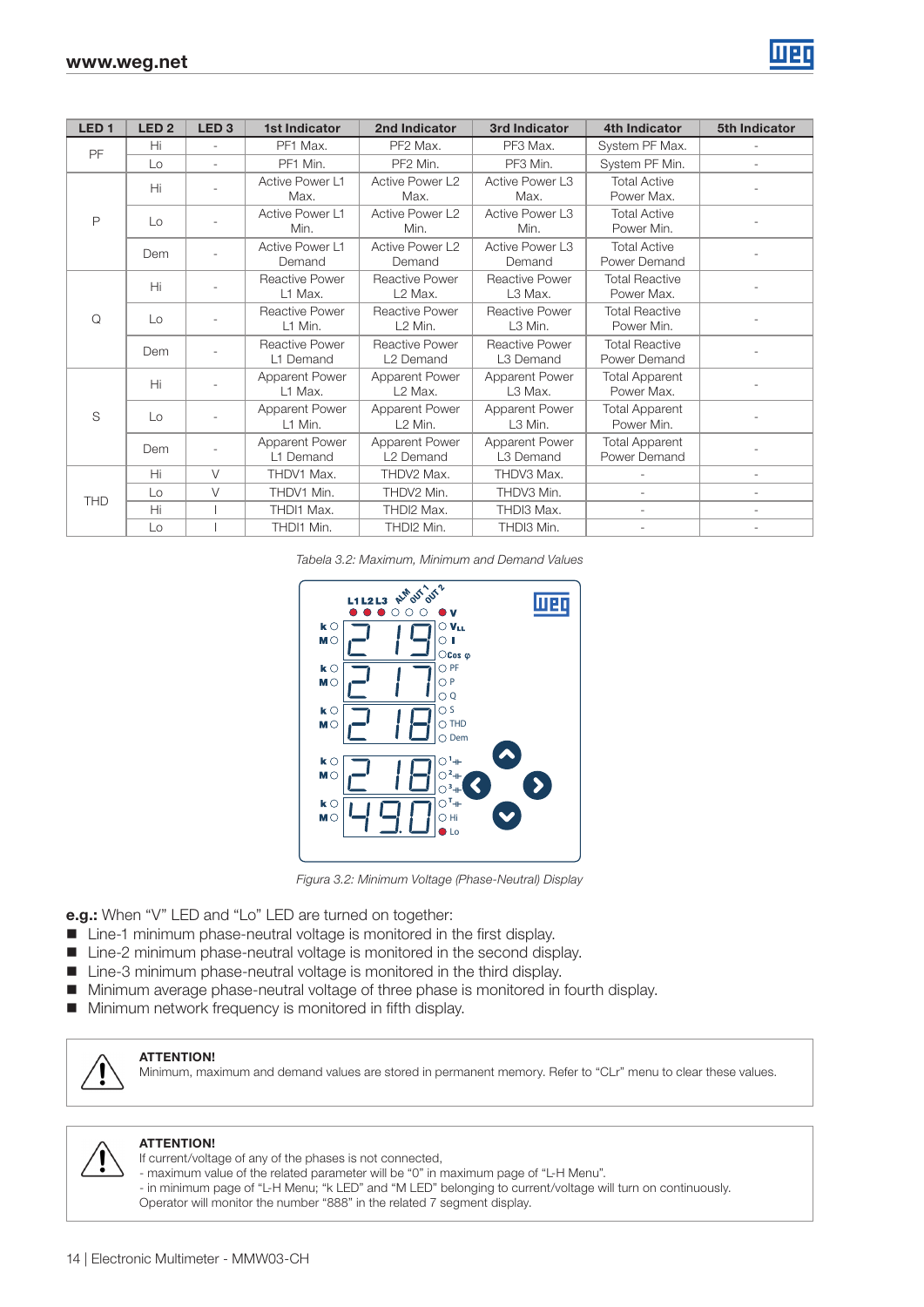

### 3.3 ENERGY METERS MENU (ENR)

The device have one tariff meter.

These tariffs are shown in "Enr" menu. Each tariff has import active, export active, import reactive and export reactive meters.

- Import Active Energy Meter (I.Ac)
- Export Active Energy Meter (E.Ac)
- **Import Reactive Energy Meter (I.rE)**
- Export Reactive Energy Meter (E.rE)



Figura 3.3: Import Active Energy Display

#### 3.3.1 Assigning Predefined Value for Energy Meters



#### ATTENTION!

Counters are displayed in the format xxx xxx xxx kWh / kVArh (See Fig. 3-3). All counters are reset at 999 999 999 kWh / kVArh and then start over from zero.

In any meter menu, press and hold the right key for at least 2 seconds and the respective menu title starts blinking. Using the right arrow key, move to the digit you want to change and enter the value using the up/down arrows. When you are done entering the value, confirm using the left arrow key. Move on to the storage procedure to store the changes you made. (See 3.6 Save Procedure).



#### ATTENTION!

If password protection is enabled, press and hold the right key for at least 2 sec to display the password authentication page. Enter the password to proceed to the counter assignment.

# 3.4 SETTINGS MENU (SEt)

MMW03-CH setings is made in the SEt menu. Table 3-3 shows the Set menu tree.



**ATTENTION!** 

The menu tree is based on the fully equipped variant model. Some of the menus may be missing in less equipped models.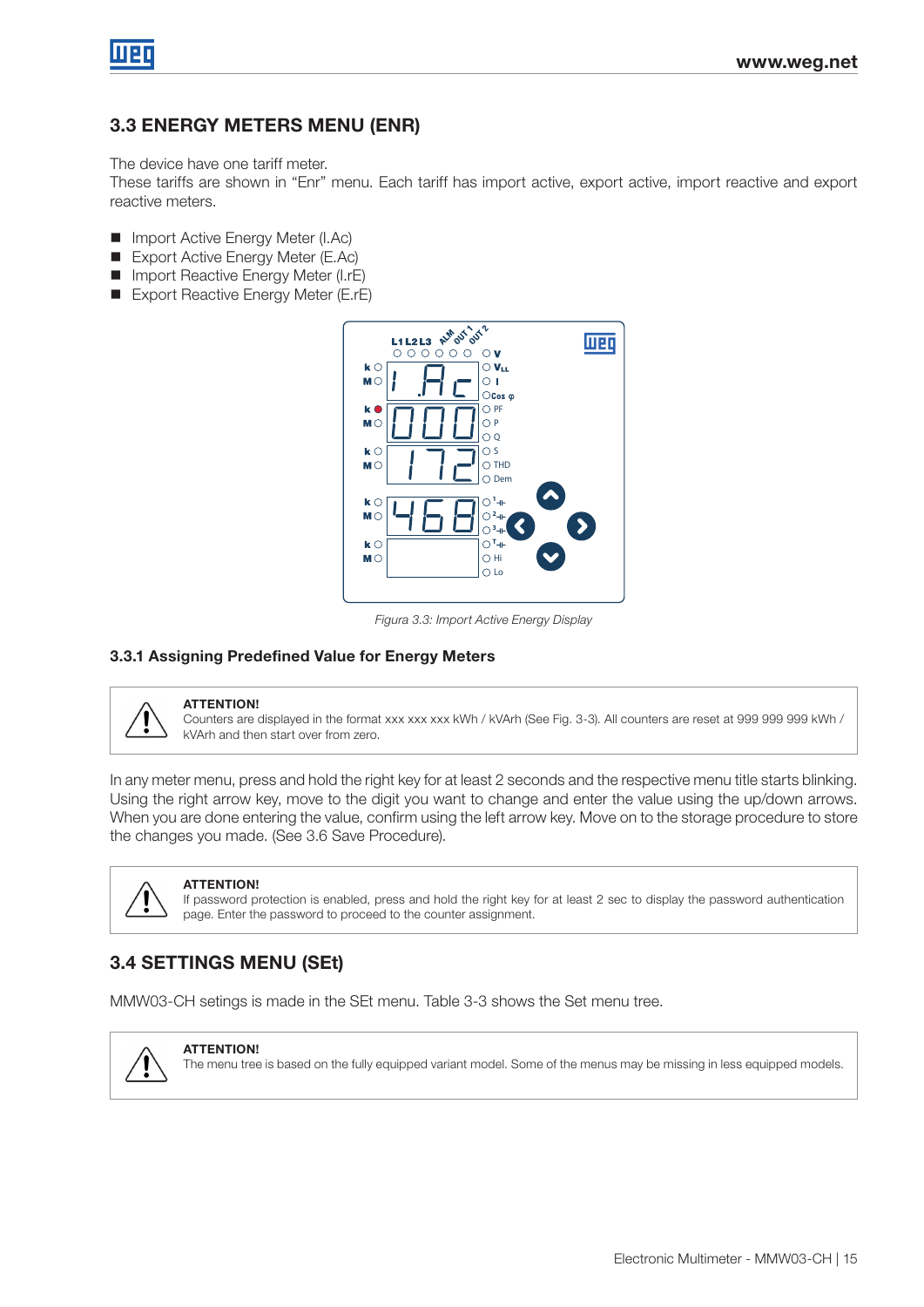| Menu | Sub Menu 1      | Sub Menu 2 | Sub Menu 3     | Sub Menu 4 | <b>Description</b>                                                                                        |
|------|-----------------|------------|----------------|------------|-----------------------------------------------------------------------------------------------------------|
|      |                 |            |                |            | Settings                                                                                                  |
|      |                 |            |                |            | <b>Basic settings</b>                                                                                     |
|      |                 | Ctr        |                |            | Current transformer rate                                                                                  |
|      |                 | Utr        |                |            | Voltage transformer rate                                                                                  |
|      | bSc             |            |                |            | Connection type options                                                                                   |
|      |                 | Con        | <b>StA</b>     |            | 3P4W connection type                                                                                      |
|      |                 |            | dEL            |            | 3P3W connection type                                                                                      |
|      |                 |            |                |            | Alarm setup                                                                                               |
|      |                 |            |                |            | Voltage (phase-neutral) alarm setup                                                                       |
|      |                 |            | H <sub>l</sub> |            | Voltage (phase-neutral) alarm high limit                                                                  |
|      |                 | $\cup$     | LO             |            | Voltage (phase-neutral) alarm low limit                                                                   |
|      |                 |            | hSt            |            | Voltage (phase-neutral) alarm hysteresis value                                                            |
|      |                 |            | t              |            | Voltage (phase-neutral) alarm delay time                                                                  |
|      |                 |            |                |            | Voltage (phase-phase) alarm setup                                                                         |
|      |                 |            | H <sub>l</sub> |            | Voltage (phase-phase) alarm high limit                                                                    |
|      |                 | ULL        | LO             |            |                                                                                                           |
|      |                 |            | hSt            |            | Voltage (phase-phase) alarm high low limit                                                                |
|      |                 |            |                |            | Voltage (phase-phase) alarm hysteresis value                                                              |
|      |                 |            | $\ddagger$     |            | Voltage (phase-phase) alarm delay time                                                                    |
|      |                 |            |                |            | Current alarm setup                                                                                       |
|      |                 |            | HI             |            | Current alarm high limit                                                                                  |
|      |                 | I          | LO             |            | Current alarm low limit                                                                                   |
|      |                 |            | hSt            |            | Current alarm hysteresis value                                                                            |
|      |                 |            | t              |            | Current alarm delay time                                                                                  |
|      |                 |            |                |            | Neutral current alarm setup                                                                               |
|      | Alr             |            | HI             |            | Neutral current alarm high limit                                                                          |
|      |                 | $\ln$      | LO             |            | Neutral current alarm low limit                                                                           |
|      |                 |            | hSt            |            | Neutral current hysteresis value                                                                          |
|      |                 |            | $\ddagger$     |            | Neutral current alarm delay time                                                                          |
|      |                 |            |                |            | $\cos \varphi$ alarm setup                                                                                |
| Set  |                 |            | HI             |            | Cos $\varphi$ alarm high limit                                                                            |
|      |                 | coS        | LO             |            | $\cos \varphi$ alarm low limit                                                                            |
|      |                 |            | hSt            |            | Cos $\varphi$ alarm hysteresis value                                                                      |
|      |                 |            | t              |            | $\cos \varphi$ alarm delay time                                                                           |
|      |                 |            |                |            | Power factor alarm setup                                                                                  |
|      |                 |            | HI             |            | Power factor alarm high limit                                                                             |
|      |                 | PF         | LO             |            | Power factor alarm low limit                                                                              |
|      |                 |            | hSt            |            | Power factor alarm hysteresis value                                                                       |
|      |                 |            | $\mathsf t$    |            | Power factor alarm delay time                                                                             |
|      |                 |            |                |            | Frequency alarm setup                                                                                     |
|      |                 |            | HI             |            | Frequency alarm high limit                                                                                |
|      |                 | F          | LO             |            | Frequency alarm low limit                                                                                 |
|      |                 |            | hSt            |            | Frequency alarm hysteresis value                                                                          |
|      |                 |            | $\mathsf t$    |            | Frequency alarm delay time                                                                                |
|      |                 |            |                |            | Relay output setup                                                                                        |
|      |                 |            |                |            | Relay 1 setup                                                                                             |
|      |                 |            | OFF            |            | Relay 1 OFF                                                                                               |
|      |                 | rL1        | LO             |            | Assign relay 1 to level low alarms                                                                        |
|      |                 |            | ΗI             |            | Assign relay 1 to level high alarms                                                                       |
|      | OUT             |            |                |            | Relay 2 setup                                                                                             |
|      |                 |            | <b>OFF</b>     |            | Relay 2 OFF                                                                                               |
|      |                 | rL2        | LO             |            | Assign relay 2 to level low alarms                                                                        |
|      |                 |            | ΗI             |            | Assign relay 2 to level high alarms                                                                       |
|      | dEt             |            |                |            | Demand time setup                                                                                         |
|      |                 |            |                |            |                                                                                                           |
|      |                 |            |                |            | Password protection setup<br>Enable/disable password protection                                           |
|      |                 | Act        |                |            |                                                                                                           |
|      | P <sub>In</sub> |            |                |            | Timeout for password protection. If you do press any<br>keys after entering the password or do not change |
|      |                 | Pt         |                |            | any settings via MODBUS, password protection is                                                           |
|      |                 |            |                |            | re-enabled after the time has elapsed.                                                                    |
|      |                 | CHg        |                |            | Change password                                                                                           |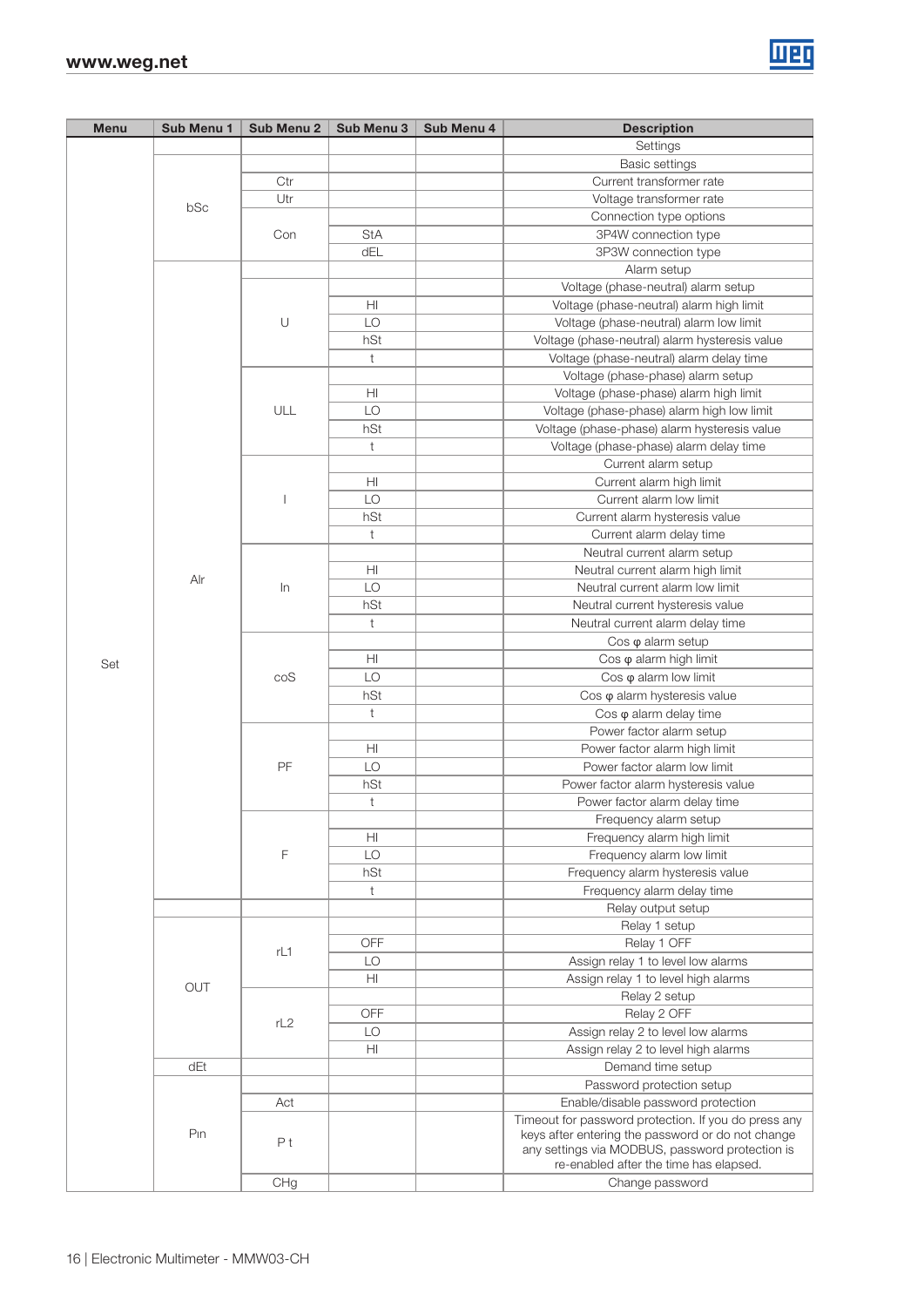| <b>Menu</b> | Sub Menu 1 | Sub Menu 2              | Sub Menu 3 | Sub Menu 4 | <b>Description</b>                                 |
|-------------|------------|-------------------------|------------|------------|----------------------------------------------------|
|             |            |                         |            |            | RS485 setup                                        |
|             |            | bAU                     |            |            | Baud rate options                                  |
|             |            | ld                      |            |            | Slave ID setup                                     |
|             | 485        |                         |            |            | Parity check setup                                 |
|             |            |                         | nOn        |            | Parity check off                                   |
|             |            | Prt                     | Eun        |            | Even parity                                        |
|             |            |                         | Odd        |            | Odd parity                                         |
|             |            |                         |            |            | Digital input setup                                |
|             |            |                         |            |            | Digital input 1 setup                              |
|             |            |                         |            |            | Digital input 1 options                            |
|             |            |                         |            | OFF        | Off                                                |
|             |            |                         | tYP        | tr2        | Enable tariff 2                                    |
|             |            |                         |            | Cnt        | Enable counter                                     |
|             |            | In1                     |            | run.       | Enable Run Hour                                    |
|             |            |                         | dLY        |            | Digital input 1 detection delay time               |
|             |            |                         |            |            | Digital input 1 detection edge                     |
|             | dln        |                         | Edg        | rlS        | Detection in rising edge                           |
|             |            |                         |            | <b>FAL</b> | Detection in falling edge (Only valid for counter) |
|             |            |                         |            | bot        | Detection in both edges (Only valid for counter)   |
|             |            |                         |            |            | Digital input 2 setup                              |
| Set         |            | ln2                     | tYP        |            | Digital input 2 options                            |
|             |            |                         |            | OFF        | Off                                                |
|             |            |                         |            | tr2        | Enable tariff 2                                    |
|             |            |                         |            | Cnt        | Enable counter                                     |
|             |            |                         |            | run.       | Enable Run Hour                                    |
|             |            |                         | dLY        |            | Digital input 2 detection delay time               |
|             |            |                         |            |            | Digital input 2 detection edge                     |
|             | dln        | ln2                     |            | rS         | Detection in rising edge                           |
|             |            |                         | Edg        | <b>FAL</b> | Detection in falling edge (Only valid for counter) |
|             |            |                         |            | bot        | Detection in both edges (Only valid for counter)   |
|             |            |                         |            |            | Clear menu                                         |
|             |            | OFF                     |            |            | Clear abort                                        |
|             |            | All                     |            |            | Reset the device to factory settings               |
|             |            | Enr                     |            |            | Clear the energy counters                          |
|             |            | Cnt                     |            |            | Clear the counters                                 |
|             | CLr        | $\overline{\mathsf{H}}$ |            |            | Clear the max. values                              |
|             |            | LO                      |            |            | Clear the min. values                              |
|             |            | dEd                     |            |            | Clear the demand values                            |
|             |            | SEt                     |            |            | Reset the setup to factory settings                |
|             |            | ALr                     |            |            | Reset the alarm setup to factory settings          |
|             | Uer        |                         |            |            | Firmware version information                       |

Tabela 3.3: SEt Menu Tree

### 3.4.1 Basic Settings Menu (bSc)

This is the menu item where you make the current transformer ratio, voltage transformer ratio and connection type settings. Please see Table 3-3 for the menu tree and Section 5 for the factory default settings.

The calculated currents are multiplied by the current transformer ratio (Ctr) and the calculated voltages are multiplied by the voltage transformer ratio (Utr) to be indicated on the displays and the modbus addresses.

If"stA"(3-phase, 4-wire connection type) was specified for the network connection setup, the initial menu is "Voltage (Phase-Neutral)". This menu is displayed first when the device is energized.

If "dEL" (3-phase, 3-wire connection type) was specified for the network connection setup, the initial menu is "Voltage (Phase-Phase)". This menu is displayed first when the device is energized.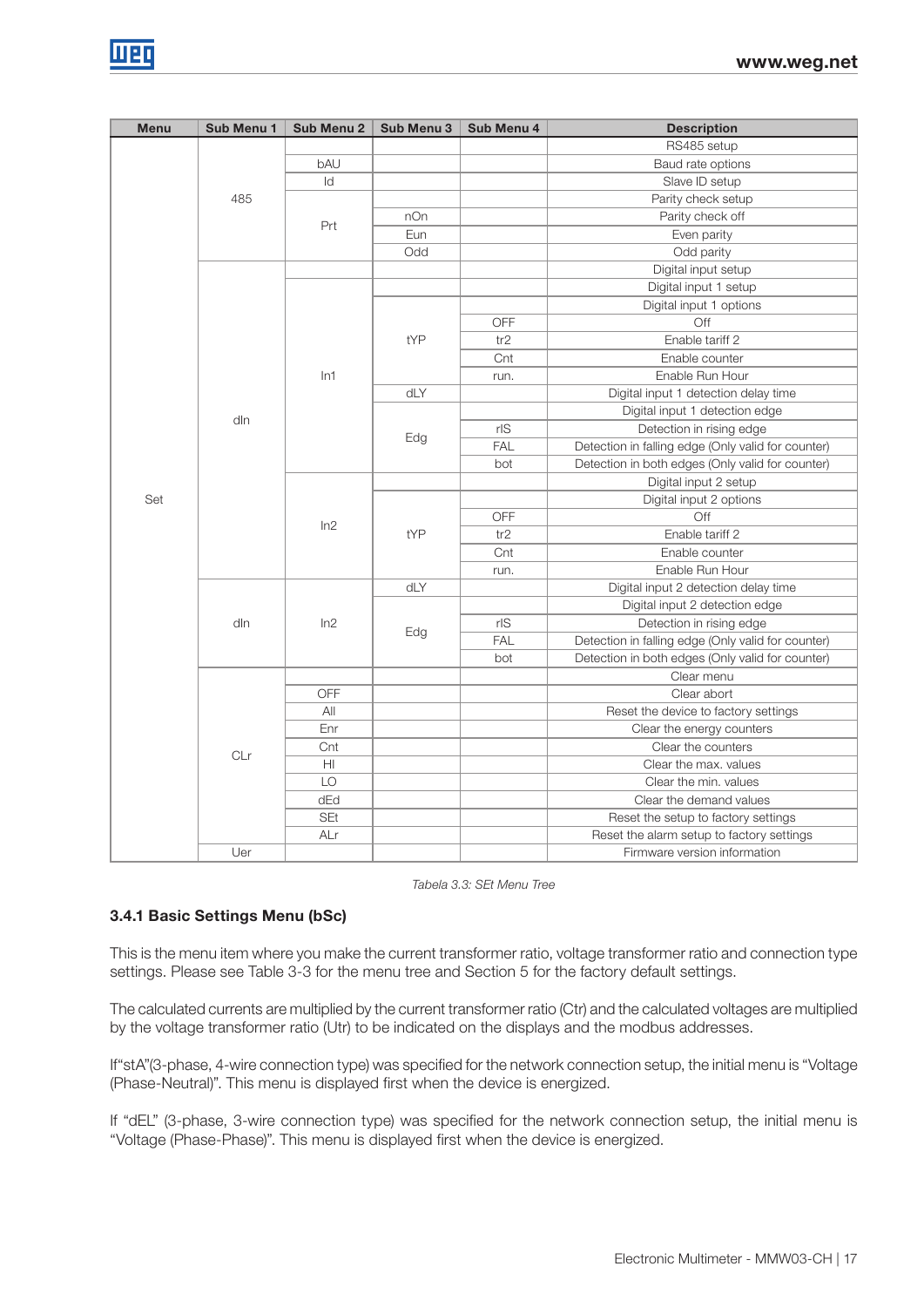

### 3.4.2 Alarm Settings Menu (ALr)

Use this menu item to set the alarm limits, hysteresis value and alarm delay time. Please see Table 3-3 for the menu tree and Section 5 for the factory default settings.



#### ATTENTION! Outside the alarm limits:

- "k" and "M" LEDs for the related parameter start flashing at the same time.

- The "ALM" LED lights after the alarm delay time elapses; and if a relay assignment was made, LEDs for the OUT1 and/or OUT2 light and related relays are energized.

#### Alarm example:



Figura 3.4: Alarm Example

(Alarm delay was set to zero)

- A low limit alarm occurs at point A.
- Alarm disappears at point B.
- A high limit alarm occurs at point C.
- Alarm disappears at point D.

#### 3.4.3 Alarm Relay Settings Menu (OUt)

Use this menu item to set the conditions of the alarm relays. You can set both alarm relays to the following positions:

OFF: Relay does not energize in an alarm condition.

LO: Relay energizes when a low limit alarm occurs.

**HI:** Relay energizes when a high limit alarm occurs.

Related relay is de-energized when the alarm condition ends. Please see Table 3-3 for the menu tree and Section 5 for the factory default settings.

#### 3.4.4 Demand Period Setting Menu (dEt)

Use this menu item to setup the demand period. At the end of the specified period, demand values are calculated in a periodic cycle. Please see Table 3-3 for the menu tree and Section 5 for the factory default settings.

#### 3.4.5 Password Settings Menu (Pın)

Use this menu item to turn the password protection on/off, set a password activation time and change password settings editing options. Please see Table 3-3 for the menu tree and Section 5 for the factory default settings.

4 digit password protects the product setup and counter menus against unauthorized access and modifications. When activated, a password query screen is displayed if someone attempts to change the values. After a successful login, the device will not ask for a password until the "password activation time" has elapsed. You can set this value in the respective menu item. Please see Table 3-3 for the menu tree and Section 5 for the factory default settings.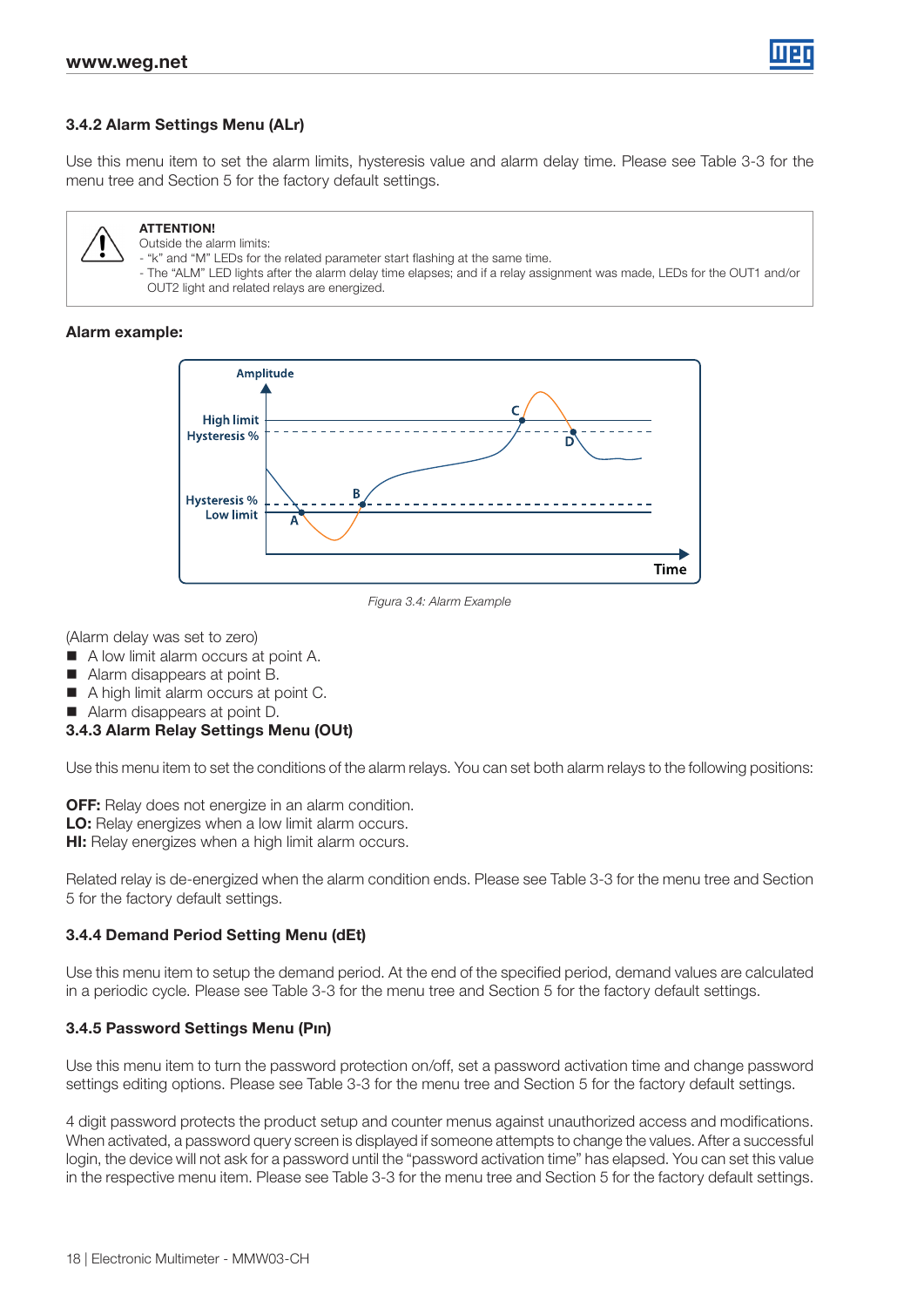

#### **ATTENTION!**

If you do not press any keys after entering the password or do not change the settings via MODBUS, password protection is re-enabled after the password activation time has elapsed.

#### 3.4.6 RS485 Settings Menu (485)

Use this menu item to set the baudrate, slave ID and parity control settings in RS485 communication. Please see Table 3-3 for the menu tree and Section 5 for the factory default settings.

#### 3.4.7 Clear Menu (CLr)

Use this menu to delete the stored values in the memory and restore the factory settings. Please see Table 3-3 for the menu tree and Section 5 for the factory default settings.

The following options are available in the clear menu:

- **OFF:** Disables the clear process.
- **All:** Clears all values stored in the memory and restores them to the default factory settings.
- **Enr:** Resets all energy counters.
- **Cnt:** Resets all counters.
- **HI:** Clears the maximum values stored in the memory.
- **LO:** Clears the minimum values stored in the memory.
- **ded:** Clears the demand values stored in the memory.
- Set: Restores all settings to the factory settings.
- **ALr:** Restores the alarm settings to the factory settings.

In order to prevent an accidental deletion, "nO"/"YES" prompt is displayed if you choose any option other than "OFF".

#### ■ To confirm the action:

Press the right key to blink the "nO" sign. Use the up/down keys to change the "nO" to "YES". Then, press the left key to confirm the action.

#### ■ To discard the action:

Press the right key to blink the "nO" sign. Then, press the left key to confirm the "nO" option and exit the menu without making any deletions.



#### ATTENTION!

The device restarts if you choose SEt, ALr or All and confirm the action. It will not restart if you choose other options. It will clear the values and returns back to the CLr menu.

### 3.5 SAVE PROCEDURE

#### 3.5.1 Changing Value/Setting

There are 2 different menus for changing the values:

- **If** I Multiple choice menus: These menus contain predefined options. Press the right key to choose and blink the first variable of the menu. Press the up/down keys to choose and blink the desired option. Then press the left button to complete your choice.
- l Menus with numerical input values: In these menus, move through the digits to set the desired value. Press the right key to choose and blink the first digit of the variable from the left. Use the right key to move through the digits. Use the up/down keys to increase/decrease the value of the active digit. Set the desired values for variables by setting the individual digit values and press the left key to complete your action.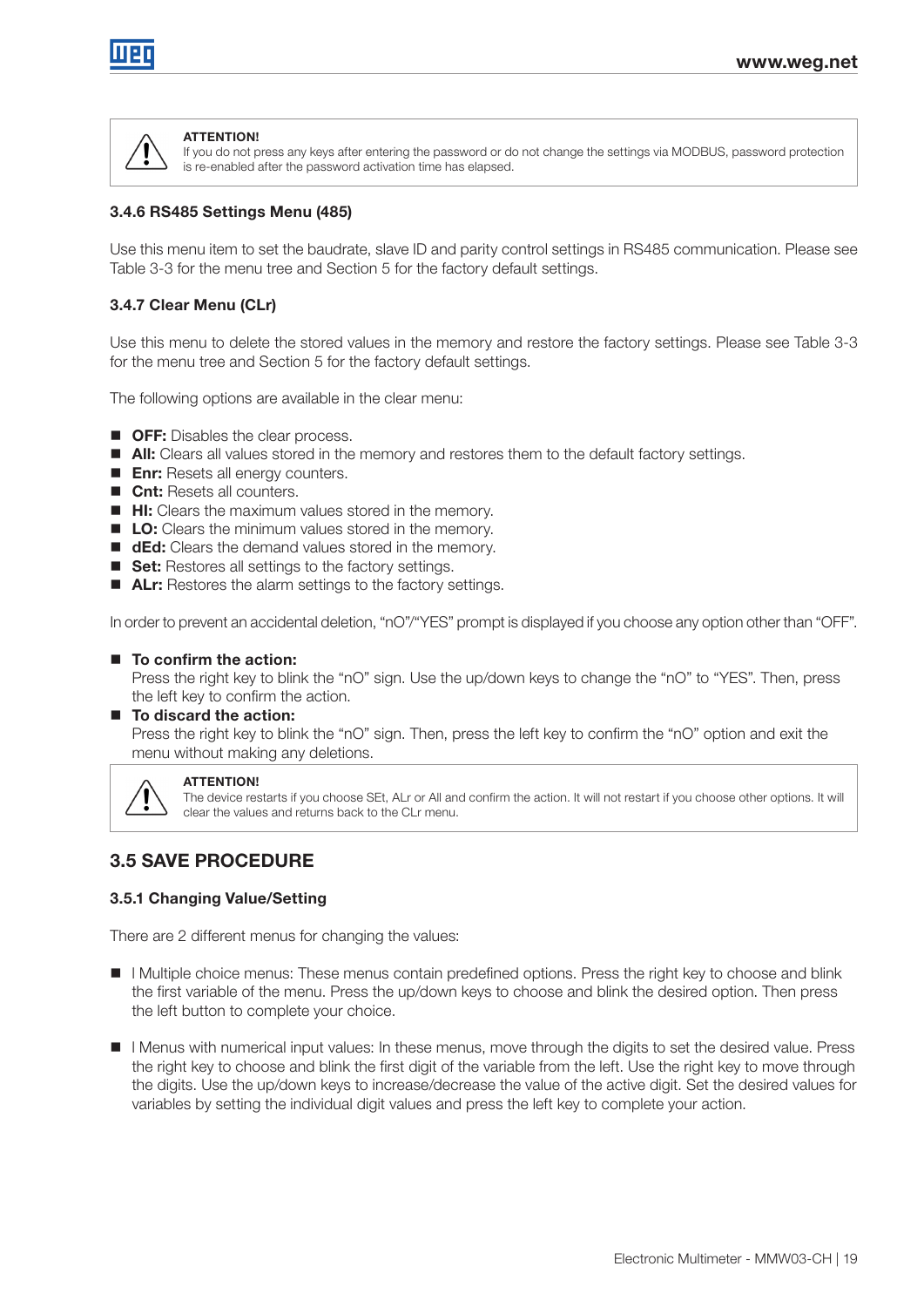



#### ATTENTION!

Return to the SEt menu if you want to store the changes you made in the Setting menu. The storage procedure is activated in this menu. See Save Procedure. Device restarts if you store the changes.

#### 3.5.2 Saving

Press the left key until you see the "SAU nO" display to confirm or discard the changes you made.

To confirm the changes:



Press the right key to blink the "nO" sign. Use the up/down keys to change the "nO" to "YES". Then, press the left key to store the changes.

To discard the changes:



Press the right key to blink the "nO" sign. Then exit the menu using the left key without saving your changes.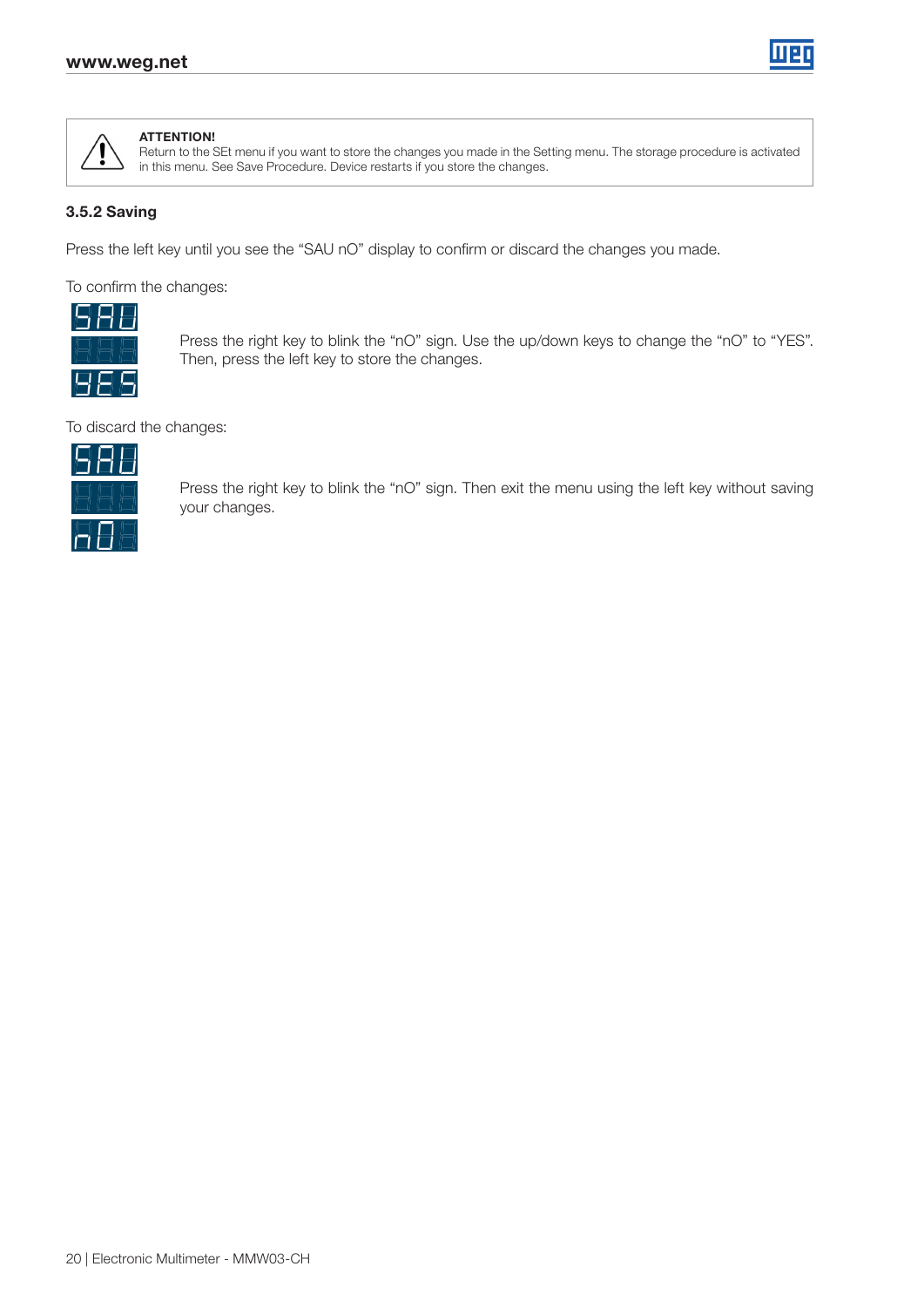# 4 RS485 COMMUNICATION

MMW03-CH model support RS485 communication. Please see Table 3-3 for the menu tree.

## 4.1 READABLE AND WRITABLE DATA

The following functions are supported:

- Function 03H: This function reads the readable addresses in the modbus table.
- Function 10H: This function writes to the writable addresses in the modbus table.

Definitions:

- $R / W$ : Can read and write the value in this address.
- RO: Can only read the value in this address.
- WO: Can only write to this address.
- float: 32 bit floating number.

Related modbus table is given below:

| <b>Address</b>                    | <b>Parameter</b>                                | <b>Type</b>                       | <b>Read/Write</b> | <b>Write Condition</b> |  |  |  |  |  |
|-----------------------------------|-------------------------------------------------|-----------------------------------|-------------------|------------------------|--|--|--|--|--|
| <b>Phase-1 Basic Measurements</b> |                                                 |                                   |                   |                        |  |  |  |  |  |
| 0                                 | Phase 1 Voltage (L-N)                           | float                             | <b>RO</b>         |                        |  |  |  |  |  |
| $\overline{2}$                    | Phase 1-2 Voltage (L-L)                         | float                             | <b>RO</b>         |                        |  |  |  |  |  |
| $\overline{4}$                    | Phase 1 Current                                 | float                             | <b>RO</b>         |                        |  |  |  |  |  |
| 6                                 | Phase 1 Coso                                    | float                             | <b>RO</b>         |                        |  |  |  |  |  |
| 8                                 | Phase 1 Power Factor                            | float                             | <b>RO</b>         |                        |  |  |  |  |  |
| 10                                | Phase 1 Active Power                            | float                             | <b>RO</b>         |                        |  |  |  |  |  |
| 12                                | Phase 1 Reactive Power                          | float                             | <b>RO</b>         |                        |  |  |  |  |  |
| 14                                | Phase 1 Apparent Power                          | float                             | <b>RO</b>         |                        |  |  |  |  |  |
| 16                                | Phase 1 THDV                                    | float                             | <b>RO</b>         |                        |  |  |  |  |  |
| 18                                | Phase 1 THDI                                    | float                             | <b>RO</b>         |                        |  |  |  |  |  |
|                                   |                                                 | <b>Phase-2 Basic Measurements</b> |                   |                        |  |  |  |  |  |
| 20                                | Phase 2 Voltage (L-N)                           | float                             | <b>RO</b>         |                        |  |  |  |  |  |
| 22                                | Phase 2-3 Voltage (L-L)                         | float                             | <b>RO</b>         |                        |  |  |  |  |  |
| 24                                | Phase 2 Current                                 | float                             | <b>RO</b>         |                        |  |  |  |  |  |
| 26                                | Phase 2 Coso                                    | float                             | <b>RO</b>         |                        |  |  |  |  |  |
| 28                                | Phase 2 Power Factor                            | float                             | <b>RO</b>         |                        |  |  |  |  |  |
| 30                                | Phase 2 Active Power                            | float                             | <b>RO</b>         |                        |  |  |  |  |  |
| 32                                | Phase 2 Reactive Power                          | float                             | <b>RO</b>         |                        |  |  |  |  |  |
| 34                                | Phase 2 Apparent Power                          | float                             | <b>RO</b>         |                        |  |  |  |  |  |
| 36                                | Phase 2 THDV                                    | float                             | <b>RO</b>         |                        |  |  |  |  |  |
| 38                                | Phase 2 THDI                                    | float                             | <b>RO</b>         |                        |  |  |  |  |  |
|                                   |                                                 | <b>Phase-3 Basic Measurements</b> |                   |                        |  |  |  |  |  |
| 40                                | Phase 3 Voltage (L-N)                           | float                             | <b>RO</b>         |                        |  |  |  |  |  |
| 42                                | Phase 3-1 Voltage (L-L)                         | float                             | <b>RO</b>         |                        |  |  |  |  |  |
| 44                                | Phase 3 Current                                 | float                             | <b>RO</b>         |                        |  |  |  |  |  |
| 46                                | Phase 3 Coso                                    | float                             | <b>RO</b>         |                        |  |  |  |  |  |
| 48                                | Phase 3 Power Factor                            | float                             | <b>RO</b>         |                        |  |  |  |  |  |
| 50                                | Phase 3 Active Power                            | float                             | <b>RO</b>         |                        |  |  |  |  |  |
| 52                                | Phase 3 Reactive Power                          | float                             | R <sub>O</sub>    |                        |  |  |  |  |  |
| 54                                | Phase 3 Apparent Power                          | float                             | <b>RO</b>         |                        |  |  |  |  |  |
| 56                                | Phase 3 THDV                                    | float                             | <b>RO</b>         |                        |  |  |  |  |  |
| 58                                | Phase 3 THDI                                    | float                             | <b>RO</b>         |                        |  |  |  |  |  |
|                                   | Common Measurements (Phase-1, Phase-2, Phase-3) |                                   |                   |                        |  |  |  |  |  |
| 60                                | Average Voltage (L-N)                           | float                             | <b>RO</b>         |                        |  |  |  |  |  |
| 62                                | Average Voltage (L-L)                           | float                             | R <sub>O</sub>    |                        |  |  |  |  |  |
| 64                                | <b>Total Current</b>                            | float                             | <b>RO</b>         |                        |  |  |  |  |  |
| 66                                | <b>System Power Factor</b>                      | float                             | <b>RO</b>         |                        |  |  |  |  |  |
| 68                                | <b>Total Active Power</b>                       | float                             | <b>RO</b>         |                        |  |  |  |  |  |
| 70                                | <b>Total Reactive Power</b>                     | float                             | <b>RO</b>         |                        |  |  |  |  |  |
| 72                                | <b>Total Apparent Power</b>                     | float                             | <b>RO</b>         |                        |  |  |  |  |  |
| 74                                | <b>System Frequency</b>                         | float                             | <b>RO</b>         |                        |  |  |  |  |  |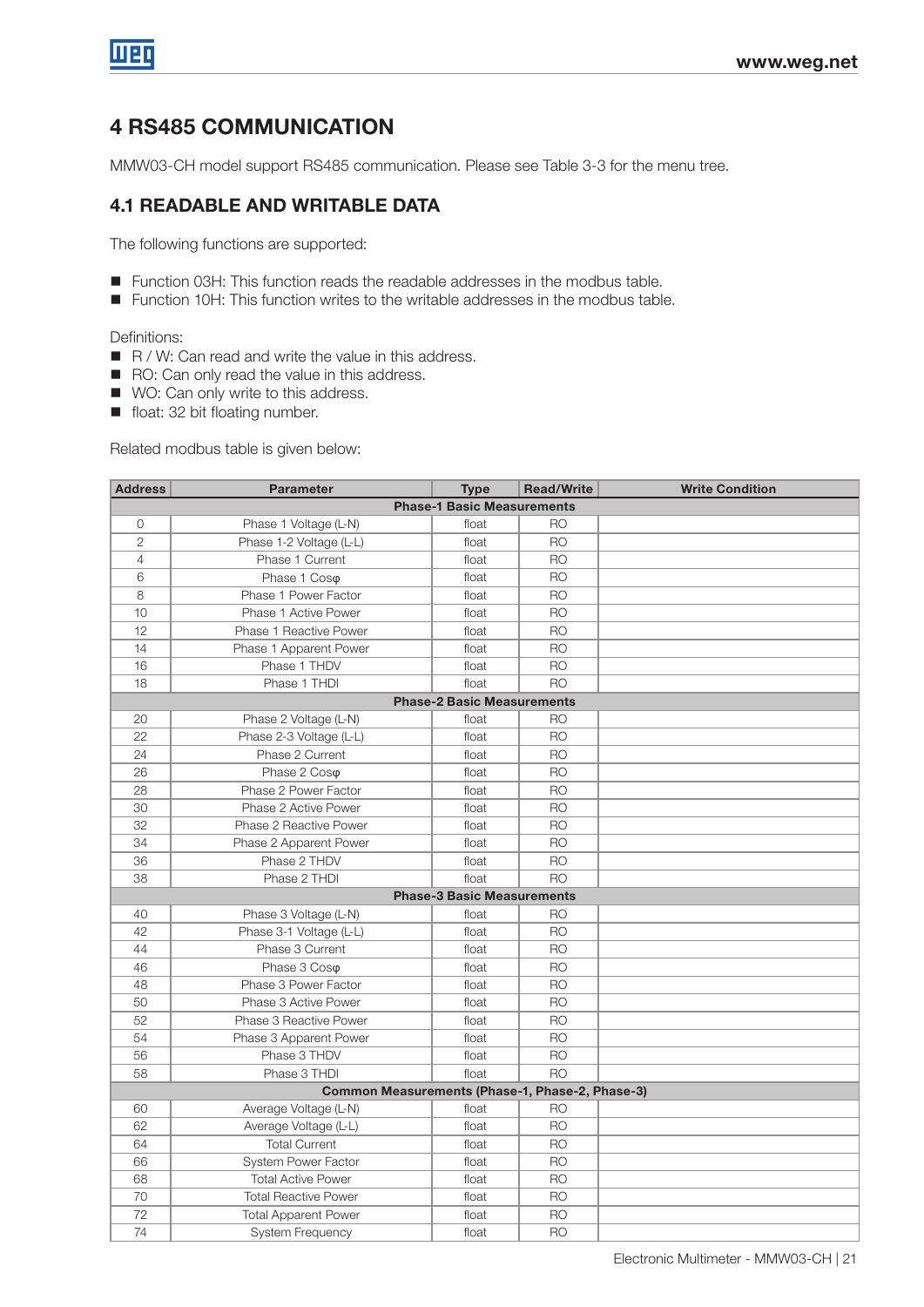

| <b>Address</b> | <b>Parameter</b>             | <b>Type</b>                                  | <b>Read/Write</b> | <b>Write Condition</b> |
|----------------|------------------------------|----------------------------------------------|-------------------|------------------------|
| 76             | Neutral Current              | float                                        | <b>RO</b>         |                        |
|                |                              |                                              |                   |                        |
|                |                              | <b>Phase-1 Voltage Harmonic Measurements</b> |                   |                        |
| 78             | Phase 1 Voltage Harmonics 1  | float                                        | RO                |                        |
| 80             | Phase 1 Voltage Harmonics 3  | float                                        | <b>RO</b>         |                        |
| 82             | Phase 1 Voltage Harmonics 5  | float                                        | <b>RO</b>         |                        |
| 84             | Phase 1 Voltage Harmonics 7  | float                                        | <b>RO</b>         |                        |
| 86             | Phase 1 Voltage Harmonics 9  | float                                        | <b>RO</b>         |                        |
| 88             | Phase 1 Voltage Harmonics 11 | float                                        | <b>RO</b>         |                        |
|                |                              |                                              |                   |                        |
| 90             | Phase 1 Voltage Harmonics 13 | float                                        | R <sub>O</sub>    |                        |
| 92             | Phase 1 Voltage Harmonics 15 | float                                        | <b>RO</b>         |                        |
| 94             | Phase 1 Voltage Harmonics 17 | float                                        | <b>RO</b>         |                        |
| 96             | Phase 1 Voltage Harmonics 19 | float                                        | <b>RO</b>         |                        |
| 98             | Phase 1 Voltage Harmonics 21 | float                                        | <b>RO</b>         |                        |
| 100            | Phase 1 Voltage Harmonics 23 | float                                        | <b>RO</b>         |                        |
| 102            | Phase 1 Voltage Harmonics 25 | float                                        | <b>RO</b>         |                        |
|                |                              |                                              |                   |                        |
| 104            | Phase 1 Voltage Harmonics 27 | float                                        | <b>RO</b>         |                        |
| 106            | Phase 1 Voltage Harmonics 29 | float                                        | <b>RO</b>         |                        |
| 108            | Phase 1 Voltage Harmonics 31 | float                                        | <b>RO</b>         |                        |
|                |                              | <b>Phase-1 Current Harmonic Measurements</b> |                   |                        |
| 110            | Phase 1 Current Harmonics 1  | float                                        | <b>RO</b>         |                        |
| 112            | Phase 1 Current Harmonics 3  | float                                        | <b>RO</b>         |                        |
| 114            | Phase 1 Current Harmonics 5  | float                                        | <b>RO</b>         |                        |
|                |                              |                                              |                   |                        |
| 116            | Phase 1 Current Harmonics 7  | float                                        | <b>RO</b>         |                        |
| 118            | Phase 1 Current Harmonics 9  | float                                        | <b>RO</b>         |                        |
| 120            | Phase 1 Current Harmonics 11 | float                                        | <b>RO</b>         |                        |
| 122            | Phase 1 Current Harmonics 13 | float                                        | <b>RO</b>         |                        |
| 124            | Phase 1 Current Harmonics 15 | float                                        | <b>RO</b>         |                        |
| 126            | Phase 1 Current Harmonics 17 | float                                        | <b>RO</b>         |                        |
| 128            | Phase 1 Current Harmonics 19 | float                                        | <b>RO</b>         |                        |
|                |                              |                                              |                   |                        |
| 130            | Phase 1 Current Harmonics 21 | float                                        | R <sub>O</sub>    |                        |
| 132            | Phase 1 Current Harmonics 23 | float                                        | R <sub>O</sub>    |                        |
| 134            | Phase 1 Current Harmonics 25 | float                                        | <b>RO</b>         |                        |
| 136            | Phase 1 Current Harmonics 27 | float                                        | <b>RO</b>         |                        |
| 138            | Phase 1 Current Harmonics 29 | float                                        | <b>RO</b>         |                        |
| 140            | Phase 1 Current Harmonics 31 | float                                        | <b>RO</b>         |                        |
|                |                              | <b>Phase-2 Voltage Harmonic Measurements</b> |                   |                        |
|                |                              |                                              |                   |                        |
| 142            | Phase 2 Voltage Harmonics 1  | float                                        | RO                |                        |
| 144            | Phase 2 Voltage Harmonics 3  | float                                        | <b>RO</b>         |                        |
| 146            | Phase 2 Voltage Harmonics 5  | float                                        | <b>RO</b>         |                        |
| 148            | Phase 2 Voltage Harmonics 7  | float                                        | <b>RO</b>         |                        |
| 150            | Phase 2 Voltage Harmonics 9  | float                                        | <b>RO</b>         |                        |
| 152            | Phase 2 Voltage Harmonics 11 | float                                        | <b>RO</b>         |                        |
| 154            | Phase 2 Voltage Harmonics 13 | float                                        | <b>RO</b>         |                        |
|                |                              |                                              |                   |                        |
| 156            | Phase 2 Voltage Harmonics 15 | float                                        | <b>RO</b>         |                        |
| 158            | Phase 2 Voltage Harmonics 17 | float                                        | <b>RO</b>         |                        |
| 160            | Phase 2 Voltage Harmonics 19 | float                                        | <b>RO</b>         |                        |
| 162            | Phase 2 Voltage Harmonics 21 | float                                        | <b>RO</b>         |                        |
| 164            | Phase 2 Voltage Harmonics 23 | float                                        | <b>RO</b>         |                        |
| 166            | Phase 2 Voltage Harmonics 25 | float                                        | <b>RO</b>         |                        |
| 168            | Phase 2 Voltage Harmonics 27 | float                                        | <b>RO</b>         |                        |
| 170            | Phase 2 Voltage Harmonics 29 | float                                        | <b>RO</b>         |                        |
|                |                              |                                              |                   |                        |
| 172            | Phase 2 Voltage Harmonics 31 | float                                        | <b>RO</b>         |                        |
|                |                              | <b>Phase-2 Current Harmonic Measurements</b> |                   |                        |
| 174            | Phase 2 Current Harmonics 1  | float                                        | <b>RO</b>         |                        |
| 176            | Phase 2 Current Harmonics 3  | float                                        | <b>RO</b>         |                        |
| 178            | Phase 2 Current Harmonics 5  | float                                        | <b>RO</b>         |                        |
| 180            | Phase 2 Current Harmonics 7  | float                                        | <b>RO</b>         |                        |
| 182            |                              |                                              | <b>RO</b>         |                        |
|                | Phase 2 Current Harmonics 9  | float                                        |                   |                        |
| 184            | Phase 2 Current Harmonics 11 | float                                        | <b>RO</b>         |                        |
| 186            | Phase 2 Current Harmonics 13 | float                                        | <b>RO</b>         |                        |
| 188            | Phase 2 Current Harmonics 15 | float                                        | <b>RO</b>         |                        |
| 190            | Phase 2 Current Harmonics 17 | float                                        | <b>RO</b>         |                        |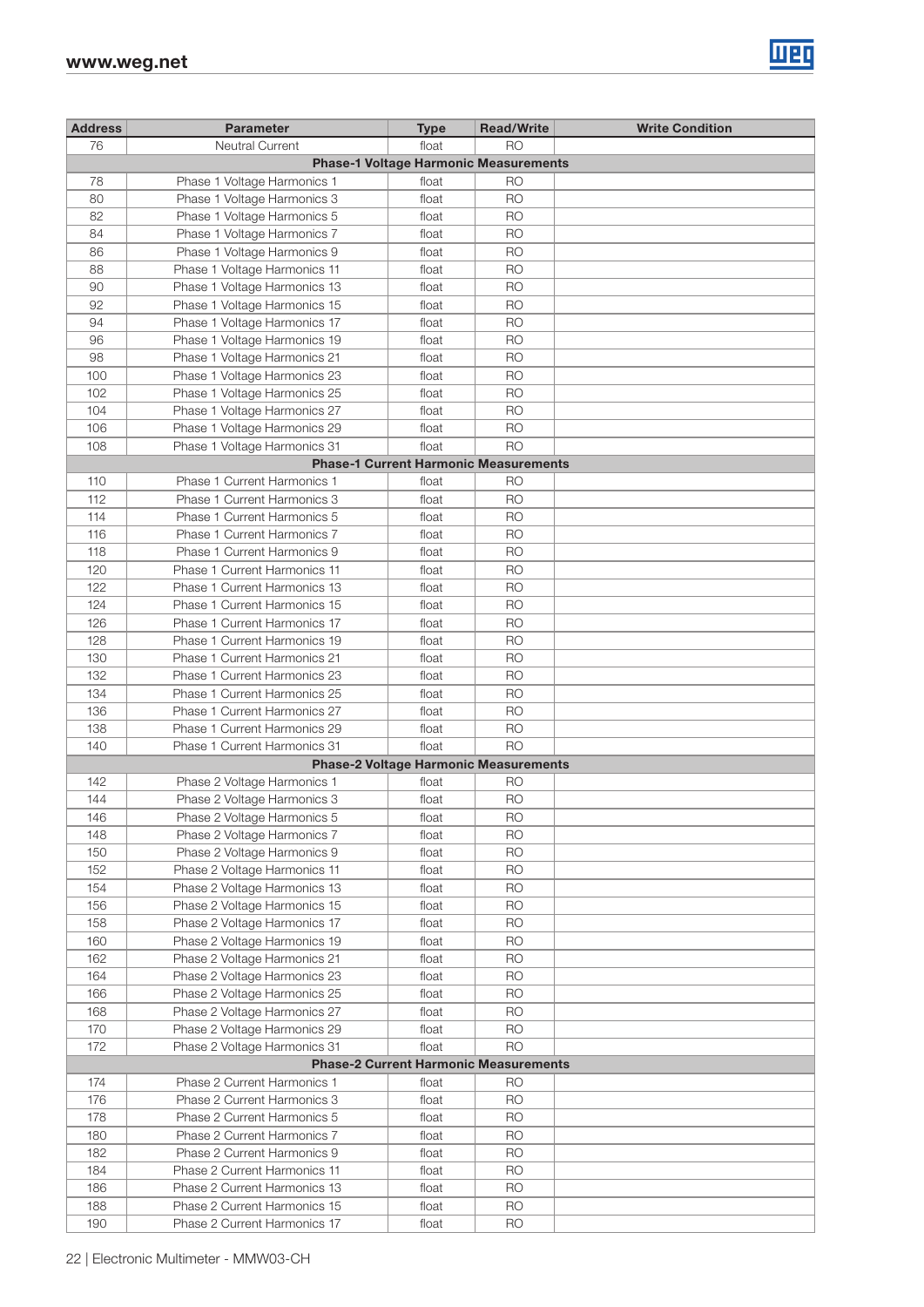| <b>Address</b>                               | <b>Parameter</b>             | <b>Type</b>                                  | <b>Read/Write</b> | <b>Write Condition</b> |  |  |  |  |  |
|----------------------------------------------|------------------------------|----------------------------------------------|-------------------|------------------------|--|--|--|--|--|
| 192                                          | Phase 2 Current Harmonics 19 | float                                        | <b>RO</b>         |                        |  |  |  |  |  |
| 194                                          | Phase 2 Current Harmonics 21 | float                                        | <b>RO</b>         |                        |  |  |  |  |  |
| 196                                          | Phase 2 Current Harmonics 23 | float                                        | <b>RO</b>         |                        |  |  |  |  |  |
| 198                                          | Phase 2 Current Harmonics 25 | float                                        | <b>RO</b>         |                        |  |  |  |  |  |
| 200                                          | Phase 2 Current Harmonics 27 | float                                        | R <sub>O</sub>    |                        |  |  |  |  |  |
| 202                                          | Phase 2 Current Harmonics 29 | float                                        | <b>RO</b>         |                        |  |  |  |  |  |
| 204                                          | Phase 2 Current Harmonics 31 | float                                        | <b>RO</b>         |                        |  |  |  |  |  |
| <b>Phase-3 Voltage Harmonic Measurements</b> |                              |                                              |                   |                        |  |  |  |  |  |
| 206                                          | Phase 3 Voltage Harmonics 1  | float                                        | R <sub>O</sub>    |                        |  |  |  |  |  |
| 208                                          | Phase 3 Voltage Harmonics 3  | float                                        | <b>RO</b>         |                        |  |  |  |  |  |
| 210                                          | Phase 3 Voltage Harmonics 5  | float                                        | <b>RO</b>         |                        |  |  |  |  |  |
| 212                                          | Phase 3 Voltage Harmonics 7  | float                                        | <b>RO</b>         |                        |  |  |  |  |  |
| 214                                          | Phase 3 Voltage Harmonics 9  | float                                        | R <sub>O</sub>    |                        |  |  |  |  |  |
| 216                                          | Phase 3 Voltage Harmonics 11 | float                                        | <b>RO</b>         |                        |  |  |  |  |  |
| 218                                          | Phase 3 Voltage Harmonics 13 | float                                        | R <sub>O</sub>    |                        |  |  |  |  |  |
| 220                                          | Phase 3 Voltage Harmonics 15 | float                                        | <b>RO</b>         |                        |  |  |  |  |  |
| 222                                          | Phase 3 Voltage Harmonics 17 | float                                        | R <sub>O</sub>    |                        |  |  |  |  |  |
| 224                                          | Phase 3 Voltage Harmonics 19 | float                                        | R <sub>O</sub>    |                        |  |  |  |  |  |
| 226                                          | Phase 3 Voltage Harmonics 21 | float                                        | <b>RO</b>         |                        |  |  |  |  |  |
| 228                                          | Phase 3 Voltage Harmonics 23 | float                                        | <b>RO</b>         |                        |  |  |  |  |  |
| 230                                          | Phase 3 Voltage Harmonics 25 | float                                        | <b>RO</b>         |                        |  |  |  |  |  |
| 232                                          | Phase 3 Voltage Harmonics 27 | float                                        | <b>RO</b>         |                        |  |  |  |  |  |
| 234                                          | Phase 3 Voltage Harmonics 29 | float                                        | R <sub>O</sub>    |                        |  |  |  |  |  |
| 236                                          | Phase 3 Voltage Harmonics 31 | float                                        | <b>RO</b>         |                        |  |  |  |  |  |
|                                              |                              | <b>Phase-3 Current Harmonic Measurements</b> |                   |                        |  |  |  |  |  |
| 238                                          | Phase 3 Current Harmonics 1  | float                                        | R <sub>O</sub>    |                        |  |  |  |  |  |
| 240                                          | Phase 3 Current Harmonics 3  | float                                        | <b>RO</b>         |                        |  |  |  |  |  |
| 242                                          | Phase 3 Current Harmonics 5  | float                                        | R <sub>O</sub>    |                        |  |  |  |  |  |
| 244                                          | Phase 3 Current Harmonics 7  | float                                        | <b>RO</b>         |                        |  |  |  |  |  |
| 246                                          | Phase 3 Current Harmonics 9  | float                                        | <b>RO</b>         |                        |  |  |  |  |  |
| 248                                          | Phase 3 Current Harmonics 11 | float                                        | <b>RO</b>         |                        |  |  |  |  |  |
| 250                                          | Phase 3 Current Harmonics 13 | float                                        | R <sub>O</sub>    |                        |  |  |  |  |  |
| 252                                          | Phase 3 Current Harmonics 15 | float                                        | R <sub>O</sub>    |                        |  |  |  |  |  |
| 254                                          | Phase 3 Current Harmonics 17 | float                                        | R <sub>O</sub>    |                        |  |  |  |  |  |
| 256                                          | Phase 3 Current Harmonics 19 | float                                        | R <sub>O</sub>    |                        |  |  |  |  |  |
| 258                                          | Phase 3 Current Harmonics 21 | float                                        | <b>RO</b>         |                        |  |  |  |  |  |
| 260                                          | Phase 3 Current Harmonics 23 | float                                        | R <sub>O</sub>    |                        |  |  |  |  |  |
| 262                                          | Phase 3 Current Harmonics 25 | float                                        | R <sub>O</sub>    |                        |  |  |  |  |  |
| 264                                          | Phase 3 Current Harmonics 27 | float                                        | <b>RO</b>         |                        |  |  |  |  |  |
| 266                                          | Phase 3 Current Harmonics 29 | float                                        | RO                |                        |  |  |  |  |  |
| 268                                          | Phase 3 Current Harmonics 31 | float                                        | <b>RO</b>         |                        |  |  |  |  |  |
|                                              |                              | <b>Phase-1 Maximum Measurements</b>          |                   |                        |  |  |  |  |  |
| 270                                          | Phase 1 Max. Voltage (L-N)   | float                                        | <b>RO</b>         |                        |  |  |  |  |  |
| 272                                          | Phase 1-2 Max. Voltage (L-L) | float                                        | <b>RO</b>         |                        |  |  |  |  |  |
| 274                                          | Phase 1 Max, Current         | float                                        | RO                |                        |  |  |  |  |  |
| 276                                          | Phase 1 Max. Coso            | float                                        | <b>RO</b>         |                        |  |  |  |  |  |
| 278                                          | Phase 1 Max. Power Factor    | float                                        | <b>RO</b>         |                        |  |  |  |  |  |
| 280                                          | Phase 1 Max. Active Power    | float                                        | RO                |                        |  |  |  |  |  |
| 282                                          | Phase 1 Max. Reactive Power  | float                                        | R <sub>O</sub>    |                        |  |  |  |  |  |
| 284                                          | Phase 1 Max. Apparent Power  | float                                        | <b>RO</b>         |                        |  |  |  |  |  |
| 286                                          | Phase 1 Max. THDV            | float                                        | R <sub>O</sub>    |                        |  |  |  |  |  |
| 288                                          | Phase 1 Max. THDI            | float                                        | <b>RO</b>         |                        |  |  |  |  |  |
|                                              |                              | <b>Phase-2 Maximum Measurements</b>          |                   |                        |  |  |  |  |  |
| 290                                          | Phase 2 Max. Voltage (L-N)   | float                                        | R <sub>O</sub>    |                        |  |  |  |  |  |
| 292                                          | Phase 2-3 Max. Voltage (L-L) | float                                        | <b>RO</b>         |                        |  |  |  |  |  |
| 294                                          | Phase 2 Max. Current         | float                                        | <b>RO</b>         |                        |  |  |  |  |  |
| 296                                          | Phase 2 Max. Coso            | float                                        | <b>RO</b>         |                        |  |  |  |  |  |
| 298                                          | Phase 2 Max. Power Factor    | float                                        | RO                |                        |  |  |  |  |  |
| 300                                          | Phase 2 Max. Active Power    | float                                        | R <sub>O</sub>    |                        |  |  |  |  |  |
| 302                                          | Phase 2 Max. Reactive Power  | float                                        | <b>RO</b>         |                        |  |  |  |  |  |
| 304                                          | Phase 2 Max. Apparent Power  | float                                        | <b>RO</b>         |                        |  |  |  |  |  |
| 306                                          | Phase 2 Max. THDV            | float                                        | <b>RO</b>         |                        |  |  |  |  |  |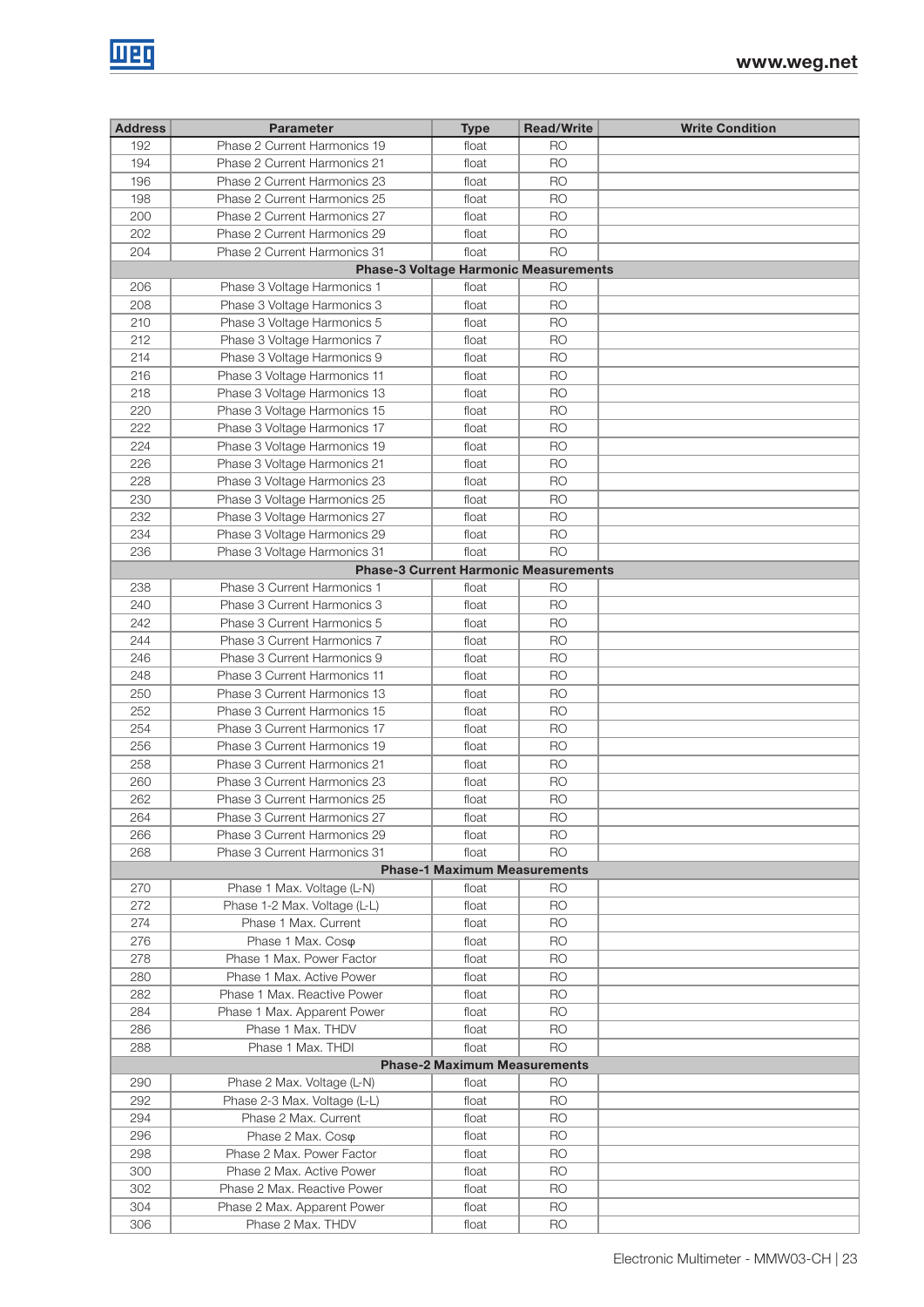

| <b>Address</b> | <b>Parameter</b>                                         | <b>Type</b>                         | <b>Read/Write</b>      | <b>Write Condition</b> |
|----------------|----------------------------------------------------------|-------------------------------------|------------------------|------------------------|
| 308            | Phase 2 Max. THDI                                        | float                               | R <sub>O</sub>         |                        |
|                |                                                          | <b>Phase-3 Maximum Measurements</b> |                        |                        |
| 310            | Phase 3 Max. Voltage (L-N)                               | float                               | RO                     |                        |
| 312            | Phase 3-1 Max. Voltage (L-L)                             | float                               | <b>RO</b>              |                        |
| 314            | Phase 3 Max. Current                                     | float                               | <b>RO</b>              |                        |
| 316            | Phase 3 Max. Coso                                        | float                               | <b>RO</b>              |                        |
| 318            | Phase 3 Max, Power Factor                                | float                               | R <sub>O</sub>         |                        |
| 320            | Phase 3 Max, Active Power                                | float                               | R <sub>O</sub>         |                        |
| 322            | Phase 3 Max. Reactive Power                              | float                               | R <sub>O</sub>         |                        |
| 324            | Phase 3 Max. Apparent Power                              | float                               | R <sub>O</sub>         |                        |
| 326            | Phase 3 Max, THDV                                        | float                               | <b>RO</b>              |                        |
| 328            | Phase 3 Max. THDI                                        | float                               | <b>RO</b>              |                        |
|                | Maximum Common Measurements (Phase-1, Phase-2, Phase-3)  |                                     |                        |                        |
| 330            | Max. Average Voltage (L-N)                               | float                               | R <sub>O</sub>         |                        |
| 332            | Max. Average Voltage (L-L)                               | float                               | <b>RO</b>              |                        |
| 334            | Max. Total Current                                       | float                               | <b>RO</b>              |                        |
| 336            | Max. System Power Factor                                 | float                               | R <sub>O</sub>         |                        |
| 338            | Max. Total Active Power                                  | float                               | R <sub>O</sub>         |                        |
| 340            | Max. Total Reactive Power                                | float                               | <b>RO</b>              |                        |
| 342            | Max. Total Apparent Power                                | float                               | R <sub>O</sub>         |                        |
| 344            | Max. System Frequency                                    | float                               | R <sub>O</sub>         |                        |
| 346            | Max. Neutral Current                                     | float                               | R <sub>O</sub>         |                        |
|                |                                                          | <b>Phase-1 Minimum Measurements</b> |                        |                        |
| 348            | Phase 1 Min. Voltage (L-N)                               | float                               | <b>RO</b>              |                        |
| 350            | Phase 1-2 Min. Voltage (L-L)                             | float                               | <b>RO</b>              |                        |
| 352            | Phase 1 Min. Current                                     | float                               | <b>RO</b>              |                        |
| 354            | Phase 1 Min. Coso                                        | float                               | R <sub>O</sub>         |                        |
| 356            | Phase 1 Min. Power Factor                                | float                               | R <sub>O</sub>         |                        |
| 358            | Phase 1 Min. Active Power                                | float                               | R <sub>O</sub>         |                        |
| 360            | Phase 1 Min. Reactive Power                              | float                               | <b>RO</b>              |                        |
| 362            | Phase 1 Min. Apparent Power                              | float                               | <b>RO</b>              |                        |
| 364            | Phase 1 Min. THDV                                        | float                               | R <sub>O</sub>         |                        |
| 366            | Phase 1 Min. THDI                                        | float                               | R <sub>O</sub>         |                        |
|                |                                                          | <b>Phase-2 Minimum Measurements</b> |                        |                        |
| 368            | Phase 2 Min. Voltage (L-N)                               | float                               | <b>RO</b>              |                        |
| 370            | Phase 2-3 Min. Voltage (L-L)                             | float                               | R <sub>O</sub>         |                        |
| 372            | Phase 2 Min. Current                                     | float                               | R <sub>O</sub>         |                        |
| 374            | Phase 2 Min. Coso                                        | float                               | R <sub>O</sub>         |                        |
| 376            | Phase 2 Min. Power Factor                                | float                               | <b>RO</b>              |                        |
| 378            | Phase 2 Min. Active Power                                | float                               | <b>RO</b>              |                        |
| 380            | Phase 2 Min. Reactive Power                              | float                               | <b>RO</b>              |                        |
| 382            | Phase 2 Min. Apparent Power                              | float                               | <b>RO</b>              |                        |
| 384            | Phase 2 Min. THDV                                        | float                               | <b>RO</b>              |                        |
| 386            | Phase 2 Min. THDI                                        | float                               | <b>RO</b>              |                        |
|                |                                                          | <b>Phase-3 Minimum Measurements</b> |                        |                        |
| 388            | Phase 3 Min. Voltage (L-N)                               | float                               | RO                     |                        |
| 390            | Phase 3-1 Min. Voltage (L-L)                             | float                               | <b>RO</b>              |                        |
| 392            | Phase 3 Min. Current                                     | float                               | R <sub>O</sub>         |                        |
| 394            | Phase 3 Min. Coso                                        | float                               | R <sub>O</sub>         |                        |
| 396            | Phase 3 Min. Power Factor                                | float                               | <b>RO</b>              |                        |
| 398            | Phase 3 Min. Active Power                                | float                               | <b>RO</b>              |                        |
| 400            | Phase 3 Min. Reactive Power                              | float                               | <b>RO</b>              |                        |
| 402            | Phase 3 Min. Apparent Power                              | float                               | <b>RO</b>              |                        |
| 404            | Phase 3 Min. THDV<br>Phase 3 Min. THDI                   | float                               | <b>RO</b><br><b>RO</b> |                        |
| 406            | Minimum Common Measurements (Phase-1, Phase-2, Phase-3)  | float                               |                        |                        |
|                |                                                          |                                     | R <sub>O</sub>         |                        |
| 408<br>410     | Min. Average Voltage (L-N)<br>Min. Average Voltage (L-L) | float<br>float                      | <b>RO</b>              |                        |
| 412            | Min. Total Current                                       | float                               | <b>RO</b>              |                        |
| 414            | Min. System Power Factor                                 | float                               | <b>RO</b>              |                        |
| 416            | Min. Total Active Power                                  | float                               | RO                     |                        |
| 418            | Min. Total Reactive Power                                | float                               | <b>RO</b>              |                        |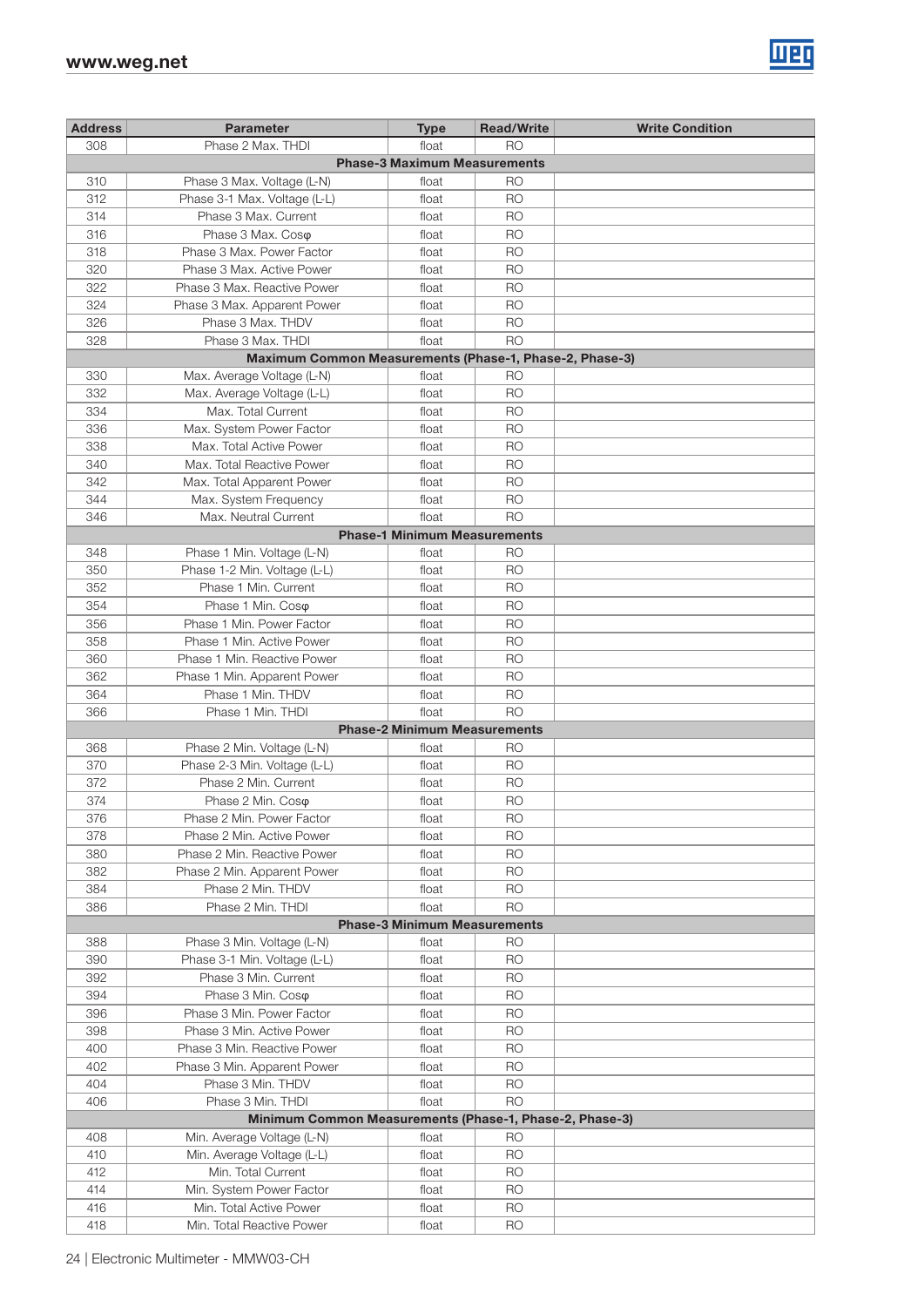| <b>Address</b> | <b>Parameter</b>                                    | <b>Type</b>                    | <b>Read/Write</b> | <b>Write Condition</b>                                                                       |
|----------------|-----------------------------------------------------|--------------------------------|-------------------|----------------------------------------------------------------------------------------------|
| 420            | Min. Total Apparent Power                           | float                          | R <sub>O</sub>    |                                                                                              |
| 422            | Min. System Frequency                               | float                          | <b>RO</b>         |                                                                                              |
| 424            | Min. Neutral Current                                | float                          | <b>RO</b>         |                                                                                              |
|                |                                                     | <b>Alarm Flags</b>             |                   |                                                                                              |
| 426            | Alarm Flags                                         | 32 bit integer                 | R <sub>O</sub>    |                                                                                              |
|                |                                                     | <b>Demand Measurements</b>     |                   |                                                                                              |
| 428            | Phase 1 Current Demand                              | float                          | <b>RO</b>         |                                                                                              |
| 430            | Phase 2 Current Demand                              | float                          | <b>RO</b>         |                                                                                              |
| 432            | Phase 3 Current Demand                              | float                          | R <sub>O</sub>    |                                                                                              |
| 434            | <b>Total Current Demand</b>                         | float                          | <b>RO</b>         |                                                                                              |
| 436            | Phase 1 Active Power Demand                         | float                          | <b>RO</b>         |                                                                                              |
| 438            | Phase 2 Active Power Demand                         | float                          | <b>RO</b>         |                                                                                              |
| 440            | Phase 3 Active Power Demand                         | float                          | <b>RO</b>         |                                                                                              |
| 442            | <b>Total Active Power Demand</b>                    | float                          | <b>RO</b>         |                                                                                              |
| 444            | Phase 1 Reactive Power Demand                       | float                          | <b>RO</b>         |                                                                                              |
| 446            | Phase 2 Reactive Power Demand                       | float                          | <b>RO</b>         |                                                                                              |
| 448            | Phase 3 Reactive Power Demand                       | float                          | <b>RO</b>         |                                                                                              |
| 450            | <b>Total Reactive Power Demand</b>                  | float                          | <b>RO</b>         |                                                                                              |
| 452            | Phase 1 Apparent Power Demand                       | float                          | R <sub>O</sub>    |                                                                                              |
| 454            | Phase 2 Apparent Power Demand                       | float                          | <b>RO</b>         |                                                                                              |
| 456            | Phase 3 Apparent Power Demand                       | float                          | <b>RO</b>         |                                                                                              |
| 458            | <b>Total Apparent Power Demand</b>                  | float                          | <b>RO</b>         |                                                                                              |
|                |                                                     | <b>Digital Input</b>           |                   |                                                                                              |
| 460            | Digital Input 1 Counter                             | 32 bit integer                 | R/W               | If password protection is active, enter the                                                  |
| 462            | Digital Input 2 Counter                             | 32 bit integer                 | R/W               | password in the "Settings Protection" field                                                  |
| 464            | <b>Run Hour Counter</b>                             | 32 bit integer                 | R/W               | and then enter "2222" in the "Enable Counter<br>Change" field. You can then enter the value. |
| 466            | On Hour Counter                                     | 32 bit integer                 | <b>RO</b>         |                                                                                              |
| 468            | Power Interruptions Counter                         | 32 bit integer                 | <b>RO</b>         |                                                                                              |
|                |                                                     | <b>Energy Meters</b>           |                   |                                                                                              |
|                | Tariff 1 Total Energy Values (Phase1+Phase2+Phase3) |                                |                   |                                                                                              |
| 470            | Import Active Energy T1 (Tariff 1)                  | 32 bit integer                 | R/W               | If password protection is active, enter the                                                  |
| 472            | Export Active Energy T1 (Tariff 1)                  | 32 bit integer                 | R/W               | password in the "Settings Protection" field                                                  |
| 474            | Import Reactive Energy T1 (Tariff 1)                | 32 bit integer                 | R/W               | and then enter "2222" in the "Enable Counter<br>Change" field. You can then enter the value. |
| 476            | Export Reactive Energy T1 (Tariff 1)                | 32 bit integer                 | R/W               |                                                                                              |
|                | Tariff 2 Total Energy Values (Phase1+Phase2+Phase3) |                                |                   |                                                                                              |
| 478            | Import Active Energy T2 (Tariff 2)                  | 32 bit integer                 | R/W               | If password protection is active, enter the                                                  |
| 480            | Export Active Energy T2 (Tariff 2)                  | 32 bit integer                 | R/W               | password in the "Settings Protection" field                                                  |
| 482            | Import Reactive Energy T2 (Tariff 2)                | 32 bit integer                 | R/W               | and then enter "2222" in the "Enable Counter<br>Change" field. You can then enter the value. |
| 484            | Export Reactive Energy T2 (Tariff 2)                | 32 bit integer                 | R/W               |                                                                                              |
|                |                                                     | Tariff 1 Phase1 Energy Values  |                   |                                                                                              |
| 486            | Import Active Energy T1-Phase1 (Tariff 1)           | 32 bit integer                 | R/W               | If password protection is active, enter the                                                  |
| 488            | Export Active Energy T1-Phase1 (Tariff 1)           | 32 bit integer                 | R/W               | password in the "Settings Protection" field                                                  |
| 490            | Import Reactive Energy T1-Phase1 (Tariff 1)         | 32 bit integer                 | R/W               | and then enter "2222" in the "Enable Counter<br>Change" field. You can then enter the value. |
| 492            | Export Reactive Energy T1-Phase1 (Tariff 1)         | 32 bit integer                 | R/W               |                                                                                              |
|                |                                                     | Tariff 1 Phase 2 Energy Values |                   |                                                                                              |
| 494            | Import Active Energy T1-Phase2 (Tariff 1)           | 32 bit integer                 | R/W               | If password protection is active, enter the                                                  |
| 496            | Export Active Energy T1-Phase2 (Tariff 1)           | 32 bit integer                 | R/W               | password in the "Settings Protection" field                                                  |
| 498            | Import Reactive Energy T1-Phase2 (Tariff 1)         | 32 bit integer                 | R/W               | and then enter "2222" in the "Enable Counter<br>Change" field. You can then enter the value. |
| 500            | Export Reactive Energy T1-Phase2 (Tariff 1)         | 32 bit integer                 | R/W               |                                                                                              |
|                |                                                     | Tariff 1 Phase 3 Energy Values |                   |                                                                                              |
| 502            | Import Active Energy T1-Phase3 (Tariff 1)           | 32 bit integer                 | R/W               | If password protection is active, enter the                                                  |
| 504            | Export Active Energy T1-Phase3 (Tariff 1)           | 32 bit integer                 | R/W               | password in the "Settings Protection" field                                                  |
| 506            | Import Reactive Energy T1-Phase3 (Tariff 1)         | 32 bit integer                 | R/W               | and then enter "2222" in the "Enable Counter<br>Change" field. You can then enter the value. |
| 508            | Export Reactive Energy T1-Phase3 (Tariff 1)         | 32 bit integer                 | R/W               |                                                                                              |
|                |                                                     | Tariff 2 Phase 1 Energy Values |                   |                                                                                              |
| 510            | Import Active Energy T2-Phase1 (Tariff 2)           | 32 bit integer                 | R/W               | If password protection is active, enter the                                                  |
| 512            | Export Active Energy T2-Phase1 (Tariff 2)           | 32 bit integer                 | R/W               | password in the "Settings Protection" field                                                  |
| 514            | Import Reactive Energy T2-Phase1 (Tariff 2)         | 32 bit integer                 | R/W               | and then enter "2222" in the "Enable Counter<br>Change" field. You can then enter the value. |
| 516            | Export Reactive Energy T2-Phase1 (Tariff 2)         | 32 bit integer                 | R/W               |                                                                                              |
|                |                                                     | Tariff 2 Phase 2 Energy Values |                   |                                                                                              |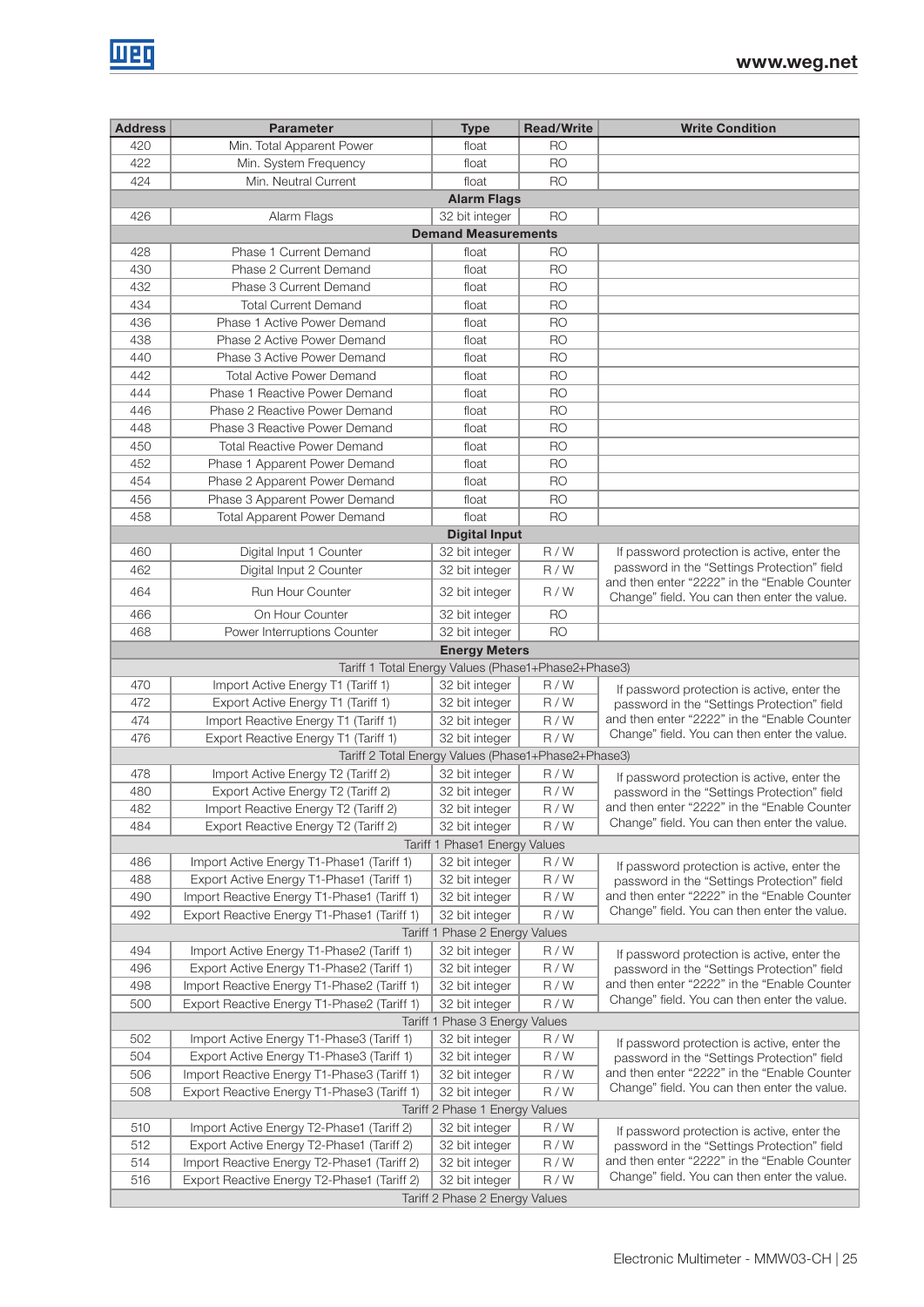

| <b>Address</b> | <b>Parameter</b>                            | <b>Type</b>                             | <b>Read/Write</b> | <b>Write Condition</b>                       |
|----------------|---------------------------------------------|-----------------------------------------|-------------------|----------------------------------------------|
| 518            | Import Active Energy T2-Phase2 (Tariff 2)   | 32 bit integer                          | R/W               | If password protection is active, enter the  |
| 520            | Export Active Energy T2-Phase2 (Tariff 2)   | 32 bit integer                          | R/W               | password in the "Settings Protection" field  |
| 522            | Import Reactive Energy T2-Phase2 (Tariff 2) | 32 bit integer                          | R/W               | and then enter "2222" in the "Enable Counter |
| 524            | Export Reactive Energy T2-Phase2 (Tariff 2) | 32 bit integer                          | R/W               | Change" field. You can then enter the value. |
|                |                                             | Tariff 2 Phase 3 Energy Values          |                   |                                              |
| 526            | Import Active Energy T2-Phase3 (Tariff 2)   | 32 bit integer                          | R/W               | If password protection is active, enter the  |
| 528            | Export Active Energy T2-Phase3 (Tariff 2)   | 32 bit integer                          | R/W               | password in the "Settings Protection" field  |
| 530            | Import Reactive Energy T2-Phase3 (Tariff 2) | 32 bit integer                          | R/W               | and then enter "2222" in the "Enable Counter |
| 532            | Export Reactive Energy T2-Phase3 (Tariff 2) | 32 bit integer                          | R/W               | Change" field. You can then enter the value. |
|                |                                             | <b>Device Settings</b>                  |                   |                                              |
| 534            | Current Transfer Rate (CTR)                 | 32 bit integer                          | R/W               |                                              |
| 536            | Voltage Transfer Rate (VTR)                 | float                                   | R/W               |                                              |
| 538            | Connection Type                             | 32 bit integer                          | R/W               |                                              |
| 540            | Relay 1 Function                            | 32 bit integer                          | R/W               |                                              |
| 542            | Relay 2 Function                            | 32 bit integer                          | R/W               |                                              |
| 544            | Demand Time                                 | 32 bit integer                          | R/W               |                                              |
| 546            | Password Enable                             | 32 bit integer                          | R/W               |                                              |
| 548            | Password Activation Time                    | 32 bit integer                          | R/W               |                                              |
| 550            | Password Value                              | 32 bit integer                          | R/W               |                                              |
| 552            | <b>Baud Rate</b>                            | 32 bit integer                          | R/W               |                                              |
| 554            | Slave ID                                    | 32 bit integer                          | R/W               |                                              |
| 556            | Parity Control                              | 32 bit integer                          | R/W               |                                              |
| 558            | Digital Input 1 Type                        | 32 bit integer                          | R/W               |                                              |
| 560            | Digital Input 1 Delay Time                  | 32 bit integer                          | R/W               | Enter the password in the "Settings"         |
| 562            | Digital Input 1 Edge                        | 32 bit integer                          | R/W               | Protection" field if password protection is  |
| 564            | Digital Input 2 Type                        | 32 bit integer                          | R/W               | enabled.                                     |
| 566            | Digital Input 2 Delay Time                  | 32 bit integer                          | R/W               |                                              |
| 568            | Digital Input 2 Edge                        | 32 bit integer                          | R/W               |                                              |
| 570            | Pulse Output 1 Parameter                    | 32 bit integer                          | R/W               |                                              |
| 572            | Pulse Output 1 Duration                     | 32 bit integer                          | R/W               |                                              |
| 574            | Pulse Output 1 Rate                         | 32 bit integer                          | R/W               |                                              |
| 576            | Pulse Output 2 Parameter                    | 32 bit integer                          | R/W               |                                              |
| 578            | Pulse Output 2 Duration                     | 32 bit integer                          | R/W               |                                              |
| 580            | Pulse Output 2 Rate                         | 32 bit integer                          | R/W               |                                              |
| 582            | Reserve                                     | 32 bit integer                          | R/W               |                                              |
| 584            | Reserve                                     | 32 bit integer                          | R/W               |                                              |
| 586            | Reserve                                     | 32 bit integer                          | R/W               |                                              |
| 588            | Reserve                                     | 32 bit integer                          | R/W               |                                              |
| 590            | Reserve                                     | 32 bit integer<br><b>Alarm Settings</b> | R/W               |                                              |
| 592            | Voltage (L-N) Alarm High Limit              | float                                   | R/W               |                                              |
| 594            | Voltage (L-N) Alarm Low Limit               | float                                   | R/W               |                                              |
| 596            | Voltage (L-N) Alarm Hysteresis              | float                                   | R/W               |                                              |
| 598            | Voltage (L-N) Alarm Delay Time              | 32 bit integer                          | R/W               |                                              |
| 600            | Voltage (L-L) Alarm High Limit              | float                                   | R/W               |                                              |
| 602            | Voltage (L-L) Alarm Low Limit               | float                                   | R/W               |                                              |
| 604            | Voltage (L-L) Alarm Hysteresis              | float                                   | R/W               |                                              |
| 606            | Voltage (L-L) Alarm Delay Time              | 32 bit integer                          | R/W               |                                              |
| 608            | Current Alarm High Limit                    | float                                   | R/W               |                                              |
| 610            | Current Alarm Low Limit                     | float                                   | R/W               | Enter the password in the "Settings"         |
| 612            | Current Alarm Hysteresis                    | float                                   | R/W               | Protection" field if password protection is  |
| 614            | Current Alarm Delay Time                    | 32 bit integer                          | R/W               | enabled.                                     |
| 616            | Neutral Current Alarm High Limit            | float                                   | R/W               |                                              |
| 618            | Neutral Current Alarm Low Limit             | float                                   | R/W               |                                              |
| 620            | Neutral Current Alarm Hysteresis            | float                                   | R/W               |                                              |
| 622            | Neutral Current Alarm Delay Time            | 32 bit integer                          | R/W               |                                              |
| 624            | Coso Alarm High Limit                       | float                                   | R/W               |                                              |
| 626            | Coso Alarm Low Limit                        | float                                   | R/W               |                                              |
| 628            | Coso Alarm Hysteresis                       | float                                   | R/W               |                                              |
| 630            | Coso Alarm Delay Time                       | 32 bit integer                          | R/W               |                                              |
| 632            | Power Factor Alarm High Limit               | float                                   | R/W               |                                              |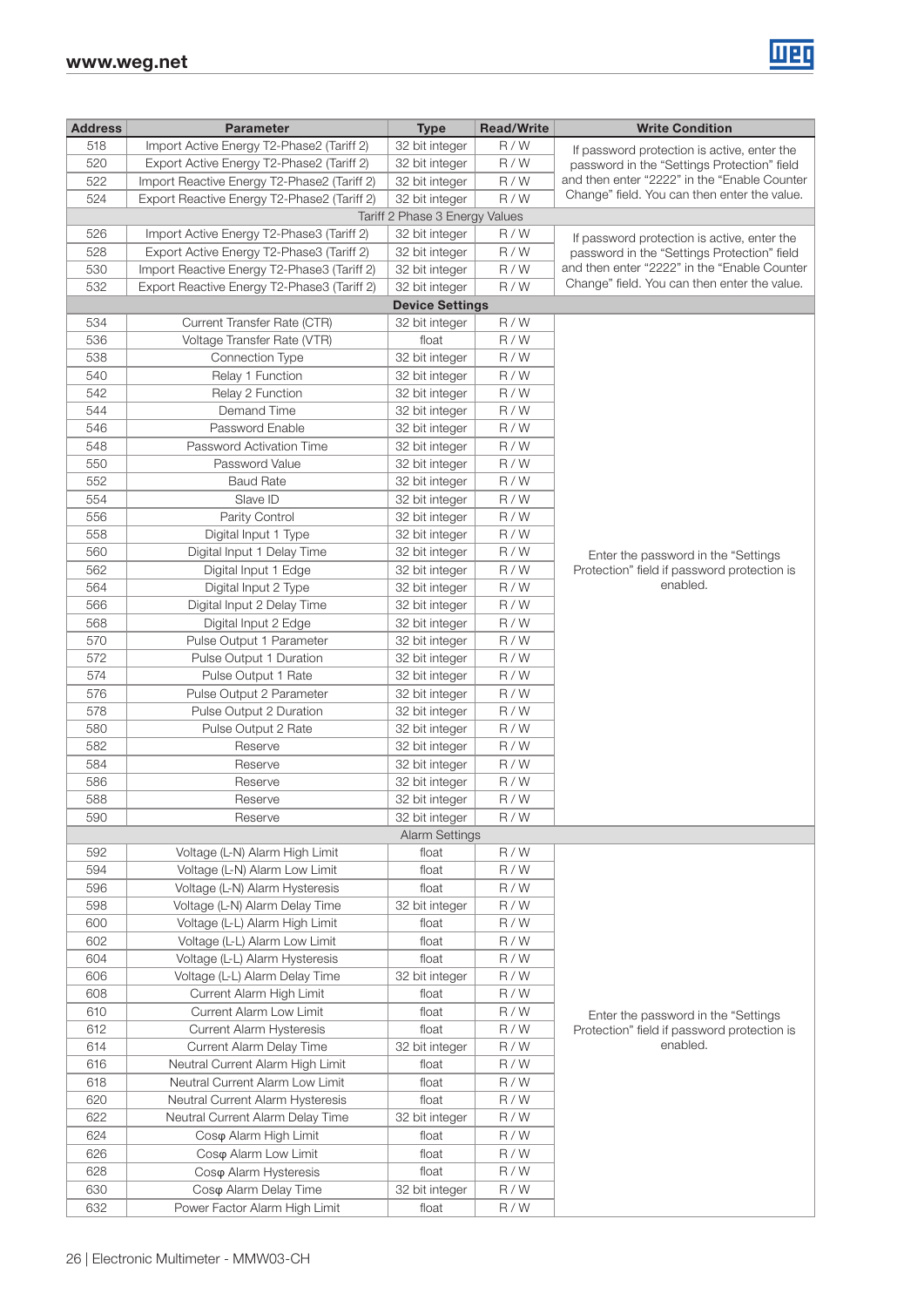| <b>Address</b> | <b>Parameter</b>                                               | <b>Type</b>                 | <b>Read/Write</b> | <b>Write Condition</b>                                                                                                                                                                                              |  |
|----------------|----------------------------------------------------------------|-----------------------------|-------------------|---------------------------------------------------------------------------------------------------------------------------------------------------------------------------------------------------------------------|--|
| 634            | Power Factor Alarm Low Limit                                   | float                       | R/W               |                                                                                                                                                                                                                     |  |
| 636            | Power Factor Alarm Hysteresis                                  | float                       | R/W               |                                                                                                                                                                                                                     |  |
| 638            | Power Factor Alarm Delay Time                                  | 32 bit integer              | R/W               |                                                                                                                                                                                                                     |  |
| 640            | Frequency Alarm High Limit                                     | float                       | R/W               | Enter the password in the "Settings<br>Protection" field if password protection is                                                                                                                                  |  |
| 642            | Frequency Alarm Low Limit                                      | float                       | R/W               | enabled.                                                                                                                                                                                                            |  |
| 644            | Frequency Alarm Hysteresis                                     | float                       | R/W               |                                                                                                                                                                                                                     |  |
| 646            | Frequency Alarm Delay Time                                     | 32 bit integer              | R/W               |                                                                                                                                                                                                                     |  |
|                |                                                                | Device Model                |                   |                                                                                                                                                                                                                     |  |
| 648            | Device Firmware Version                                        | float                       | <b>RO</b>         |                                                                                                                                                                                                                     |  |
| 650            | Device Model                                                   | 32 bit integer              | <b>RO</b>         |                                                                                                                                                                                                                     |  |
|                |                                                                | Password/Pin activation     |                   |                                                                                                                                                                                                                     |  |
| 652            | Setting Protection                                             |                             | R/W               | Address for the device password. It displays<br>the enabled/disabled condition<br>of the password protection when<br>reading using the 03H function.                                                                |  |
|                |                                                                | <b>Reset Commands</b>       |                   |                                                                                                                                                                                                                     |  |
| 1000           | <b>Reset Energy Values</b>                                     | 32 bit integer              | <b>WO</b>         |                                                                                                                                                                                                                     |  |
| 1002           | <b>Reset Counter Values</b>                                    | 32 bit integer              | <b>WO</b>         |                                                                                                                                                                                                                     |  |
| 1004           | Reset Max. Values                                              | 32 bit integer              | <b>WO</b>         | Enter the password in the "Settings                                                                                                                                                                                 |  |
| 1006           | Reset Min. Values                                              | 32 bit integer              | <b>WO</b>         | Protection" field if password protection<br>is enabled. Enter "1" into the respective                                                                                                                               |  |
| 1008           | <b>Reset Demand Values</b>                                     | 32 bit integer              | <b>WO</b>         | address to reset the values. Enter "0" before                                                                                                                                                                       |  |
| 1010           | <b>Reset Settings</b>                                          | 32 bit integer              | <b>WO</b>         | saving to restore the values.                                                                                                                                                                                       |  |
| 1012           | <b>Reset Alarm Limits</b>                                      | 32 bit integer              | <b>WO</b>         |                                                                                                                                                                                                                     |  |
| 1014           | Reset the Device to Factory Settings                           | 32 bit integer              | <b>WO</b>         |                                                                                                                                                                                                                     |  |
|                |                                                                | Save The Changes            |                   |                                                                                                                                                                                                                     |  |
| 2000           | Save Changes                                                   | 32 bit integer              | <b>WO</b>         | Enter the password in the "Settings<br>Protection" field if password protection is<br>enabled. Enter "1" to save the changes and<br>restart.                                                                        |  |
|                |                                                                | Manual Output Relay Control |                   |                                                                                                                                                                                                                     |  |
| 4000           | Enable Relay Control                                           | 32 bit integer              | <b>WO</b>         | Enter the password in the "Settings<br>Protection" field if password protection is<br>enabled. Enter "1111" here to enable the relay<br>control. Enter "0" here to disable the relay<br>control.                    |  |
| 4002           | Relay 1 Control                                                | 32 bit integer              | <b>WO</b>         | Enter the password in the "Settings<br>Protection" field if password protection is<br>enabled. Then, enter "1111" for the "Enable<br>Relay Control" address. Enter "1" to activate,<br>"0" to deactivate the relay. |  |
| 4004           | Relay 2 Control                                                | 32 bit integer              | <b>WO</b>         | Enter the password in the "Settings<br>Protection" field if password protection is<br>enabled. Then, enter "1111" for the "Enable<br>Relay Control" address. Enter "1" to activate,<br>"0" to deactivate the relay. |  |
|                | Enable/Disable to Assigning Predefined Value for Energy Meters |                             |                   |                                                                                                                                                                                                                     |  |
| 5000           | Enable Counter Change                                          | 32 bit integer              | <b>WO</b>         | Enter the password in the "Settings<br>Protection" field if password protection<br>is enabled. Enter "2222" here to enable<br>assigning the relay control. Enter "0" here to<br>disable the meter assignment.       |  |

Tabela 4.1: Readable and Writable Data

### 4.1.1 Alarm Flags

"Alarm Flags" modbus address showing the alarm conditions and alarm conditions represented with bits are given below.

|                                       | 458 Alarm Flags |        |                 |                 |        |         |      |      |      |                |       |               |                                        |            |                    |
|---------------------------------------|-----------------|--------|-----------------|-----------------|--------|---------|------|------|------|----------------|-------|---------------|----------------------------------------|------------|--------------------|
| 31                                    | 30              | 29     | 28              | 07<br>⊂         | 26     | 25      | 24   | 23   | 22   | $\bigcap$<br>⊂ | 20    | 19            | 18                                     |            | 16                 |
| DI2                                   | DI1             |        | Relay 2 Relay 2 | DO <sub>2</sub> | DO1    |         |      |      |      |                |       | SEQ<br>I3 OFF | I <sub>2</sub> OFF<br><b>OFF</b><br>I1 |            | V <sub>3</sub> OFF |
| <b>Status</b>                         | <b>Status</b>   | Status | <b>Status</b>   | <b>Status</b>   | Status | Reserve |      |      |      |                |       |               |                                        |            |                    |
| 15                                    | 14              | 13     | 12              |                 | 10     | 9       |      |      | 6    |                |       |               |                                        |            |                    |
| V <sub>2</sub> OFF V <sub>1</sub> OFF | -rea            | -rea   | PF              | PF              | Cosφ   | Coso    | I(N) | I(N) |      |                | VIL-L | V(L-l         | $V(L-N)$                               | $V(L-N)$   |                    |
|                                       | Low             |        | High            | <b>LOW</b>      | Hiah   | LOW.    | Hiah | _OW  | Hiah | <b>LOW</b>     | Hiah  | LOW           | High                                   | <b>LOW</b> | High               |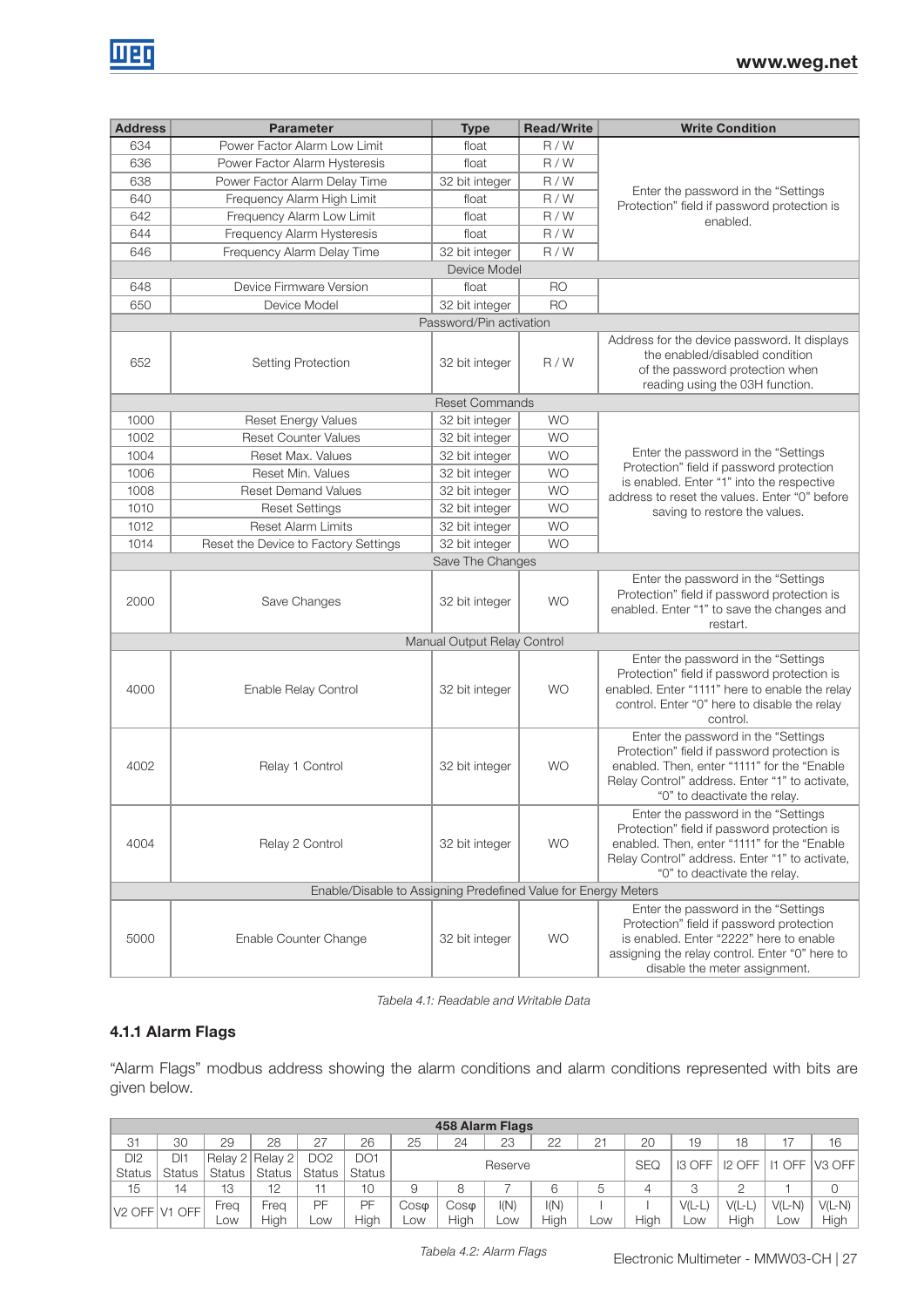

#### bit description

- : DI2 Status: Digitial input 2 signal condition (active or passive).
- : DI1 Status: Digitial input 1 signal condition (active or passive).
- : Relay 2 Status: Relay 2 active/pasive status.
- : Relay 1 Status: Relay 1 active/pasive status.
- : DO2 Status: Digital Output 2 active/pasive status.
- : DO1 Status: Digital Output 1 active/pasive status .
- 25-21 :Reserve.
- : SEQ Phase Order Alarm.
- : I3 OFF 3. No current in Line-3.
- 18 : I2 OFF 2. No current in Line-2.
- 17 : I1 OFF 1. No current in Line-1.
- : V3 OFF 3. No voltage in Line-3.
- : V2 OFF 2. No voltage Line-2.
- 14 : V1 OFF 1. No voltage in Line-1.
- 13 : Freq Low Low frequency alarm.
- : Freq High High frequency alarm.
- 11 : PF Low Low power factor alarm.
- : PF High High power factor alarm.
- : Cos φ Low Low Cos φ alarm.
- : Cos φ High High Cos φ alarm.
- 7 : I(N) Low Low neutral current alarm.
- 6 : I(N) High High neutral current alarm.
- : I Low Low current alarm.
- : I High High current alarm.
- : V(L-L) Low Low phase-phase voltage alarm.
- : V(L-L) High High phase-phase voltage alarm.
- : V(L-N) Low Low phase-neutral voltage alarm.
- 0 : V(L-N) High High phase-neutral voltage alarm.



#### ATTENTION!

If the device was not restarted after entering the password or the "password activation time" has not elapsed, this will read "0" to indicate that password protection is disabled in the "Settings protection" address (modbus adr: 604). In this case, you don't need to re-enter the password.

Password activation time resets and restarts each time a modbus write action is performed or a key is pressed.

# 4.2 MULTIPLE CHOICE SETTINGS VIA MODBUS

Modbus addresses for the multiple choice settings, input values and their descriptions are given below.

| address | register name              | write value    | description name |  |  | address | register name               | write value    |  |  |  |  |  |  |  |  |  |  |  |  |  |  |  |  |  |  |      |                |
|---------|----------------------------|----------------|------------------|--|--|---------|-----------------------------|----------------|--|--|--|--|--|--|--|--|--|--|--|--|--|--|--|--|--|--|------|----------------|
| 538     | Connection                 | 0              | <b>StA</b>       |  |  |         |                             | $\Omega$       |  |  |  |  |  |  |  |  |  |  |  |  |  |  |  |  |  |  |      |                |
|         | <b>Type</b>                |                | dEL              |  |  | 564     | Digital Input 2             |                |  |  |  |  |  |  |  |  |  |  |  |  |  |  |  |  |  |  |      |                |
|         |                            | 0              | <b>OFF</b>       |  |  |         |                             |                |  |  |  |  |  |  |  |  |  |  |  |  |  |  |  |  |  |  | Type | $\overline{2}$ |
| 540     | Relay 1<br><b>Function</b> |                | LO               |  |  |         |                             | 3              |  |  |  |  |  |  |  |  |  |  |  |  |  |  |  |  |  |  |      |                |
|         |                            | $\overline{2}$ | HI               |  |  |         |                             | $\mathbf{0}$   |  |  |  |  |  |  |  |  |  |  |  |  |  |  |  |  |  |  |      |                |
|         |                            | 0              | <b>OFF</b>       |  |  | 568     | Digital Input 2<br>Edge     |                |  |  |  |  |  |  |  |  |  |  |  |  |  |  |  |  |  |  |      |                |
| 542     | Relay 2<br>Function        |                | LO               |  |  |         |                             | $\overline{2}$ |  |  |  |  |  |  |  |  |  |  |  |  |  |  |  |  |  |  |      |                |
|         |                            | 2              | HI               |  |  |         |                             | $\mathbf{0}$   |  |  |  |  |  |  |  |  |  |  |  |  |  |  |  |  |  |  |      |                |
| 546     | Password                   | 0              | OFF              |  |  |         |                             |                |  |  |  |  |  |  |  |  |  |  |  |  |  |  |  |  |  |  |      |                |
|         | Enable                     |                | <b>ON</b>        |  |  |         |                             | 2              |  |  |  |  |  |  |  |  |  |  |  |  |  |  |  |  |  |  |      |                |
|         |                            | 0              | <b>1200 baud</b> |  |  |         |                             | 3              |  |  |  |  |  |  |  |  |  |  |  |  |  |  |  |  |  |  |      |                |
|         |                            |                | 2400 baud        |  |  |         |                             | $\overline{4}$ |  |  |  |  |  |  |  |  |  |  |  |  |  |  |  |  |  |  |      |                |
|         |                            | 2              | 4800 baud        |  |  | 570     | Pulse Output 1<br>Parameter | 5              |  |  |  |  |  |  |  |  |  |  |  |  |  |  |  |  |  |  |      |                |
| 552     | <b>Baud Rate</b>           | 3              | 9600 baud        |  |  |         |                             | 6              |  |  |  |  |  |  |  |  |  |  |  |  |  |  |  |  |  |  |      |                |
|         |                            | 4              | 19200 baud       |  |  |         |                             | 7              |  |  |  |  |  |  |  |  |  |  |  |  |  |  |  |  |  |  |      |                |
|         |                            | 5              | 38400 baud       |  |  |         |                             | 8              |  |  |  |  |  |  |  |  |  |  |  |  |  |  |  |  |  |  |      |                |
|         |                            | 6              | 57600 baud       |  |  |         |                             | 9              |  |  |  |  |  |  |  |  |  |  |  |  |  |  |  |  |  |  |      |                |
| 556     | Parity Control             | 0              | nOn              |  |  |         |                             | 10             |  |  |  |  |  |  |  |  |  |  |  |  |  |  |  |  |  |  |      |                |

| value          | description name | address | register name               | write value    | description name |
|----------------|------------------|---------|-----------------------------|----------------|------------------|
| 0              | <b>StA</b>       |         |                             | 0              | <b>OFF</b>       |
| 1              | dEL              | 564     | Digital Input 2             |                | tr2              |
| 0              | OFF              |         | Type                        | 2              | Cnt              |
| 1              | LO               |         |                             | 3              | run.             |
| $\overline{c}$ | HI               |         |                             | $\circ$        | rlS              |
| 0              | OFF              | 568     | Digital Input 2<br>Edge     |                | <b>FAL</b>       |
| 1              | LO               |         |                             | $\overline{2}$ | bot              |
| $\overline{2}$ | HI               |         |                             | $\circ$        | <b>OFF</b>       |
| 0              | OFF              |         |                             |                | IA1              |
| 1              | ON               |         |                             | $\overline{2}$ | EA1              |
| 0              | 1200 baud        |         |                             | 3              | Ir1              |
| 1              | 2400 baud        |         |                             | $\overline{4}$ | Er1              |
| $\overline{2}$ | 4800 baud        | 570     | Pulse Output 1<br>Parameter | 5              | IA <sub>2</sub>  |
| 3              | 9600 baud        |         |                             | 6              | EA <sub>2</sub>  |
| 4              | 19200 baud       |         |                             | $\overline{7}$ | Ir2              |
| 5              | 38400 baud       |         |                             | 8              | Er <sub>2</sub>  |
| 6              | 57600 baud       |         |                             | 9              | dl1              |
| 0              | nOn              |         |                             | 10             | dl2              |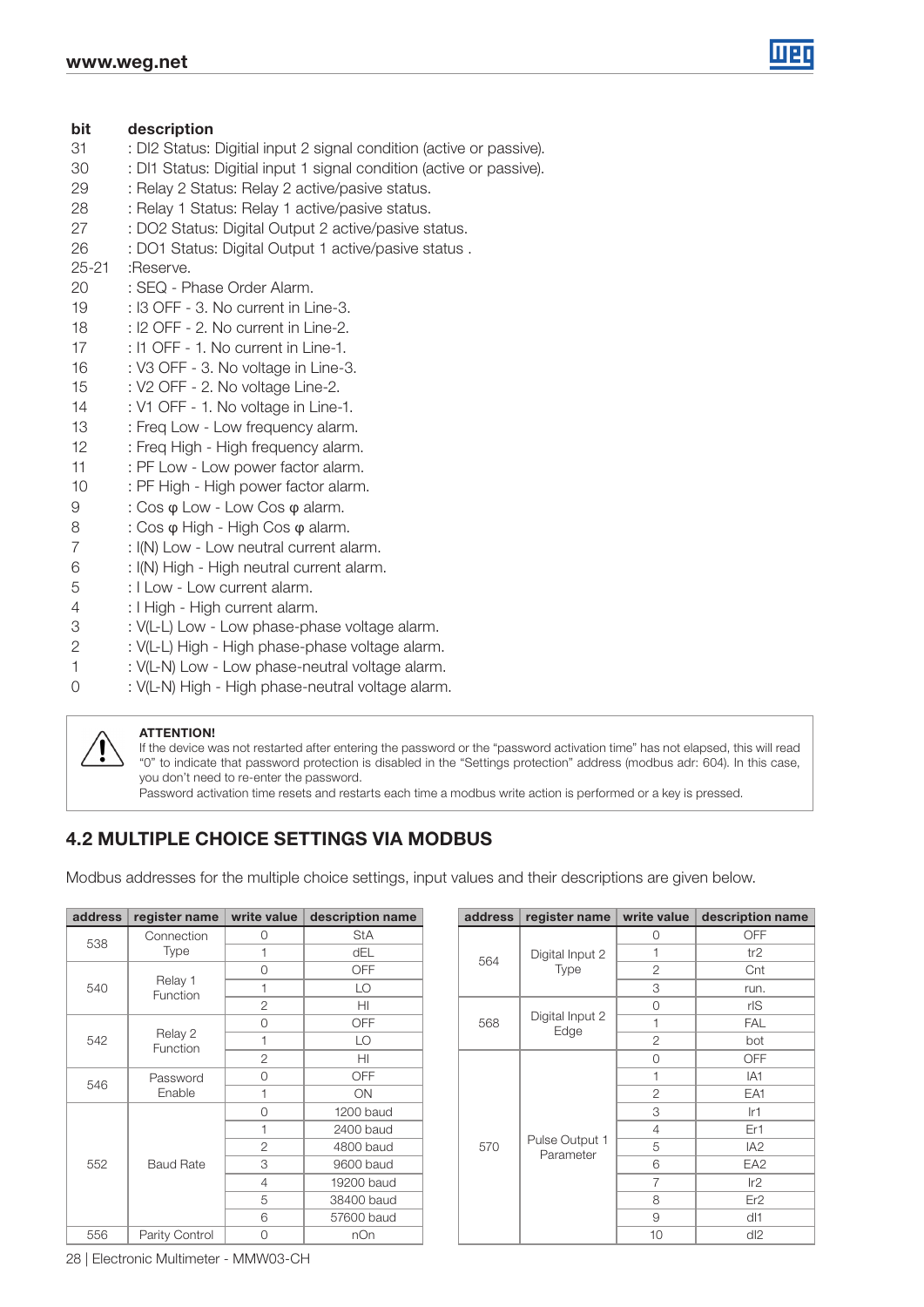| address | register name           | write value | description name |
|---------|-------------------------|-------------|------------------|
| 556     |                         |             | Eun              |
|         | Parity Control          | 2           | Odd              |
| 558     |                         |             | OFF              |
|         | Digital Input 1<br>Type |             | tr2              |
|         |                         | 2           | Cnt              |
|         |                         | 3           | run.             |
|         |                         |             | rlS              |
| 562     | Digital Input 1<br>Edge |             | <b>FAL</b>       |
|         |                         | 2           | bot              |

| address | register name           | write value | description name |  | address | register name               | write value | description name |
|---------|-------------------------|-------------|------------------|--|---------|-----------------------------|-------------|------------------|
| 556     |                         |             | Eun              |  |         |                             |             | <b>OFF</b>       |
|         | Parity Control          | 2           | Odd              |  |         |                             | IA1         |                  |
| 558     |                         |             | <b>OFF</b>       |  |         | Pulse Output 2<br>Parameter | 2           | EA <sub>1</sub>  |
|         | Digital Input 1         |             | tr2              |  | 576     |                             | 3           | lr1              |
|         | <b>Type</b>             | 2           | Cnt              |  |         |                             | 4           | Er1              |
|         |                         | 3           | run.             |  |         |                             | 5           | IA <sub>2</sub>  |
|         |                         |             | rlS              |  |         |                             | 6           | EA <sub>2</sub>  |
| 562     | Digital Input 1<br>Edge |             | <b>FAL</b>       |  |         |                             |             | Ir2              |
|         |                         | っ           | bot              |  |         |                             | 8           | Er <sub>2</sub>  |
|         |                         |             |                  |  |         |                             | 9           | dl1              |
|         |                         |             |                  |  |         |                             | 10          | dl2              |

Tabela 4.3: Description List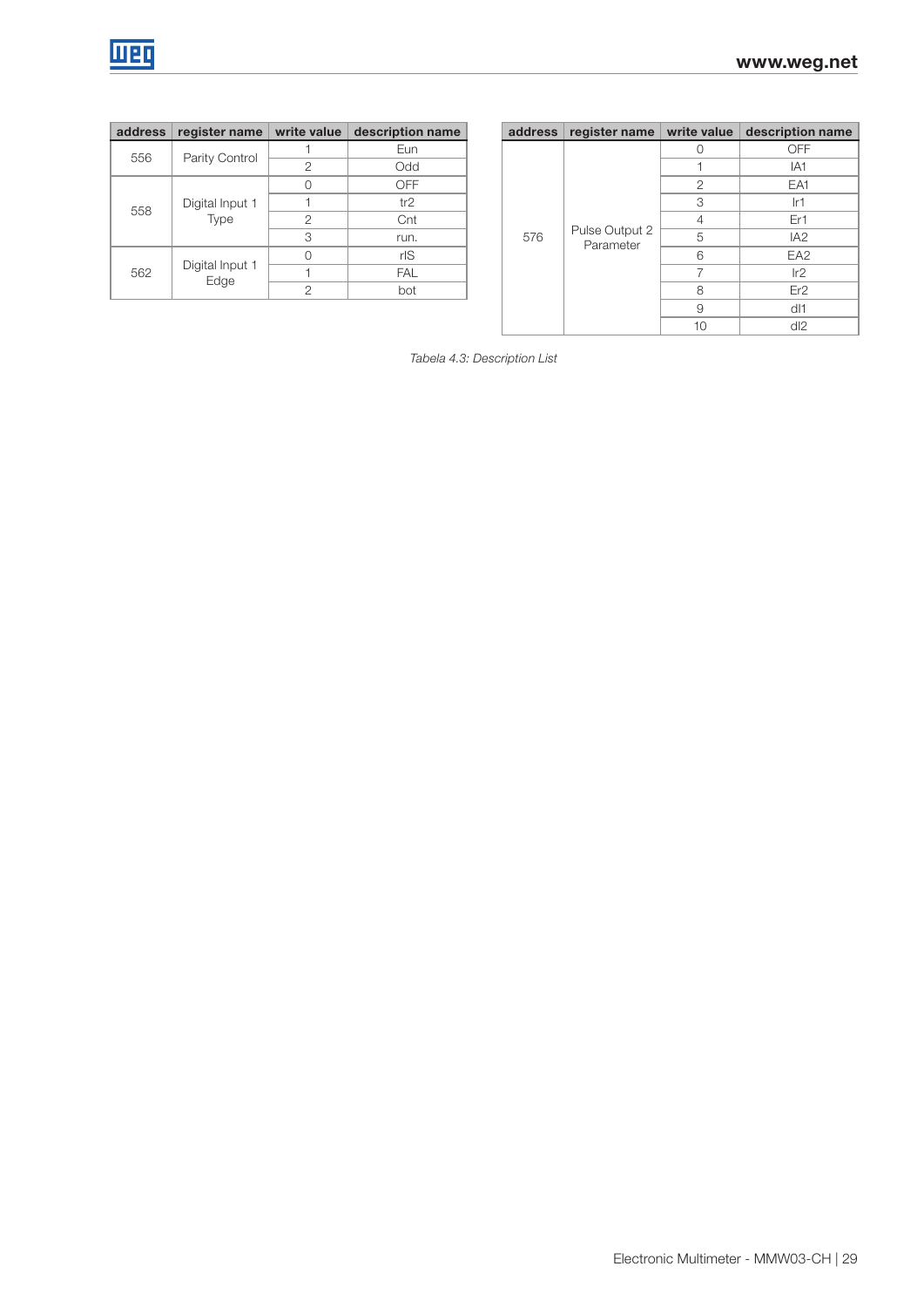

# 5 FACTORY DEFAULT SETTINGS

The menu tree is based on the fully equipped variant model. Some of the menus may be missing in less equipped models.

| Sub Menu 1 | Sub Menu 2     | Sub Menu 3             | <b>Description</b>                                | <b>Default Value</b> | Unit                     | <b>Setting Range</b> |
|------------|----------------|------------------------|---------------------------------------------------|----------------------|--------------------------|----------------------|
|            | Ctr            |                        | Current transformer ratio                         | 1                    |                          | $1 - 5000$           |
| bSc        | Utr            |                        | Voltage transformer ratio                         | 1.0                  |                          | $0.1 - 5000.0$       |
|            | Con            |                        | Connection type options                           | <b>StA</b>           |                          | StA/dEL              |
|            |                | HI                     | Voltage (phase-neutral)<br>alarm high limit       | 0.0                  | V                        | $0.0 - 1500000.0$    |
|            |                | LO                     | Voltage (phase-neutral)<br>alarm low limit        | 0.0                  | $\vee$                   | $0.0 - 1500000.0$    |
|            | $\cup$         | hSt                    | Voltage (phase-neutral)<br>alarm hysteresis value | 5.0                  | V                        | $0.0 - 1500000.0$    |
|            |                | t                      | Voltage (phase-neutral)<br>alarm delay time       | 5                    | sec                      | $0 - 60$             |
|            |                | HI                     | Voltage (phase-phase)<br>alarm high limit         | 0.0                  | V                        | $0.0 - 2600000.0$    |
|            | ULL            | LO                     | Voltage (phase-phase)<br>alarm high low limit     | 0.0                  | V                        | $0.0 - 2600000.0$    |
|            |                | hSt                    | Voltage (phase-phase)<br>alarm hysteresis value   | 5.0                  | V                        | $0.0 - 2600000.0$    |
|            |                | $\mathsf t$            | Voltage (phase-phase)<br>alarm delay time         | 5                    | sec                      | $0 - 60$             |
|            |                | $\mathsf{H}\mathsf{I}$ | Current alarm high limit                          | 0.0                  | A                        | $0.0 - 30000.0$      |
|            |                | LO                     | Current alarm low limit                           | 0.0                  | A                        | $0.0 - 30000.0$      |
|            |                | hSt                    | Current alarm<br>hysteresis value                 | 0.1                  | Α                        | $0.0 - 30000.0$      |
|            |                | t                      | Current alarm delay value                         | 5                    | sec                      | $0 - 60$             |
|            |                | H <sub>II</sub>        | Neutral current alarm<br>high limit               | 0.0                  | Α                        | $0.0 - 30000.0$      |
| ALr        | $\ln$          | LO                     | Neutral current alarm<br>low limit                | 0.0                  | Α                        | $0.0 - 30000.0$      |
|            |                | hSt                    | Neutral current<br>hysteresis value               | 0.1                  | Α                        | $0.0 - 30000.0$      |
|            |                | t                      | Neutral current<br>alarm delay value              | 5                    | sec                      | $0 - 60$             |
|            |                | $\mathsf{H}\mathsf{I}$ | cos φ alarm high limit                            | 0.00                 | $\overline{\phantom{a}}$ | $0.00 - 1.00$        |
|            |                | LO                     | $\cos \varphi$ alarm low limit                    | 0.00                 | $\overline{\phantom{a}}$ | $0.00 - 1.00$        |
|            | coS            | hSt                    | cos φ alarm<br>hysteresis value                   | 0.01                 | $\overline{\phantom{a}}$ | $0.00 - 1.00$        |
|            |                | t                      | cos $\varphi$ alarm delay time                    | 5                    | sec                      | $0 - 60$             |
|            |                | H <sub>II</sub>        | Power factor<br>alarm high limit                  | 0.00                 | $\frac{1}{2}$            | $0.00 - 1.00$        |
|            | PF             | LO                     | Power factor<br>alarm low limit                   | 0.00                 | $\overline{\phantom{a}}$ | $0.00 - 1.00$        |
|            |                | hSt                    | Power factor alarm<br>hysteresis value            | 0.01                 | $\overline{\phantom{a}}$ | $0.00 - 1.00$        |
|            |                | t                      | Power factor<br>alarm delay time                  | 5                    | sec                      | $0 - 60$             |
|            |                | H <sub>II</sub>        | Frequency<br>alarm high limit                     | 50.0                 | Hz                       | $45.0 - 65.0$        |
|            |                | LO                     | Frequency alarm low limit                         | 50.0                 | Hz                       | $45.0 - 65.0$        |
|            | F              | hSt                    | Frequency alarm<br>hysteresis value               | 2.0                  | Hz                       | $0.0 - 20.0$         |
|            |                | $\mathsf t$            | Frequency<br>alarm delay time                     | 5                    | sec                      | $0 - 60$             |
| OUT        | rL1            |                        | Relay 1 setup                                     | OFF                  | $\overline{\phantom{a}}$ | OFF/HI/LO            |
|            | rL2            |                        | Relay 2 setup                                     | OFF                  | $\overline{\phantom{a}}$ | OFF/HI/LO            |
| dEt        |                |                        | Demand time setup                                 | 15                   | min                      | $1 - 60$             |
|            | Act            |                        | Enable/disable<br>password protection             | <b>NO</b>            | $\overline{\phantom{a}}$ | NO/YES               |
| Pın        | P <sub>t</sub> |                        | Timeout for<br>password protection                | 10                   | min                      | $1 - 60$             |
|            | CHg            |                        | Change password                                   | $\mathbf{1}$         | $\overline{\phantom{a}}$ | 1 - 9999             |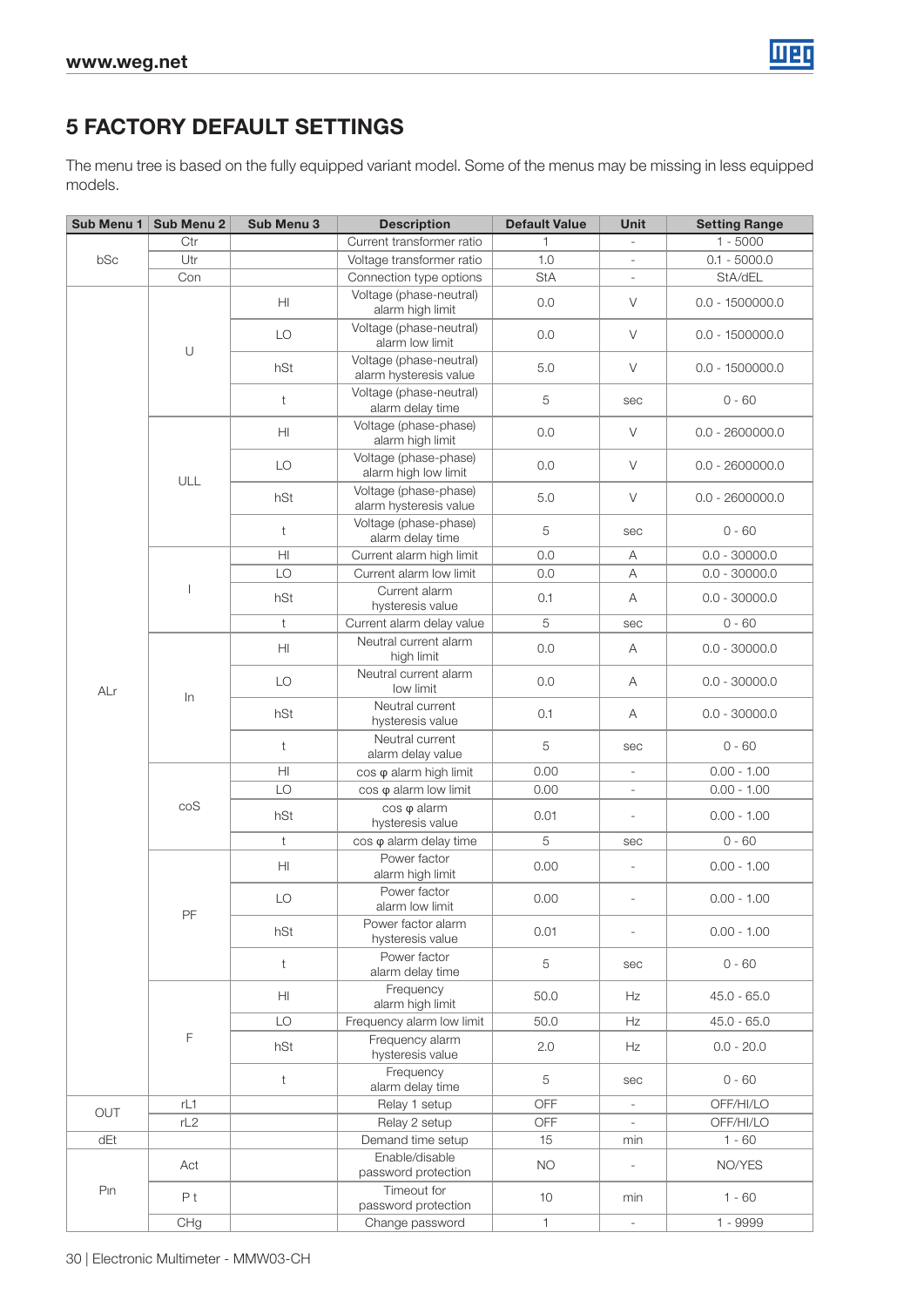| Sub Menu 1 | Sub Menu 2     | Sub Menu 3 | <b>Description</b>                      | <b>Default Value</b>                    | <b>Unit</b>           | <b>Setting Range</b>                                     |             |
|------------|----------------|------------|-----------------------------------------|-----------------------------------------|-----------------------|----------------------------------------------------------|-------------|
| 485        | bAU            |            | Baud rate options                       | 57600                                   | Baud                  | 1200 / 2400 / 4800 /<br>9600 / 19200 / 38<br>400 / 57600 |             |
|            | ld             |            | Slave ID setup                          | $\mathbf{1}$                            | $\sim$                | $1 - 247$                                                |             |
|            | Prt            |            | Parity check setup                      | nOn                                     |                       | nOn/Eun/Odd                                              |             |
|            |                | tYP        | Digital input 1 options                 | OFF                                     | J.                    | OFF/tr2/Cnt/run.                                         |             |
| dln        | ln1            | dLY        |                                         | Digital input 1<br>detection delay time | 10                    | msec                                                     | $10 - 2000$ |
|            |                | Edg        | Digital input 1<br>detection edge       | rlS                                     |                       | rlS/FAL/bot                                              |             |
|            | ln2            | tYP        | Digital input 2 options                 | OFF                                     |                       | OFF/tr2/Cnt/run.                                         |             |
|            |                | dLY        | Digital input 2<br>detection delay time | 10                                      | msec                  | $10 - 2000$                                              |             |
|            |                | Edg        | Digital input 2<br>detection edge       | rlS                                     |                       | rlS/FAL/bot                                              |             |
| PuL        |                | out        | Pulse output 1<br>parameter setup       | OFF                                     |                       | OFF/IA1/EA1/Ir1/Er1/<br>IA2/EA2/ Ir2/Er2/dl1/dl2         |             |
|            | o1             | dur        | Pulse duration of the<br>pulse output 1 | 50                                      | msec                  | $50 - 2500$                                              |             |
|            |                | rAt        | Step range for<br>pulse output 1        | 1                                       | kWh/<br>kVARh/<br>Qty | 1 - 999 999 999                                          |             |
|            |                | out        | Pulse output 2<br>parameter setup       | OFF                                     |                       | OFF/IA1/EA1/Ir1/Er1/<br>IA2/EA2/Ir2/Er2/dl1/dl2          |             |
|            | O <sub>2</sub> | dur        | Pulse duration of the<br>pulse output 2 | 50                                      | msec                  | $50 - 2500$                                              |             |
|            |                | rAt        | Step range for pulse<br>output 2        | 1                                       | kWh/<br>kVARh/<br>Qty | 1 - 999 999 999                                          |             |
| CLr        |                |            | Clear menu                              | OFF                                     |                       | OFF/All/Enr/Cnt/HI/LO/<br>dEd/SEt/ ALr                   |             |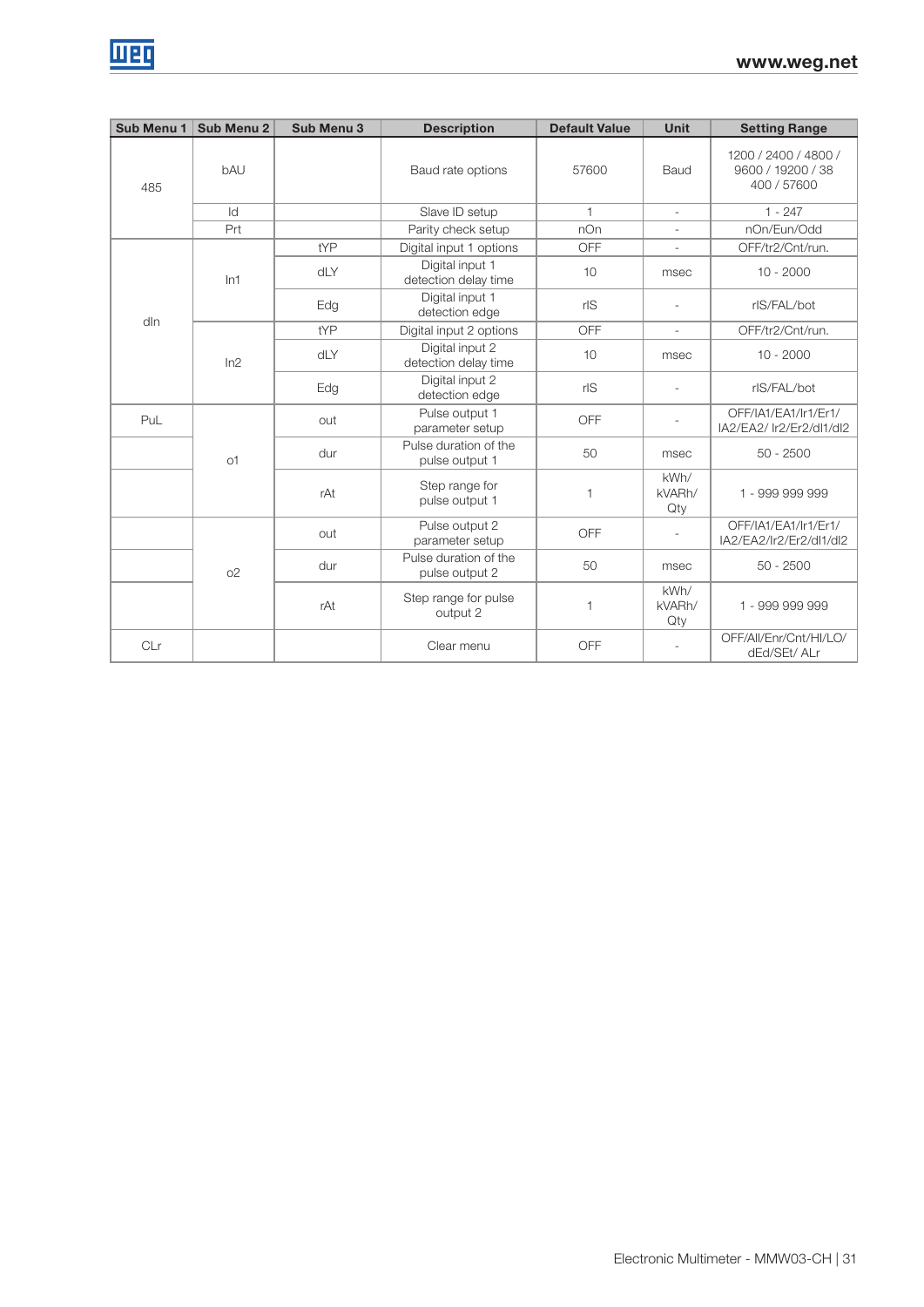

# 6 TECHNICAL SPECIFICATIONS

|                              | <b>SUPPLY</b>                   |                                 |
|------------------------------|---------------------------------|---------------------------------|
| Voltage                      |                                 | 85.300 V AC/DC                  |
| Frequency                    | 45.65Hz                         |                                 |
| Power Consumption            | < 6VA                           |                                 |
|                              | <b>MEASUREMENT INPUTS</b>       |                                 |
| Voltage                      |                                 | 5300V AC (L-N)                  |
|                              |                                 | 10500V AC (L-L)                 |
| Current                      | 10mA., 6A AC                    |                                 |
| Frequency                    | 45.65Hz                         |                                 |
| Network Connection Type      | 3-phase 4-wire, 3-phase 3-wire  |                                 |
|                              | <b>DIGITAL INPUT</b>            |                                 |
| Input Type                   | Dry Contact                     |                                 |
| Isolation                    | <b>5000V RMS</b>                |                                 |
|                              | <b>DIGITAL OUTPUT</b>           |                                 |
| Output Type                  | Transistor                      |                                 |
| Switching Voltage            |                                 | 5.30V DC                        |
| Switching Current            |                                 | 50 <sub>m</sub> A               |
| Isolation                    |                                 | <b>5000V RMS</b>                |
|                              | <b>RELAY OUTPUT</b>             |                                 |
|                              | <b>AC</b>                       | <b>DC</b>                       |
| Maximum Switching Voltage    | 250V                            | 30V                             |
| Maximum Switching Current    | 10A                             | 5A                              |
| Maximum Switching Power      | 1250VA                          | 150W                            |
|                              | <b>GENERAL</b>                  |                                 |
| <b>Operating Temperature</b> | $-20^{\circ}$ C+70 $^{\circ}$ C |                                 |
| Storage Temperature          |                                 | $-30^{\circ}$ C+80 $^{\circ}$ C |
| <b>Protection Class</b>      | IP40                            |                                 |
| Relative Humidity            | 95% non-condensing              |                                 |

### Measurement Accuracy

| <b>Function Symbol</b>     | <b>Function</b>                      | <b>Function Performance Class</b><br>According to IEC 61557-12 | <b>Measuring Range</b>                               | <b>Other Complementary</b><br><b>Characteristics</b> |
|----------------------------|--------------------------------------|----------------------------------------------------------------|------------------------------------------------------|------------------------------------------------------|
| Ρ                          | Total active power                   | 0,5                                                            | 10 % $I_b \leq I \leq I_{max}$<br>0,5 Ind to 0,8 Cap |                                                      |
| $Q_{\vee}$                 | Total reactive power                 |                                                                | $5\%I_h \leq I \leq I_{max}$<br>0,25 Ind to 0,25 Cap |                                                      |
| $S_A$                      | Total apparent power                 | 0.5                                                            | 10 % $I_b \leq I \leq I_{max}$<br>0,5 Ind to 0,8 Cap |                                                      |
| $E_{A}$                    | Total active energy                  | 0.5                                                            | 0 to 999999999 kWh                                   | IEC 62053-22 Class 0.5S                              |
| $\mathsf{E}_{\mathsf{rv}}$ | Total reactive energy                | $\overline{2}$                                                 | 0 to 999999999 kVARh                                 | IEC 62053-23 Class 2                                 |
|                            | Frequency                            | 0,1                                                            | $45 - 65$ Hz                                         |                                                      |
|                            | Phase current                        | 0.5                                                            | 20 % $I_h \leq I \leq I_{max}$                       |                                                      |
| I <sub>NC</sub>            | Neutral current<br>(calculated)      | 0,5                                                            | 20 % $I_b \leq I \leq I_{max}$                       |                                                      |
| U                          | Voltage                              | 0,2                                                            | $U_{\text{min}} \leq U \leq U_{\text{max}}$          |                                                      |
| $PF_A$                     | Power factor                         | 0,5                                                            | $0,5$ Ind to $0,8$ Cap                               |                                                      |
| <b>THDV</b>                | Total harmonic<br>distortion voltage |                                                                | 0 % to 20 %                                          |                                                      |
| <b>THDI</b>                | Total harmonic<br>distortion current |                                                                | 0 % to 100 %                                         |                                                      |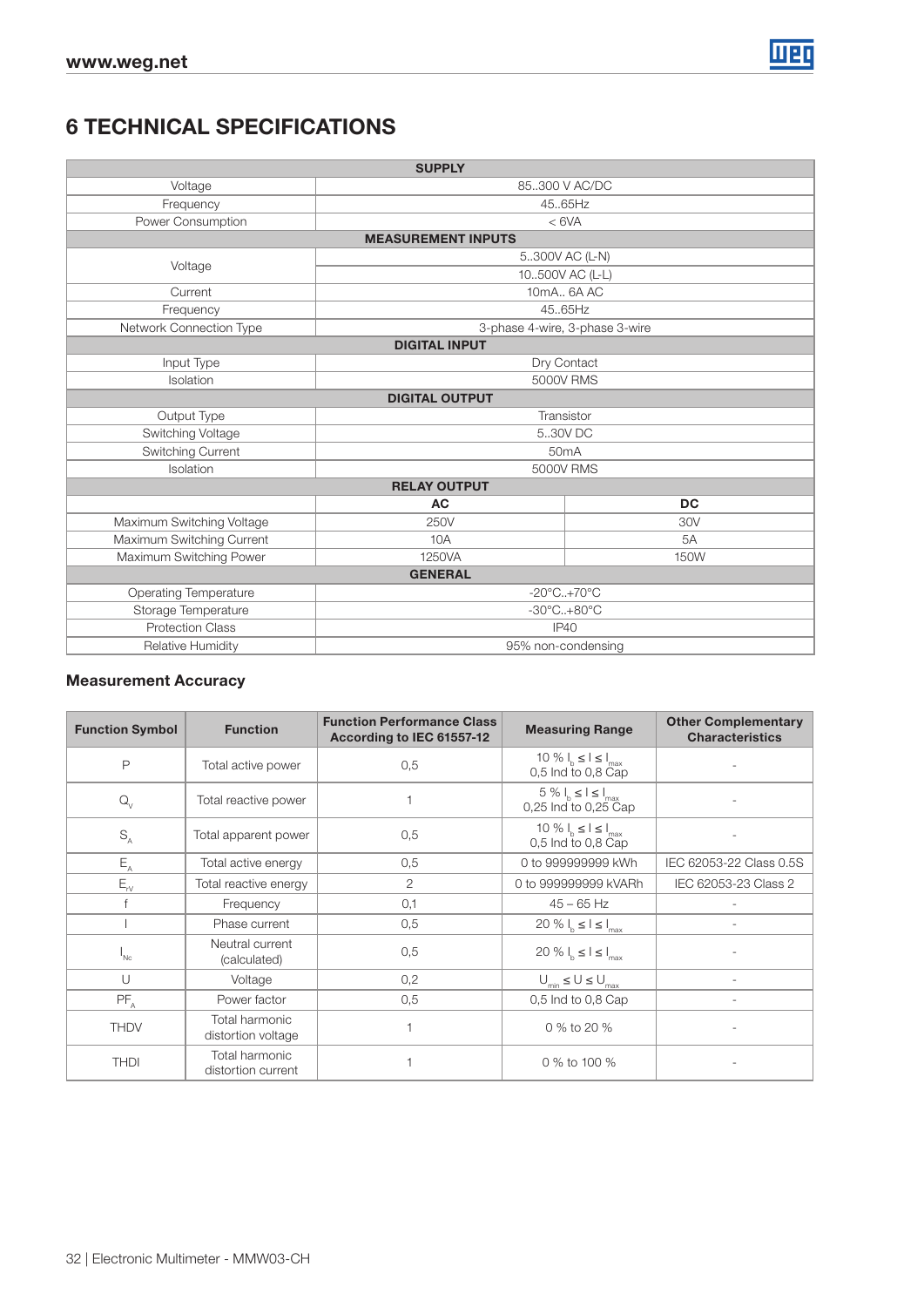# **NOTES**

| —                        |
|--------------------------|
|                          |
| -                        |
| -                        |
|                          |
| -                        |
|                          |
|                          |
| $\overline{\phantom{0}}$ |
|                          |
| $\overline{\phantom{0}}$ |
| -                        |
|                          |
| —                        |
|                          |
| -                        |
|                          |
|                          |
| $\overline{\phantom{0}}$ |
| -                        |
|                          |
| —                        |
|                          |
| -                        |
|                          |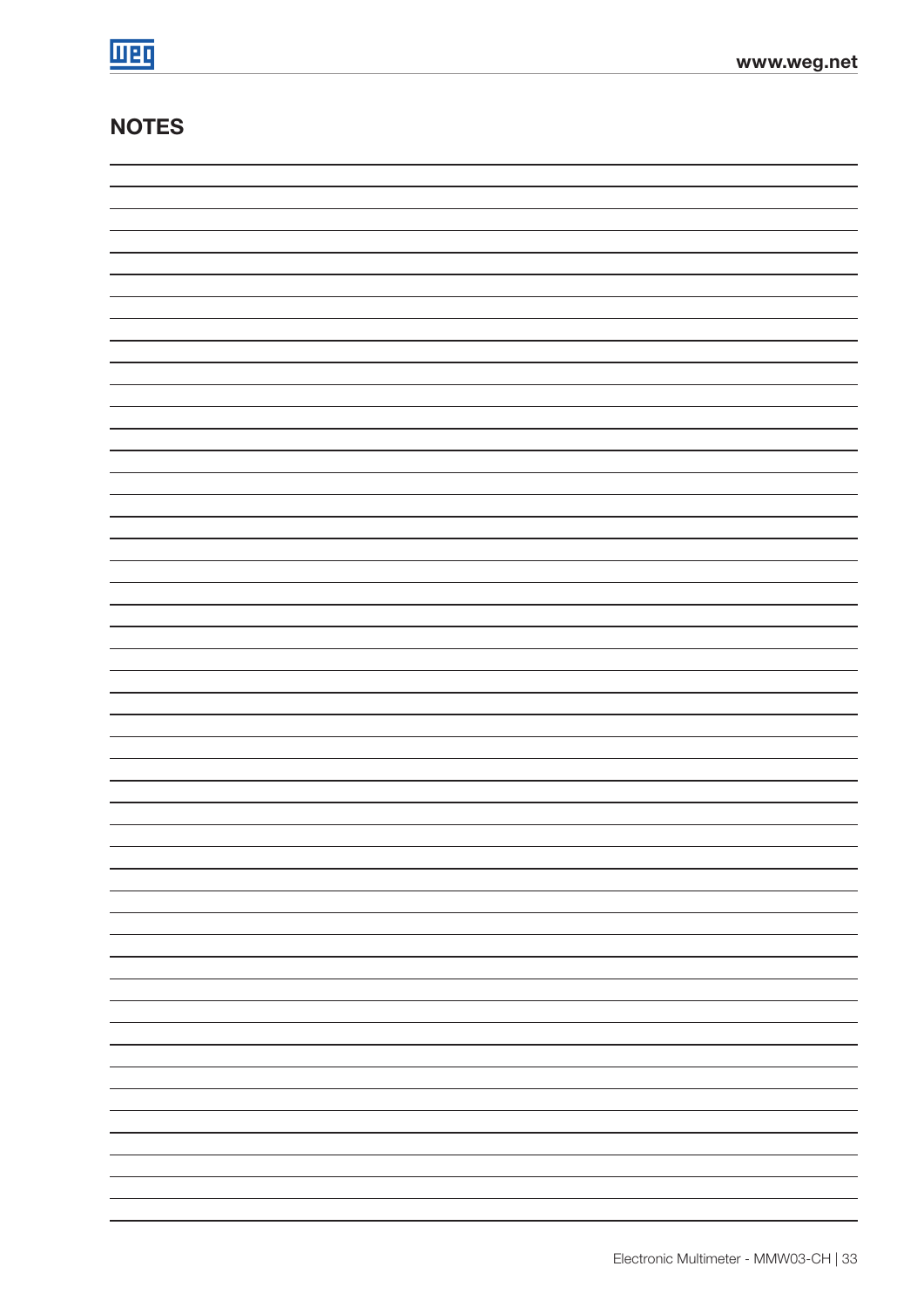

# **NOTES**

| - |
|---|
|   |
|   |
|   |
|   |
|   |
|   |
| - |
|   |
| - |
|   |
| - |
|   |
|   |
|   |
|   |
| - |
|   |
| - |
|   |
|   |
| - |
|   |
| - |
|   |
| - |
|   |
|   |
|   |
|   |
|   |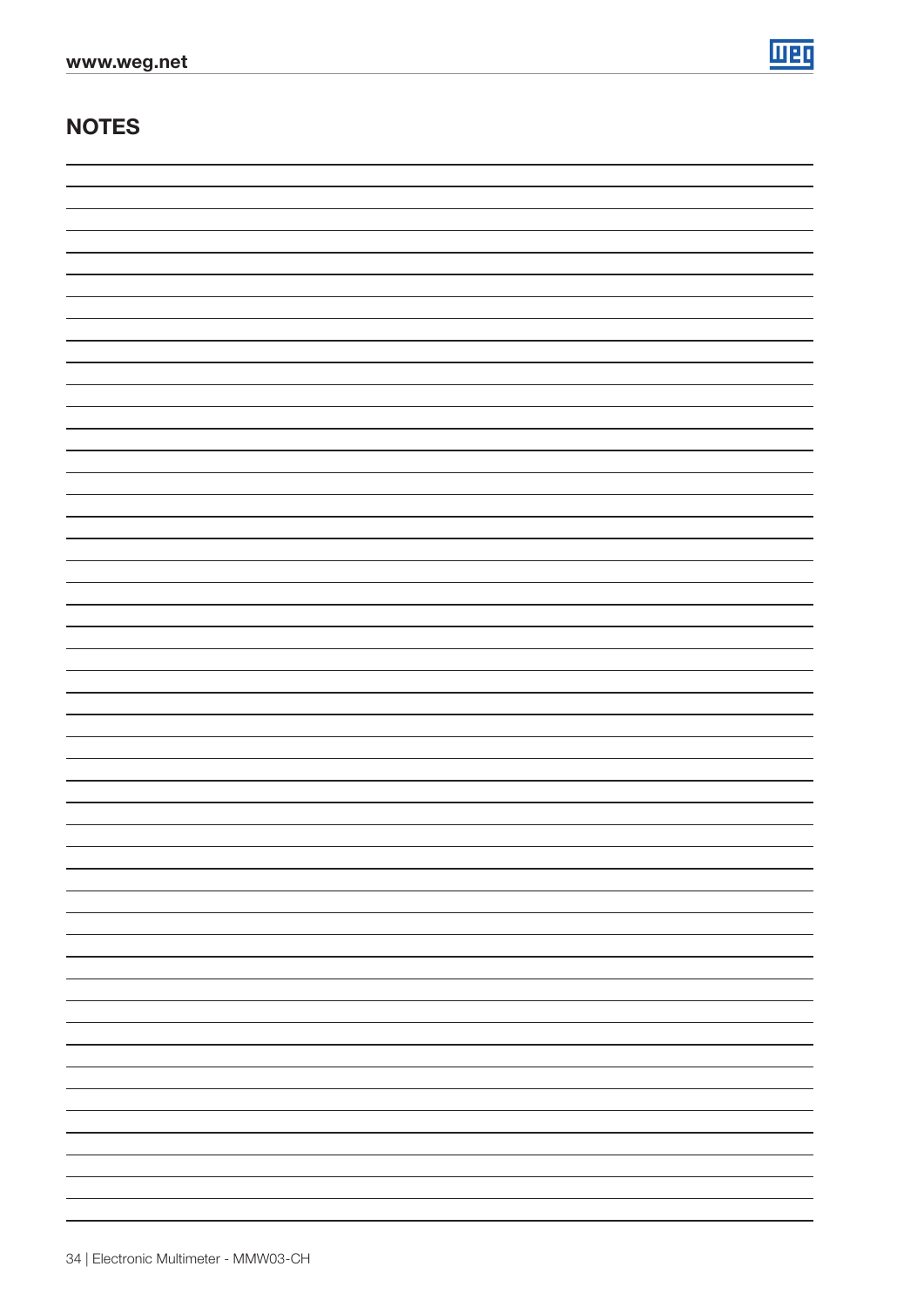# **NOTES**

| —                        |
|--------------------------|
|                          |
| -                        |
| -                        |
|                          |
| -                        |
|                          |
|                          |
| $\overline{\phantom{0}}$ |
|                          |
| $\overline{\phantom{0}}$ |
| -                        |
|                          |
| —                        |
|                          |
| -                        |
|                          |
|                          |
| $\overline{\phantom{0}}$ |
| -                        |
|                          |
| —                        |
|                          |
| -                        |
|                          |